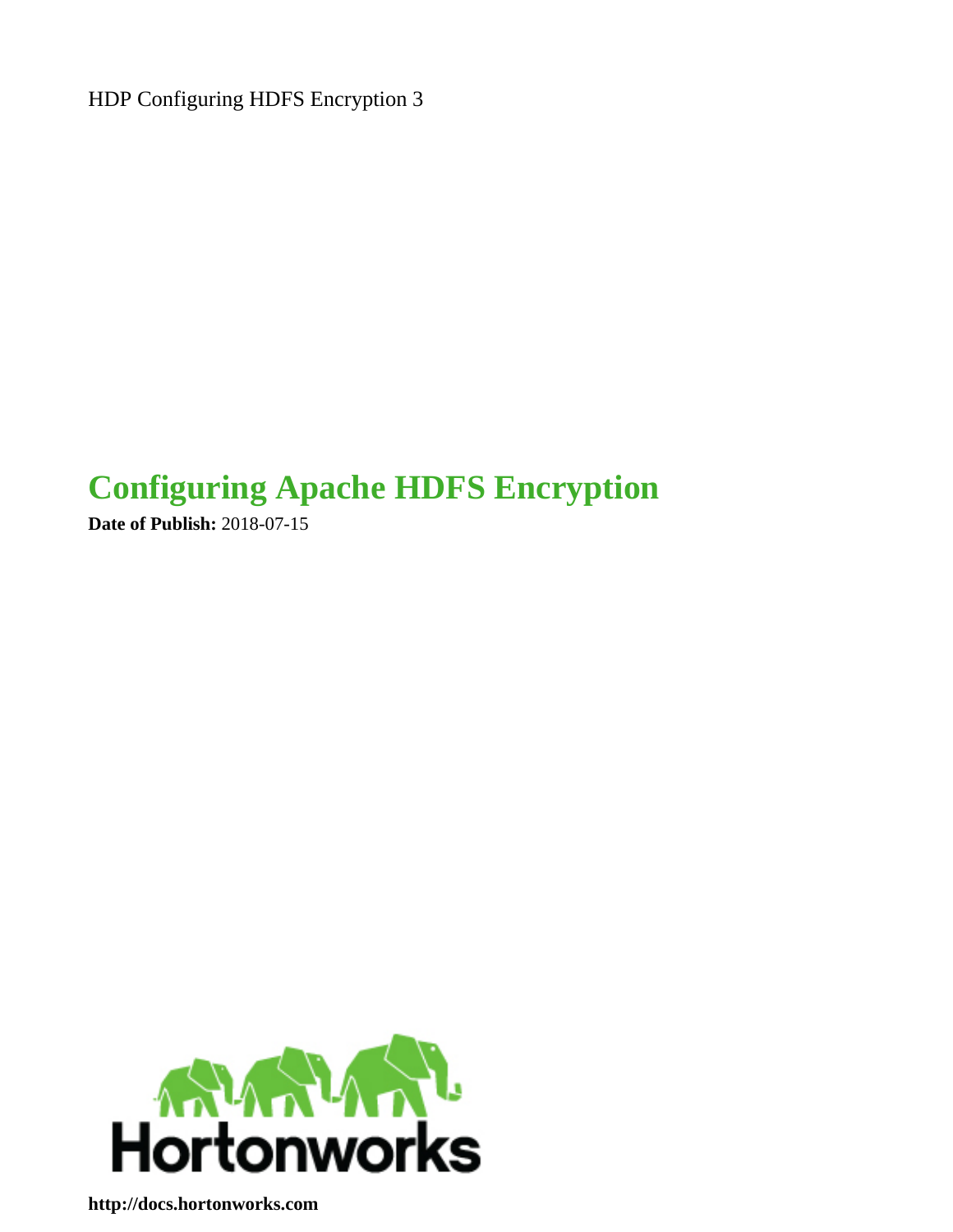# **Contents**

| 24 |
|----|
|    |
|    |
|    |
|    |
|    |
|    |
|    |
|    |
|    |
|    |
|    |
|    |
|    |
|    |
|    |
|    |
|    |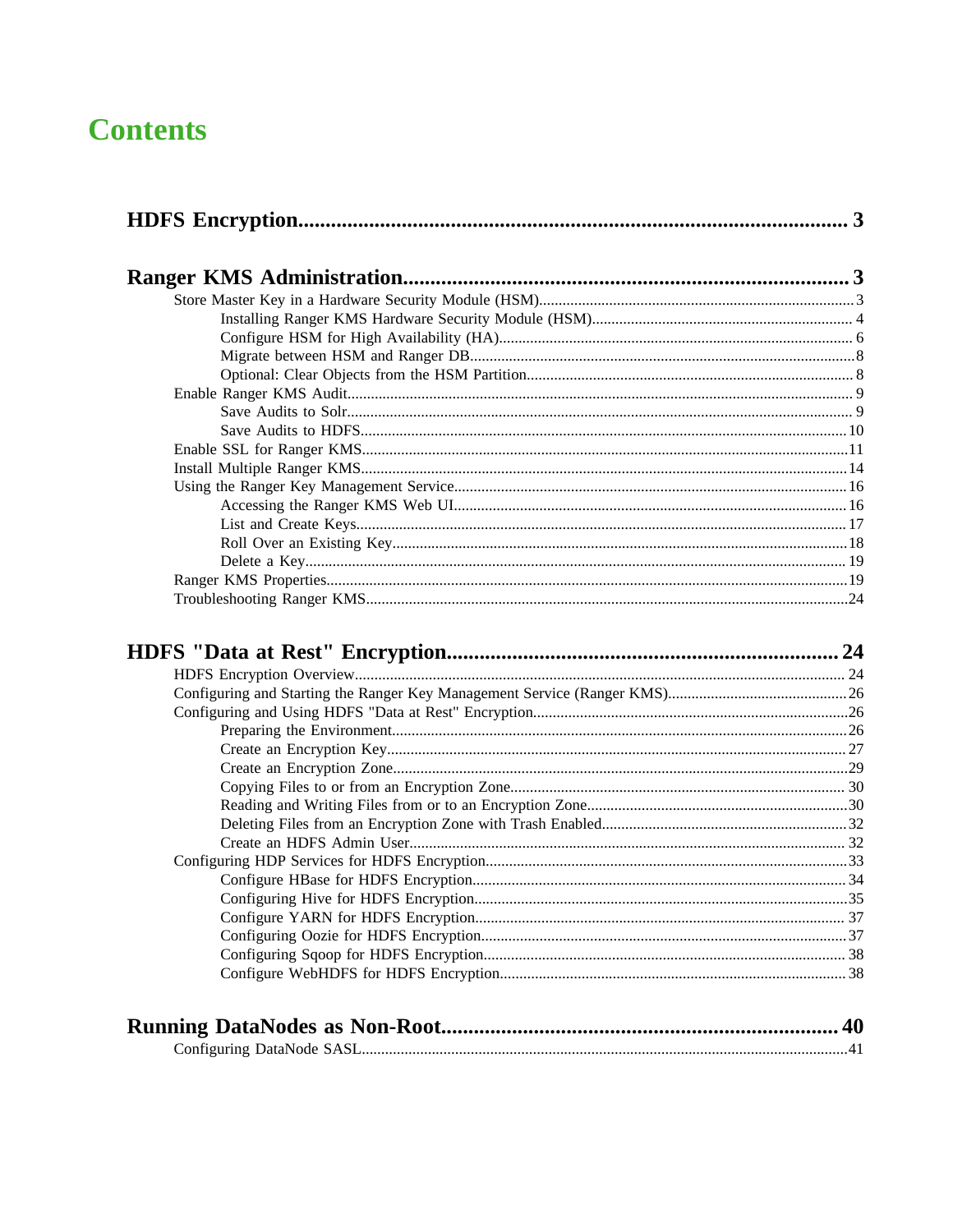# <span id="page-2-0"></span>**HDFS Encryption**

HDFS data at rest encryption implements end-to-end encryption of data read from and written to HDFS. End-to-end encryption means that data is encrypted and decrypted only by the client. HDFS does not have access to unencrypted data or keys.

# <span id="page-2-1"></span>**Ranger KMS Administration**

The Ranger Key Management Service (Ranger KMS) is a open source, scalable cryptographic key management service supporting HDFS "data at rest" encryption.

Ranger KMS is based on the Hadoop KMS originally developed by the Apache community. The Hadoop KMS stores keys in a file-based Java keystore by default. Ranger extends the native Hadoop KMS functionality by allowing you to store keys in a secure database.

Ranger provides centralized administration of the key management server through the Ranger admin portal.

There are three main functions within the Ranger KMS:

- Key management. Ranger admin provides the ability to create, update or delete keys using the Web UI or REST APIs. All Hadoop KMS APIs work with Ranger KMS using the keyadmin username and password.
- Access control policies. Ranger admin also provides the ability to manage access control policies within Ranger KMS. The access policies control permissions to generate or manage keys, adding another layer of security for data encrypted in Hadoop.
- Audit. Ranger provides full audit trace of all actions performed by Ranger KMS.

Ranger KMS along with HDFS encryption are recommended for use in all environments. In addition to secure key storage using a database, Ranger KMS is also scalable, and multiple versions of Ranger KMS can be run behind a load balancer.

# **Related Information** [HDFS "Data at Rest" Encryption](#page-23-1) [Hadoop KMS APIs](https://hadoop.apache.org/docs/current/hadoop-kms/index.html#KMS_HTTP_REST_API)

# <span id="page-2-2"></span>**Store Master Key in a Hardware Security Module (HSM)**

PCI compliance requires that keys are stored in Hardware Security Modules (HSMs) rather than a software KMS. For example, this is required for financial institutions working with customer credit/debit card terminals. This section explains how to store keys in an HSM.

## **Before you begin**

You must have a separate partition for each KMS cluster.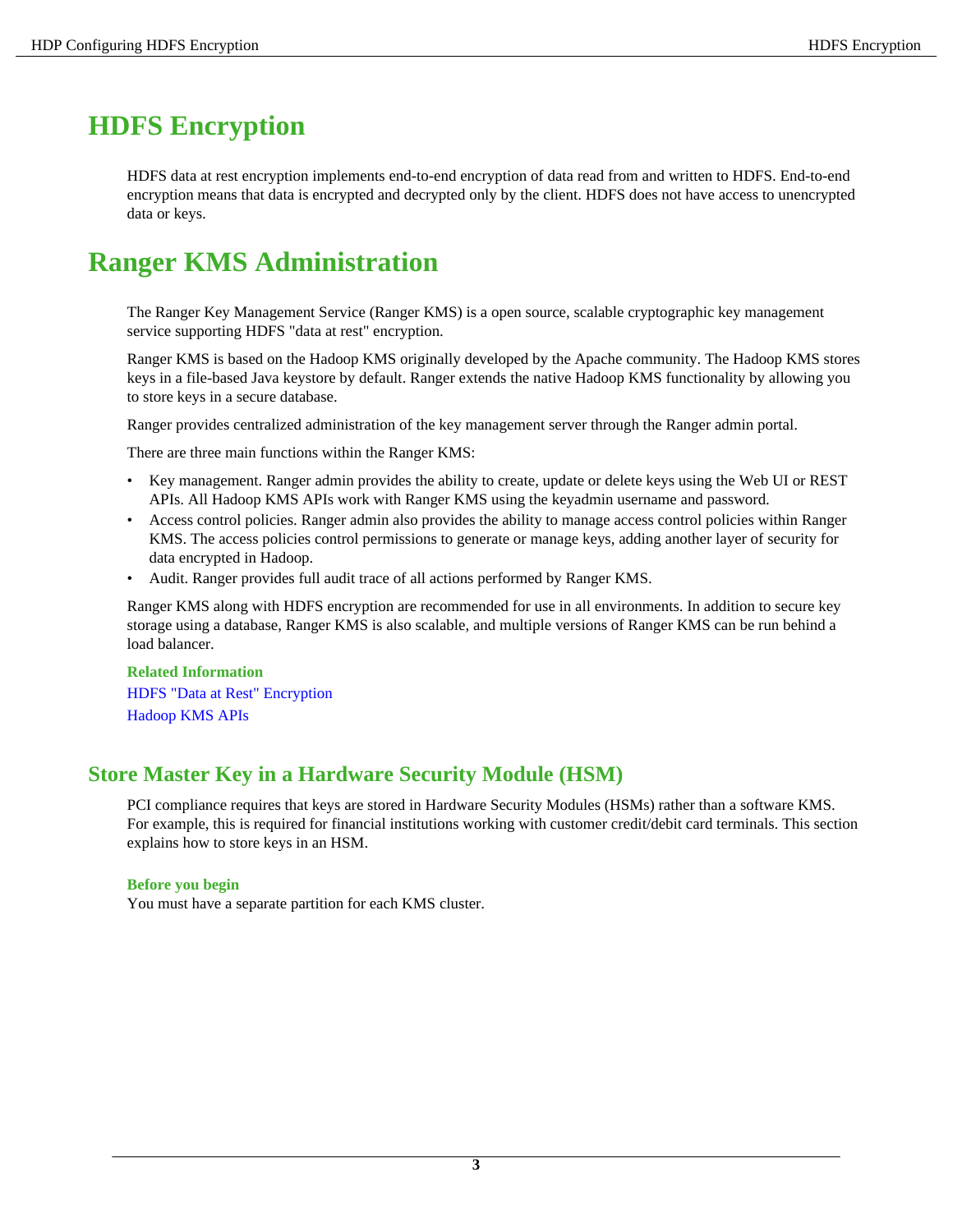#### **About this task**



#### **Related Information**

[PCI Compliance](https://www.pcisecuritystandards.org/)

# <span id="page-3-0"></span>**Installing Ranger KMS Hardware Security Module (HSM)**

You can install the Ranger KMS HSM in three ways: manually, via Ambari with a plain text password, or via Ambari with JCEKS.

You must have a separate partition for each KMS cluster.

#### **Related Information**

[Install the SafeNet Luna SA Client Software](http://cloudhsm-safenet-docs.s3.amazonaws.com/007-011136-002_lunasa_5-1_webhelp_rev-a/Content/configuration/configuration_setup_luna_sa_after_installation.htm)

#### **Install Ranger KMS HSM Manually**

How to install the Ranger KMS HSM manually.

#### **Before you begin**

- Install the SafeNet Luna SA Client software (link below).
- You must have a separate partition for each KMS cluster.

#### **Procedure**

Refer to the instructions on the Apache Wiki (link below).

**Related Information** [Install the SafeNet Luna SA Client Software](http://cloudhsm-safenet-docs.s3.amazonaws.com/007-011136-002_lunasa_5-1_webhelp_rev-a/Content/configuration/configuration_setup_luna_sa_after_installation.htm) [Apache Wiki>Installing Ranger KMS HSM \(Manually\)](https://cwiki.apache.org/confluence/display/RANGER/Ranger+KMS+Luna+HSM+Support#RangerKMSLunaHSMSupport-InstallingRangerKMSHSM(Manually))

**Install Ranger KMS HSM via Ambari with plain text password** How to install the Ranger KMS HSM via Ambari with a plain text password.

#### **Before you begin**

- Install the SafeNet Luna SA Client software (link below).
- You must have a separate partition for each KMS cluster.

- **1.** Complete "Installing the Ranger Key Management Service".
- **2.** While configuring add the HSM related properties in Advanced dbks-site Menu (dbks-site.xml):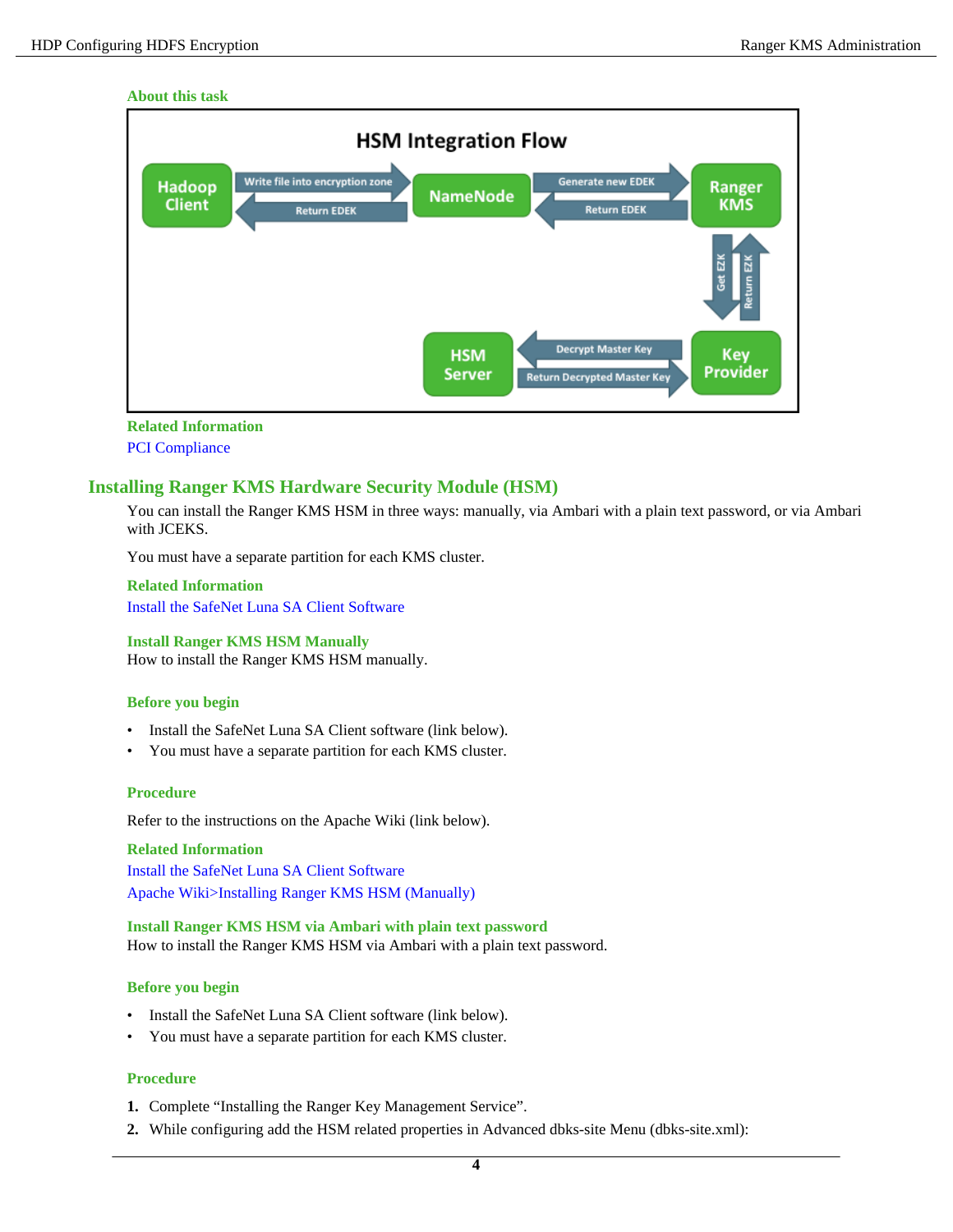- ranger.ks.hsm.enabled=true
- ranger.ks.hsm.partition.name=Partition Name
- ranger.ks.hsm.partition.password=Partition Password
- ranger.ks.hsm.type=LunaProvider

| V2 √ admin authored on Thu, Jan 28, 2016 10:58 |              | Discard | <b>Save</b> |  |  |
|------------------------------------------------|--------------|---------|-------------|--|--|
| Advanced ranger-kms-security<br>٠              |              |         |             |  |  |
| ٠<br>Advanced ranger-kms-site                  |              |         |             |  |  |
| Custom dbks-site<br>۰                          |              |         |             |  |  |
| ranger.ks.hsm.enabled                          | true         | ۰       | ۰           |  |  |
| ranger.ks.hsm.partition.<br>name               | par2         | ۰       | $\bullet$   |  |  |
| ranger.ks.hsm.partition.<br>password           | S@fenet123   | ۰       | $\bullet$   |  |  |
| ranger.ks.hsm.type                             | LunaProvider | ۰       | $\bullet$   |  |  |
| Add Property                                   |              |         |             |  |  |
| ٠<br>Custom kms-properties                     |              |         |             |  |  |
| Custom kms-site<br>٠                           |              |         |             |  |  |
| Custom ranger-kms-audit<br>٠                   |              |         |             |  |  |

**3.** Click on **Next** and follow the instructions to install Ranger KMS.

#### **Related Information**

Installing the Ranger Key Management Service [Install the SafeNet Luna SA Client Software](http://cloudhsm-safenet-docs.s3.amazonaws.com/007-011136-002_lunasa_5-1_webhelp_rev-a/Content/configuration/configuration_setup_luna_sa_after_installation.htm)

#### **Install Ranger KMS HSM via Ambari with JCEKS**

How to install the Ranger KMS HSM via Ambari with JCEKS.

#### **Before you begin**

- Install the SafeNet Luna SA Client software (link below).
- You must have a separate partition for each KMS cluster.

- **1.** Complete "Installing the Ranger Key Management Service".
- **2.** While configuring add the HSM related properties in Advanced dbks-site Menu (dbks-site.xml):
	- ranger.ks.hsm.enabled=true
	- ranger.ks.hsm.partition.name=Partition Name
	- ranger.ks.hsm.partition.password=
	- ranger.ks.hsm.partition.password.alias=ranger.kms.hsm.partition.password
	- ranger.ks.hsm.type=LunaProvider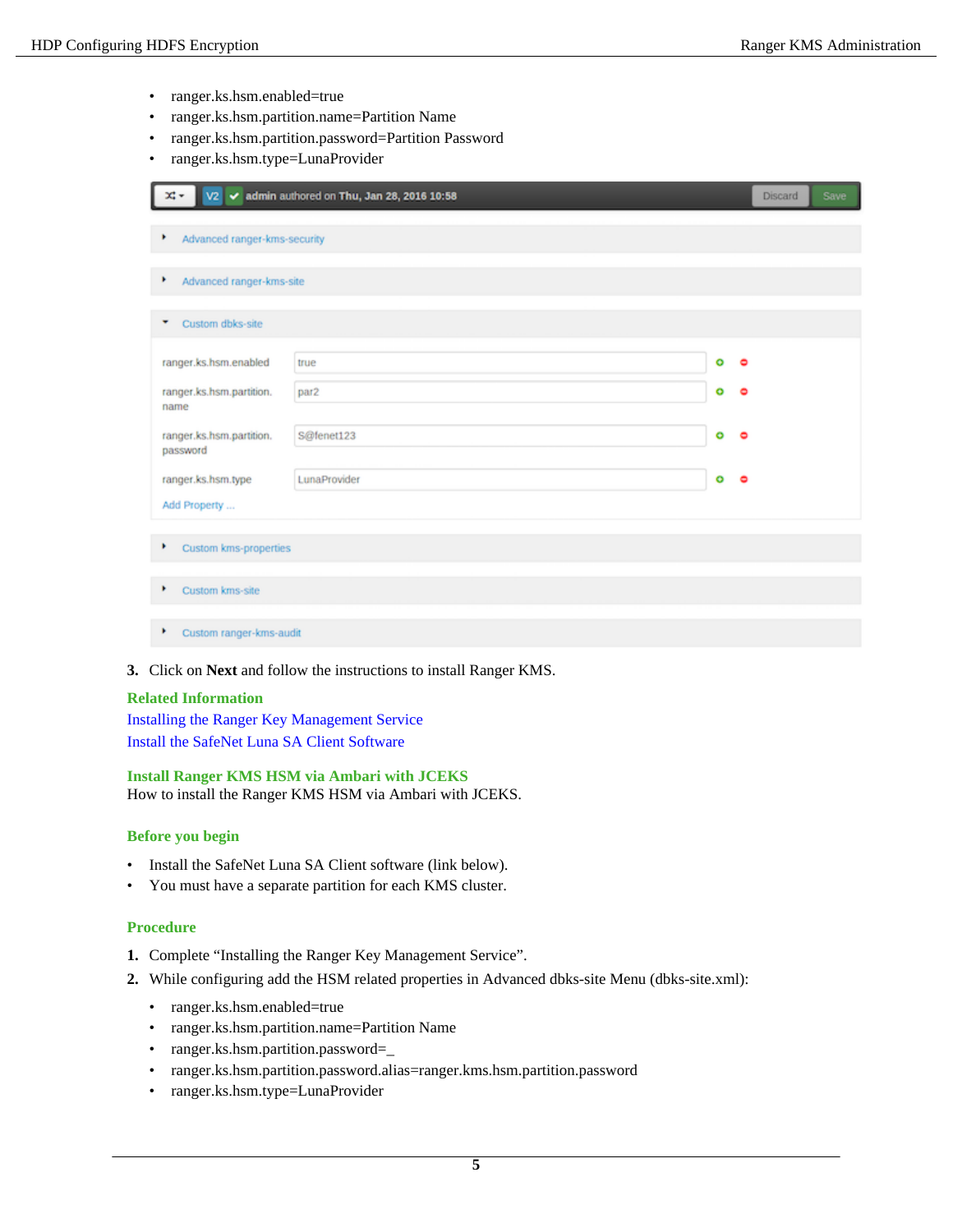| Custom dbks-site<br>۰                      |                                   |   |   |
|--------------------------------------------|-----------------------------------|---|---|
| ranger.ks.hsm.enabled                      | true                              | ۰ | ۰ |
| ranger.ks.hsm.partition.<br>name           | HAHSM3                            | ۰ | ۰ |
| ranger.ks.hsm.partition.<br>password       | $\sim$                            | ۰ | ۰ |
| ranger.ks.hsm.partition.<br>password.alias | ranger.kms.hsm.partition.password | ۰ | ۰ |
| ranger.ks.hsm.type                         | LunaProvider                      | ۰ | ۰ |
| Add Property                               |                                   |   |   |

- **3.** Click on **Next** and follow the instructions to install Ranger KMS. Ranger KMS will fail to start (expected behavior).
- **4.** Execute this command on the cluster where Ranger KMS is installed:

```
python /usr/hdp/current/ranger-kms/ranger_credential_helper.py -l "/usr/
hdp/current/ranger-kms/cred/lib/*" -f /etc/ranger/kms/rangerkms.jceks -k
  ranger.kms.hsm.partition.password -v <Partition_Password> -c 1
```
**5.** Restart the KMS from Ambari.

#### **Related Information**

Installing the Ranger Key Management Service [Install the SafeNet Luna SA Client Software](http://cloudhsm-safenet-docs.s3.amazonaws.com/007-011136-002_lunasa_5-1_webhelp_rev-a/Content/configuration/configuration_setup_luna_sa_after_installation.htm)

# <span id="page-5-0"></span>**Configure HSM for High Availability (HA)**

How to configure HSM for high availability.

#### **Before you begin**

You must have at least two Luna SA appliances with PED Authentication, or two with Password Authentication.

- **1.** Set up appliances for HA:
	- a) Perform the network setup on both HA units: install the SafeNet Luna SA Client software (link below).
	- b) In hsm showPolicies, ensure that Allow Cloning=on and Allow Network Replication=on.
	- c) Initialize the HSMs on your Luna SA appliances. They must have the same cloning domain (i.e., must share the same red, domain PED Key if they are PED-authenticated) or they must share the same domain string if they are password-authenticated.
	- d) Create a partition on each Luna SA. They do not need to have the same labels, but must have the same password.
	- e) Record the serial number of each partition created on each Luna SA (use partition show).
- **2.** Register clients with Luna SA HA:
	- a) Proceed with normal client setup, "Prepare the Client for Network Trust Link" (link below).
	- b) Register your client computer with both Luna SAs.
	- c) Verify using ./vtl verify command. It should show the numbers of partitions registered with client.
- **3.** Create the HA GroupNote for your client version:
	- Version 5
	- Version 6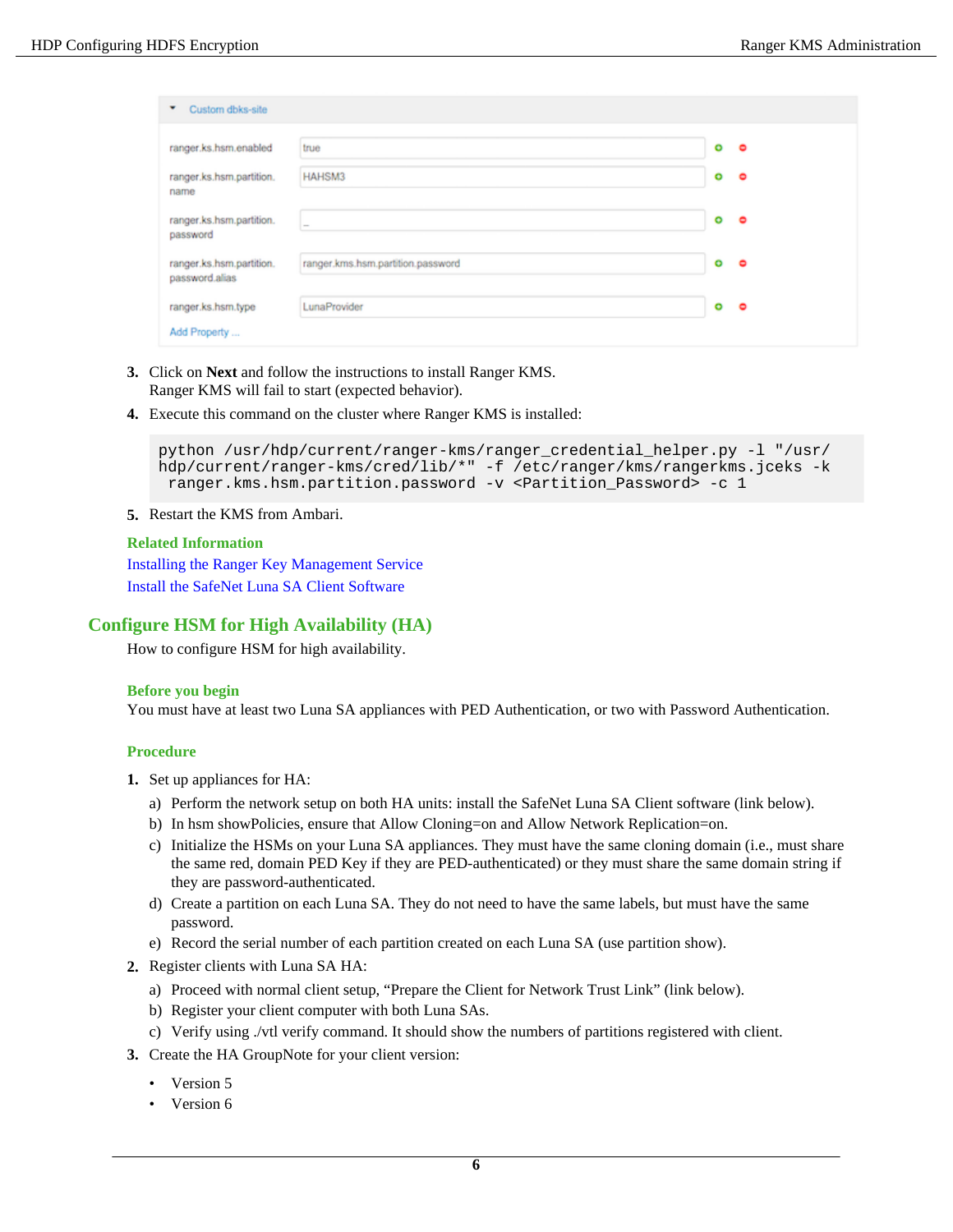#### **4.** Version 5

- a) After creating partitions on (at least) two Luna appliances, and setting up Network Trust Links between those partitions and your client, use LunaCM to configure HA on your client: Go to the directory: /usr/safenet/ lunaclient/bin/.
- b) To add members in haadmin, create a new group on the client: ./vtl haAdmin newGroup -serialNum HA Group Number -label Groupname -password password.
	- For example: ./vtl haAdmin newGroup -serialNum 156453092 -label myHAgroup -password S@fenet123
- c) Add members into your haadmin: ./vtl haAdmin addMember -group HA Group Number -serialNum serial\_number -password password.
	- For example: ./vtl haAdmin addMember -group 1156453092 -serialNum 156451030 -password S@fenet123
- d) Enable synchronization of HAadmin Members: ./vtl haAdmin synchronize -group HA Group Number password password .

For example: ./vtl haAdmin synchronize -enable -group 1156453092 -password S@fenet123

- e) To Enable HAOnly: ./vtl haAdmin HAOnly -enable.
- f) Check haadmin status after synchronization: ./vtl haAdmin show.



**Note:** After synchronization please verify kms master key copied to both partitions registered in hsm ha group. It takes time to copy master key to another partition.

- **5.** Version 6
	- a) After creating partitions on (at least) two Luna appliances, and setting up Network Trust Links between those partitions and your client, use LunaCM to configure HA on your client:
		- **1.** Go to directory: /usr/safenet/lunaclient/bin/.
		- **2.** Select Lunacm: ./lunacm.
	- b) To add members in hagroup, create a new group on the client: haGroup creategroup -serialNumber serial number -l label -p password .

For example: lunacm:>haGroup creategroup -serialNumber 1047740028310 -l HAHSM3 -p S@fenet123

c) Use the hagroup addmember command to add new member into hagroup client: hagroup addMember -group groupname -serialNumber serial number -password password .

Field descriptions:

- Label for the group (do NOT call the group just "HA"): groupname
- The serial number of the first partition OR the slot number of the first partition: serial number
- The password for the partition: password
- Lunacm also generates and assigns a Serial Number to the group itself.

For example: lunacm:>hagroup addMember -group rkmsgroup -serialNumber 1047749341551 -password S@fenet123

- d) Use the hagroup addmember command to add another member to the HA group: hagroup addMember -group groupname -serialNumber serial number -password password . For example: lunacm:>hagroup addMember -serialNumber 1047740028310 -g rkmslgroup -password S@fenet123
- e) Check group member in group using "hagroup listGroups" command: hagroup listGroups.
- f) Enable HAOnly: hagroup HAOnly -enable.
- g) Enable synchronization of HAgroup Members: hagroup synchronize -group groupname -password password enable.

For example: lunacm:>hagroup synchronize -group rkmslgroup -password S@fenet123 -enable

**6.** After configuring HSM HA, to run Ranger KMS in HSM HA mode you must specify the virtual group name created above in HSM\_PARTITION\_NAME property of install.properties and setup and start Ranger KMS. Note: All other configuration for HSM in install.properties of Ranger KMS as mentioned in "Installing Ranger KMS HSM" will remain the same.

#### **Related Information**

[Install the SafeNet Luna SA Client Software](http://cloudhsm-safenet-docs.s3.amazonaws.com/007-011136-002_lunasa_5-1_webhelp_rev-a/Content/configuration/configuration_setup_luna_sa_after_installation.htm)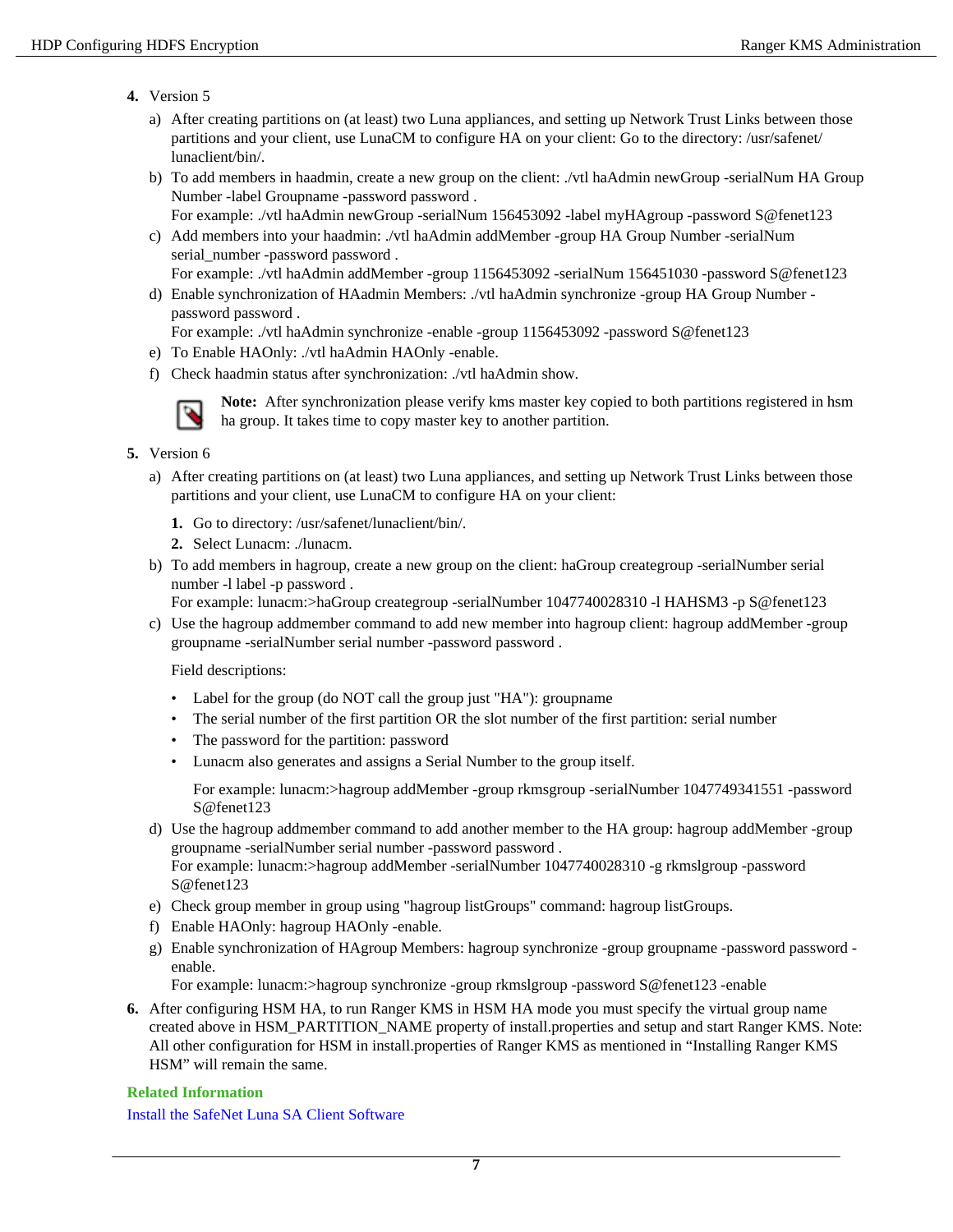[Prepare the Client for Network Trust Link](http://cloudhsm-safenet-docs-5.3.s3-website-us-east-1.amazonaws.com/007-011136-006_lunasa_5-3_webhelp_rev-c/Content/configuration/prepare_the_client_for_network_trust_link.htm)

## <span id="page-7-0"></span>**Migrate between HSM and Ranger DB**

If required, you can migrate from HSM to Ranger DB or Ranger DB to HSM.

#### **Procedure**

- **1.** If running, stop the Ranger KMS server.
- **2.** Go to the Ranger KMS directory: /usr/hdp/\$version/ranger-kms.

DB details must be correctly configured to which KMS needs migration to (located in the xml config file of Ranger KMS).

For DB to HSM: HSM details must be the KMS HSM to which we are migrating.

**3.** Run:

| Option    | Run                                                     | Example                             |
|-----------|---------------------------------------------------------|-------------------------------------|
| DB to HSM | ./DBMK2HSM.sh \$provider<br><b>\$HSM PARTITION NAME</b> | /DBMK2HSM.sh LunaProvider<br>par19  |
| HSM to DB | ./HSMMK2DB.sh \$provider<br><b>\$HSM PARTITION NAME</b> | / HSMMK2DB.sh LunaProvider<br>par19 |

- **4.** Enter the partition password.
- **5.** After the migration is completed: if you want to run Ranger KMS according to the new configuration (either with HSM enabled or disabled,) update the Ranger KMS properties if required.
- **6.** Start Ranger KMS from Ambari.

#### **What to do next**



#### **Warning:**

Deleting the master key is a destructive operation. If the master key is lost, there is potential data loss, since data under encryption zones cannot be recovered. Therefore, it is a best practice to keep backups of the master key in DB as well as HSM.

- DB to HSM: When Ranger KMS is running with HSM enabled: from DB table "ranger\_masterkey", delete the Master Key row if it is not required as Master Key already being migrated to HSM.
- HSM to DB: When Ranger KMS is running with HSM disabled: from HSM, clear the Master Key object from the partition if it is not required as Master Key already being migrated to DB.

## <span id="page-7-1"></span>**Optional: Clear Objects from the HSM Partition**

How to clear objects from the HSM partition.

#### **Procedure**

- **1.** SSH to the HSM Appliance Server. ssh admin@elab6.safenet-inc.com
- **2.** Enter Password for the HSM Appliance Server when prompted.
- **3.** Check the Partition Objects that you want to clear and enter the password for the partition when prompted: Partition showContents -par partition\_name . partition showContents -par par14



**Note:**

All objects listed will be destroyed during step 3.

**4.** Clear the objects from HMS partition: Partition clear -par partition name .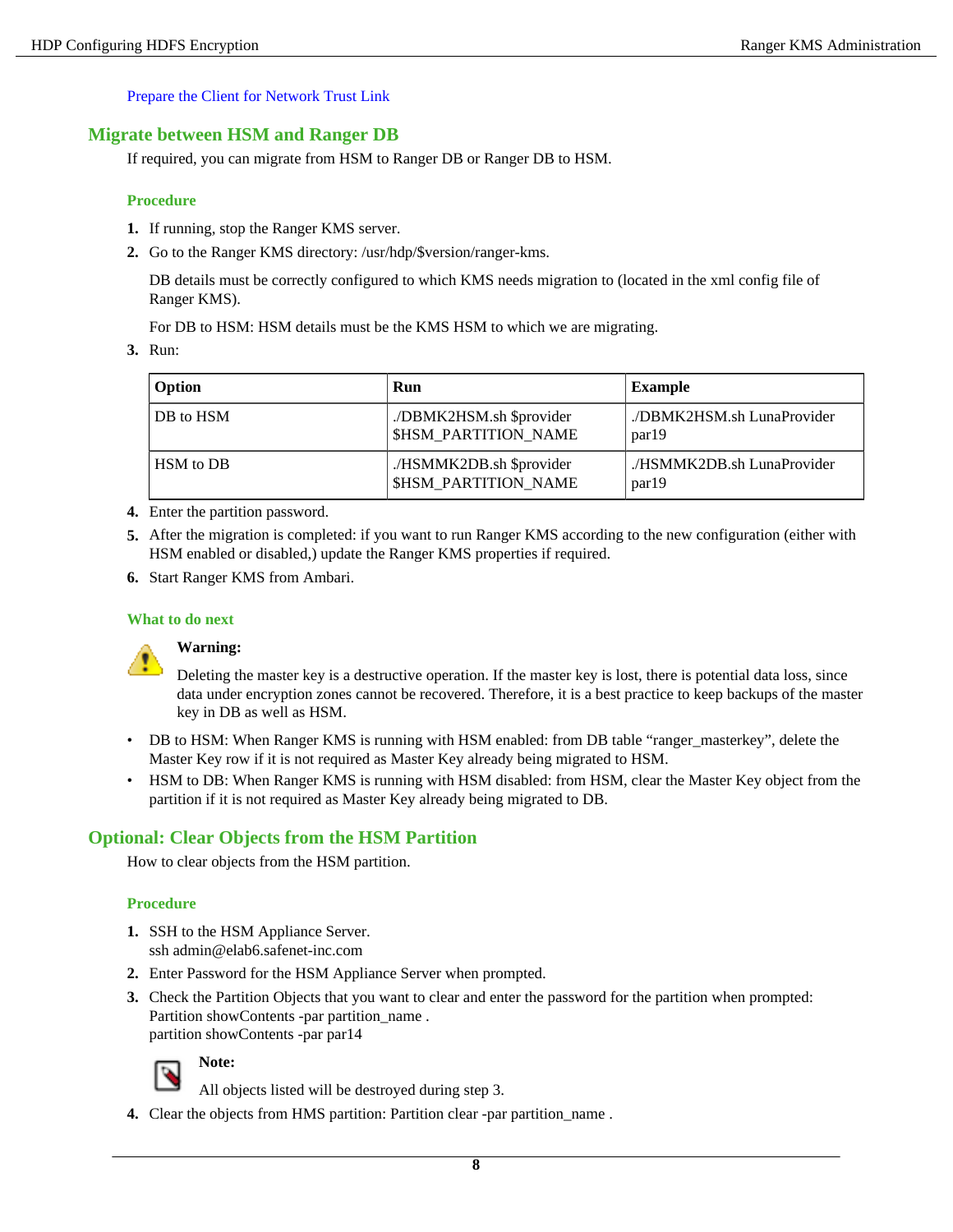**5.** Enter Password for Partition when prompted. partition clear -par par14

# <span id="page-8-0"></span>**Enable Ranger KMS Audit**

Ranger KMS supports audit to DB, HDFS, and Solr. Solr is well-suited for short-term auditing and UI access (for example, one month of data accessible via quick queries in the Web UI). HDFS is typically used for archival auditing. They are not mutually exclusive; we recommend configuring audit to both Solr and HDFS. First, make sure Ranger KMS logs are enabled by following these steps.

#### **Procedure**

- **1.** Go to the Ambari UI: http://<gateway>:8080.
- **2.** Select ranger-kms from the service.
- **3.** Click the Configs tab, and go to the accordion menu.
- **4.** In the Advanced ranger-kms-audit list, set xasecure.audit.is.enabled to true.
- **5.** Select "Audit to Solr" and/or "Audit to HDFS", depending on which database(s) you plan to use:

| Ambari<br>$cl1 \leqslant 0$ opt         | 7 alerts                                                                                               | Dashboard<br>Hosts 4<br>Services                                                             | ▦<br><b>Admin</b><br><b>Alerts</b><br>& admin * |
|-----------------------------------------|--------------------------------------------------------------------------------------------------------|----------------------------------------------------------------------------------------------|-------------------------------------------------|
| O HDFS C                                | Configs<br>Summary                                                                                     |                                                                                              | Service Actions *                               |
| O MapReduce2 C<br>O YARN C              | <b>Manage Config Groups</b><br>Group<br>Ranger KMS Default (4)<br>٠                                    |                                                                                              | $\circ$ .<br>audit to                           |
| $\Box$ Tez<br><b>O</b> Hive             | $\sqrt{3}$<br>admin<br>admin<br>W4<br>about a month ago<br>about a month ago                           | V <sub>2</sub><br>V <sub>1</sub><br>admin<br>admin<br>about a month ago<br>about a month ago |                                                 |
| ø<br><b>O</b> HBase<br>$D$ Pig          | $HDP-2.3$<br>HDP-2.3<br>▽<br>admin authored on Fri, Jul 24, 2015 18:00<br>x.<br><b>V4</b><br>$\bullet$ | HDP-2.3<br>HDP-2.3                                                                           | Save<br>Discard                                 |
| <b>O</b> Oozie<br><b>O</b> ZooKeeper    | ۰                                                                                                      |                                                                                              |                                                 |
| <b>O</b> Storm                          | Advanced ranger-kms-audit<br>⊠ o<br>Ð<br>c                                                             |                                                                                              |                                                 |
| ø<br>A Ambari Metrics<br><b>O</b> Kafka | Audit to HDFS<br>⊌o c<br>Audit to SOLR                                                                 |                                                                                              |                                                 |
| $\Box$ Kerberos<br><b>O</b> Knox        |                                                                                                        |                                                                                              |                                                 |
| C Ranger<br>Ranger KMS                  |                                                                                                        |                                                                                              |                                                 |
| Actions *                               |                                                                                                        |                                                                                              |                                                 |

- **6.** Save the configuration and restart the Ranger KMS service.
- **7.** Check to see if the Ranger KMS Plugin is enabled:
	- a) Go to the Ranger UI: http://<gateway>:6080.
	- b) Login with your keyadmin user ID and password (the defaults are keyadmin, keyadmin). The default repository will be added under KMS service.
	- c) Run a test connection for the service. You should see a 'connected successfully' pop-up message. If the connection is not successful, make sure that the configured user exists (in KDC for a secure cluster).
	- d) Choose the Audit > Plugin tab.
	- e) Check whether plugins are communicating. The UI should display Http Response code 200 for the respective plugin.

#### <span id="page-8-1"></span>**Save Audits to Solr**

How to save audits to Solr, when enabling Ranger KMS Audit.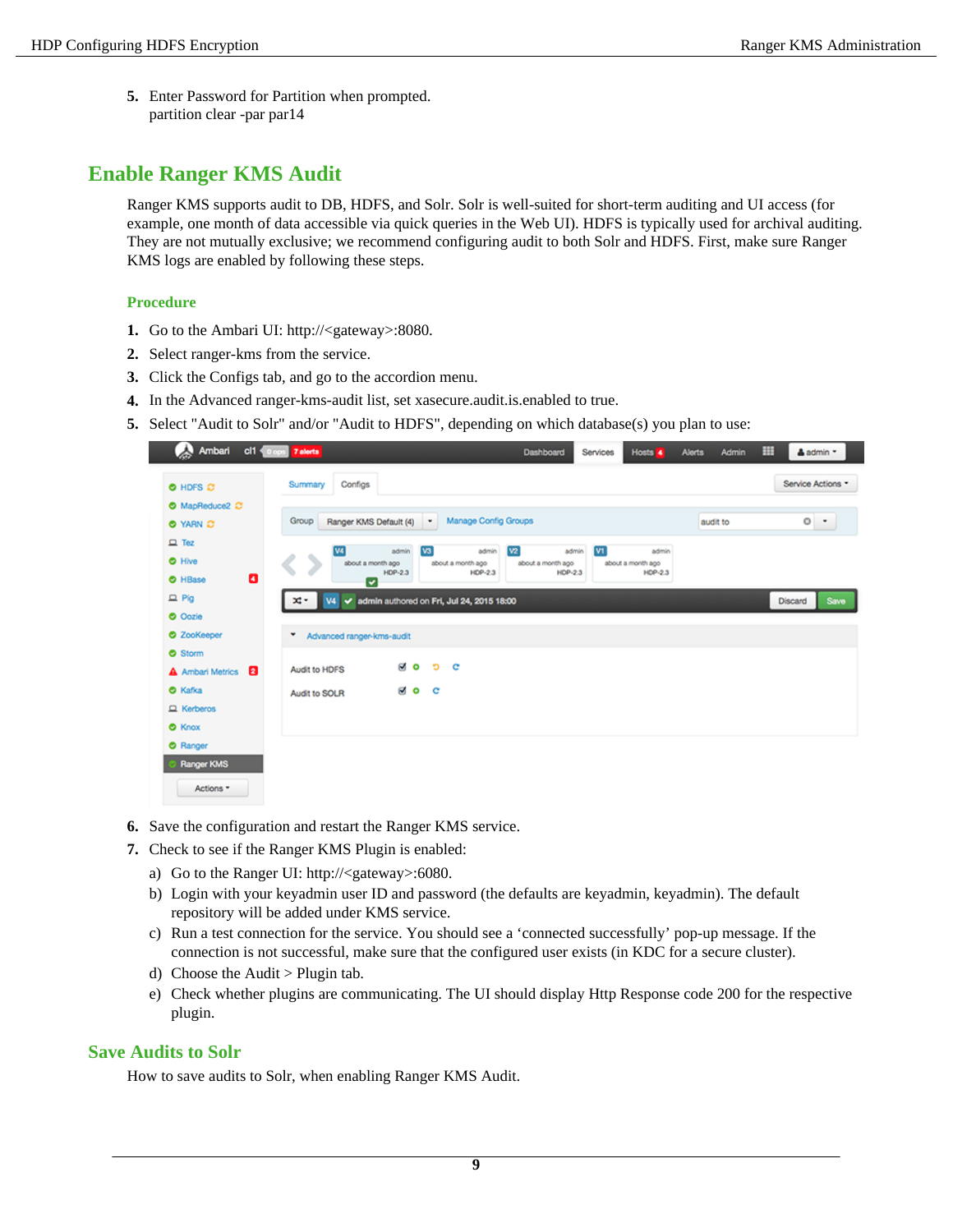## **Procedure**

- **1.** From the Ambari dashboard, select the Ranger service. Select Configs > Advanced, then scroll down and select Advanced ranger-admin-site. Set the following property value: ranger.audit.source.type = solr.
- **2.** On the Ranger Configs tab, select Ranger Audit. The SolrCloud button should be set to ON. The SolrCloud configuration settings are loaded automatically when the SolrCloud button is set from OFF to ON, but you can also manually update the settings.
- **3.** Restart the Ranger service.
- **4.** Next, to enable Ranger KMS auditing to Solr, set the following properties in the Advanced ranger-kms-audit list:
	- a) Check the box next to Enable audit to solr in the Ranger KMS component.
	- b) Check the Audit provider summary enabled box, and make sure that xasecure.audit.is.enabled is set to true.
	- c) Restart Ranger KMS.

## <span id="page-9-0"></span>**Save Audits to HDFS**

How to save audits to HDFS, when enabling Ranger KMS Audit.

#### **About this task**

There are no configuration changes needed for Ranger properties.

To save Ranger KMS audits to HDFS, set the following properties in the Advanced ranger-kms-audit list.



**Note:** The following configuration settings must be changed in each Plugin.

- **1.** Check the box next to Enable Audit to HDFS in the Ranger KMS component.
- **2.** Set the HDFS path to the path of the location in HDFS where you want to store audits: xasecure.audit.destination.hdfs.dir = hdfs://NAMENODE\_FQDN:8020/ranger/audit.
- **3.** Check the Audit provider summary enabled box, and make sure that xasecure.audit.is.enabled is set to true.
- **4.** Make sure that the plugin's root user (kms) has permission to access HDFS Path hdfs:// NAMENODE\_FQDN:8020/ranger/audit.
- **5.** Restart Ranger KMS.
- **6.** Generate audit logs for the Ranger KMS.
- **7.** (Optional) To verify audit to HDFS without waiting for the default sync delay (approximately 24 hours), restart Ranger KMS. Ranger KMS will start writing to HDFS after the changes are saved post-restart.
- **8.** To check for audit data: hdfs dfs -ls /ranger/audit/.
- **9.** Test Ranger KMS audit to HDFS:
	- a) Under custom core-site.xml, set hadoop.proxyuser.kms.groups to "\*" or to the service user.
	- b) In the custom kms-site file, add hadoop.kms.proxyuser.keyadmin.users and set its value to "\*". (If you are not using keyadmin to access Ranger KMS Admin, replace "keyadmin" with the user account used for authentication.)
	- c) In the custom kms-site file, add hadoop.kms.proxyuser.keyadmin.hosts and set its value to "\*". (If you are not using keyadmin to access Ranger KMS Admin, replace "keyadmin" with the user account used for authentication.)
	- d) Choose:
		- Copy the core-site.xml to the component's class path (/etc/ranger/kms/conf)
		- Link to /etc/hadoop/conf/core-site.xml under /etc/ranger/kms/conf (ln -s /etc/hadoop/conf/core-site.xml / etc/ranger/kms/conf/core-site.xml)
	- e) Verify the service user principal. (For Ranger KMS it will be the http user.)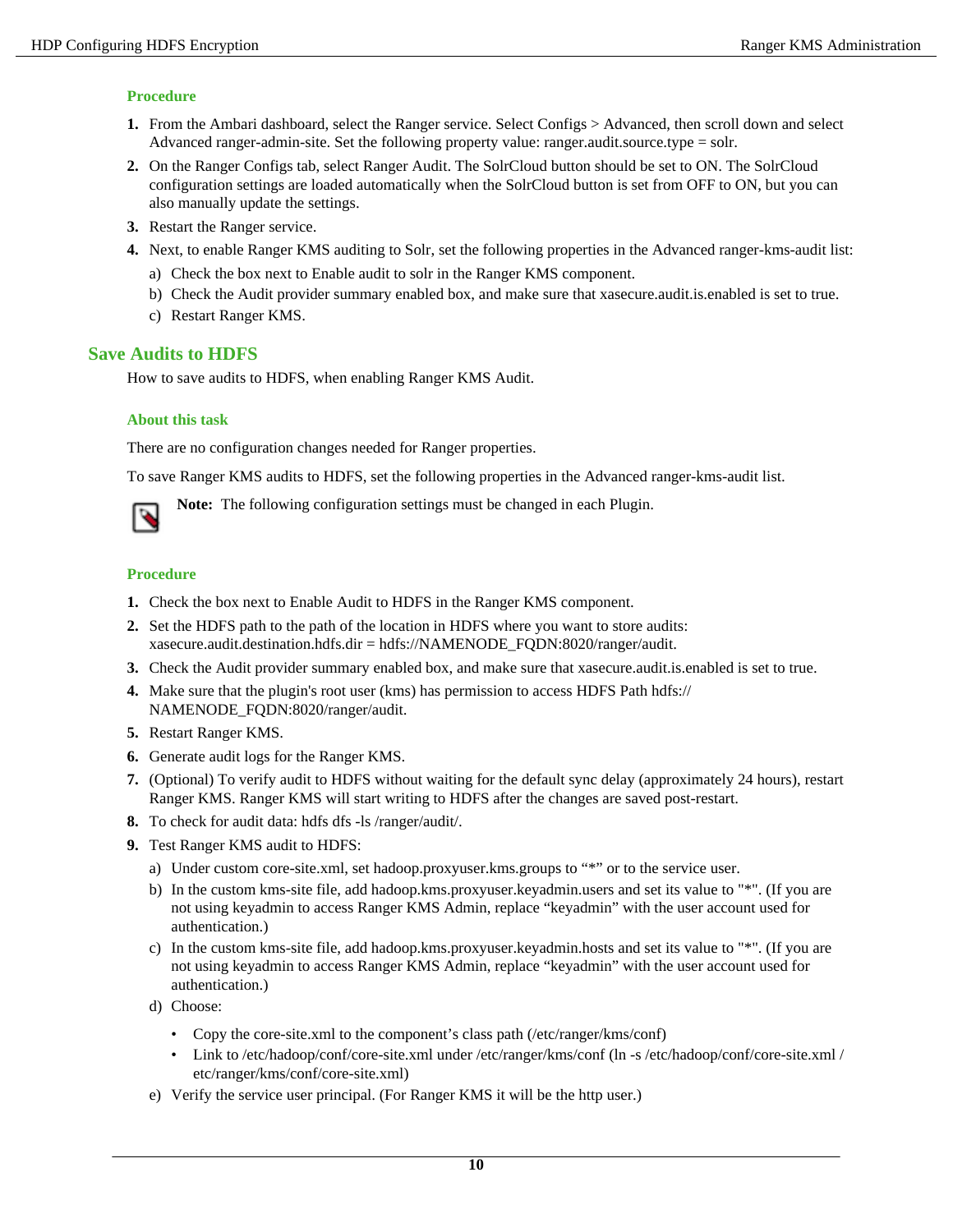f) Make sure that the component user has permission to access HDFS. (For Ranger KMS the http user should also have permission.)

# <span id="page-10-0"></span>**Enable SSL for Ranger KMS**

How to enable SSL for Ranger KMS. If you do not have access to Public CA-issued certificates, complete the following steps to create and configure self-signed certificates.

#### **About this task**

Considerations:

- Copy keystore/truststore files into a different location (e.g. /etc/security/serverKeys) than the /etc/<component>/ conffolders.
- Make sure JKS file names are different from each other.
- Make sure correct permissions are applied.
- Make sure all passwords are secured.
- For the test connection to be successful after enabling SSL, self-signed certificates should be imported to the Ranger admin's trust store (typically JDK cacerts).
- Property ranger.plugin.service.policy.rest.ssl.config.file should be verified; for example:

ranger.plugin.kms.policy.rest.ssl.config.file ==> /etc/ranger/kms/conf/ranger-policymgr-ssl.xml

#### **Procedure**

**1.** Stop the Ranger KMS service:

| Configs<br>Summary                     | Service Actions *                                              |
|----------------------------------------|----------------------------------------------------------------|
| Summary<br>Fanger KMS Server @ Started | <b>IF Start</b><br>500<br>C Restart All<br>C Run Service Check |
|                                        | Turn On Maintenance Mode                                       |

**2.** Go to the Ranger KMS (and plugin) installation location, and create a self-signed certificate:

```
cd /etc/ranger/kms/conf/
keytool -genkey -keyalg RSA -alias rangerKMSAgent -keystore <ranger-kms-
ks> -storepass myKeyFilePassword -validity 360 -keysize 2048
chown kms:kms <ranger-kms-ks>
chmod 400 <ranger-kms-ks>
```
where

<ranger-kms-ks> is the name of the Ranger KMS keystore (for example, ranger-plugin-keystore.jks)

**3.** Provide an identifiable string in response to the question "What is your first and last name?"

Important: In case multiple servers need to communicate with Ranger admin for downloading policies for the same service/repository, make sure to use the repo name or a common string across all nodes. Remember exactly what you entered, because this value will be required for the Common Name for Certificate field on the edit repository page in the policy manager UI.

To create the keystore, provide answers to the subsequent questions. Note: Press enter when prompted for a password.

**4.** Create a truststore for the Ranger KMS plugin, and add the public key of admin as a trusted entry into the truststore:

cd /etc/ranger/kms/conf/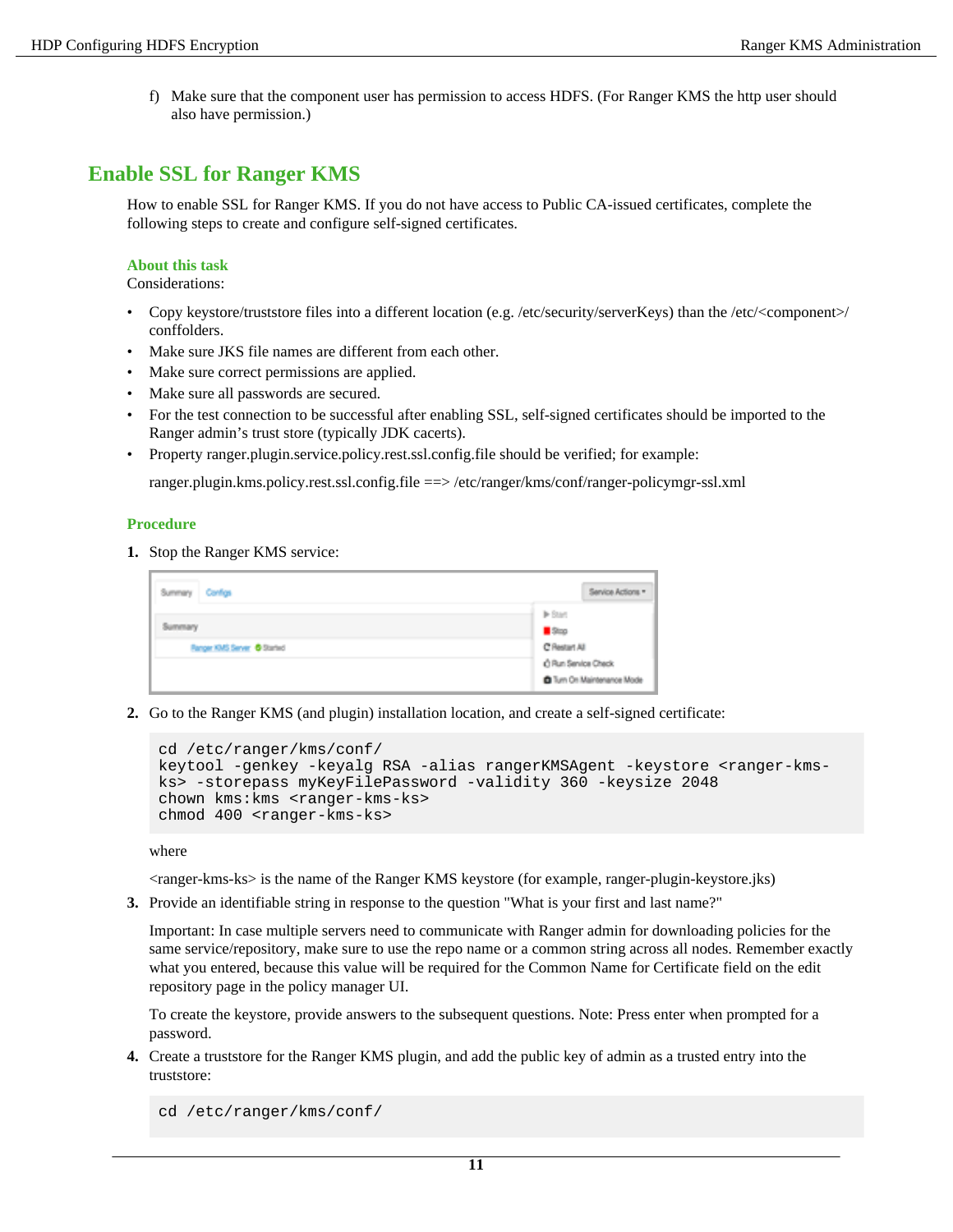```
keytool -export -keystore <ranger-admin-ks> -alias rangeradmin -file
  <cert-filename>
keytool -import -file <cert-filename> -alias rangeradmintrust -keystore
  <ranger-kms-ts> -storepass changeit
chown kms:kms <ranger-kms-ts>
chmod 400 <ranger-kms-ts>
```
where

<ranger-admin-ks> is the location of the Ranger Admin keystore (for example, /etc/ranger/admin/conf/rangeradmin-keystore.jks)

<ranger-kms-ts> is the name of the Ranger KMS plugin trustore (for example, ranger-plugin-truststore.jks)

<cert-filename> is the name of the Ranger Admin certificate file (for example, ranger-admin-trust.cer)

**Note:** Press enter when prompted for a password.

- **5.** Update below properties available in Advanced ranger-kms-policymgr-ssl:
	- a) xasecure.policymgr.clientssl.keystore: Provide the location for the keystore that you created in the previous step.
	- b) xasecure.policymgr.clientssl.keystore.password: Provide the password for the keystore (myKeyFilePassword).
	- c) xasecure.policymgr.clientssl.truststore: Provide the location for the truststore that you created in the previous step.
	- d) xasecure.policymgr.clientssl.truststore.password: Provide the password for the truststore (changeit).
- **6.** Add the plugin's self-signed cert into Admin's trustedCACerts:

```
cd /etc/ranger/admin/conf
keytool -export -keystore <ranger-kms-ks> -alias rangerKMSAgent -file
  <cert-filename> -storepass myKeyFilePassword
keytool -import -file <cert-filename> -alias rangerkmsAgentTrust -keystore
  <ranger-admin-ts> -storepass changeit
```
where

<ranger-kms-ks> is the path to the Ranger KMS keystore (for example, /etc/ranger/kms/conf/ranger-pluginkeystore.jks)

<cert-filename> is the name of the certificate file (for example, ranger-kmsAgent-trust.cer)

<ranger-admin-ts> is the name of the Ranger Admin truststore file (for example, the JDK cacerts file)

**7.** Log into the Policy Manager UI (as keyadmin user) and click on the Edit button of your KMS repository. Provide the CN name of the keystore for Common Name For Certificate (commonNameForCertificate), and save it. This property is not added by default.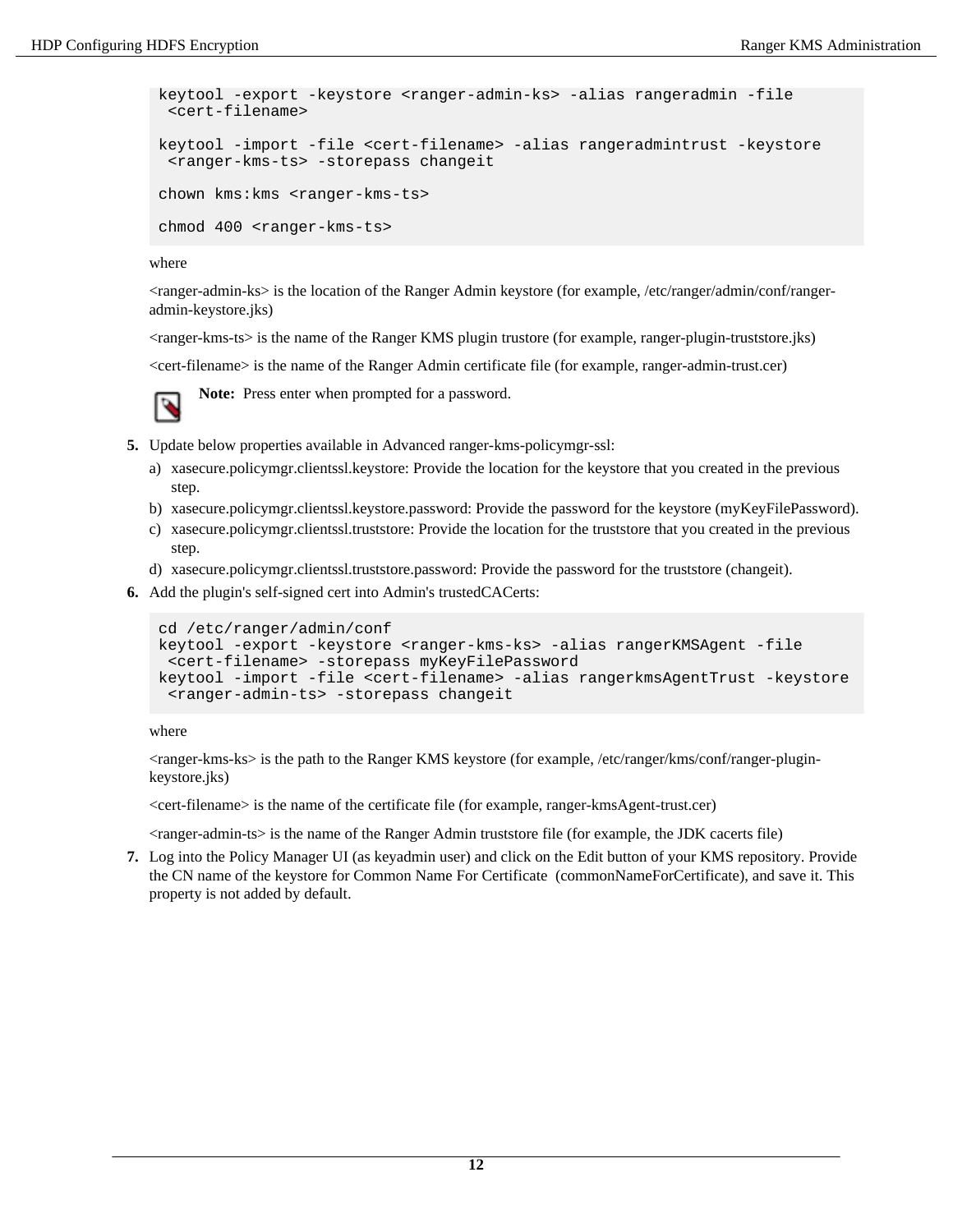| Ranger                         | <b>UAccess Manager</b> | <b>a</b> Encryption    |                                  |                                         |  |  |  |  |  |
|--------------------------------|------------------------|------------------------|----------------------------------|-----------------------------------------|--|--|--|--|--|
| Service Manager > Edit Service |                        |                        |                                  |                                         |  |  |  |  |  |
| <b>Create Service</b>          |                        |                        |                                  |                                         |  |  |  |  |  |
| <b>Service Details:</b>        |                        |                        |                                  |                                         |  |  |  |  |  |
|                                |                        | Service Name *         | cl1_kms                          |                                         |  |  |  |  |  |
|                                |                        | Description            | kms repo                         |                                         |  |  |  |  |  |
|                                |                        | Active Status          | @ Enabled @ Disabled             |                                         |  |  |  |  |  |
| <b>Config Properties:</b>      |                        |                        |                                  |                                         |  |  |  |  |  |
|                                |                        | KMS URL *              | kms://https@ip-172-31-26-219.ec2 |                                         |  |  |  |  |  |
|                                |                        | Username *             | keyadmin                         |                                         |  |  |  |  |  |
|                                |                        | Password *             | 111111                           |                                         |  |  |  |  |  |
|                                |                        | Add New Configurations | Name                             | Value                                   |  |  |  |  |  |
|                                |                        |                        | commonNameForCertificate         | ip-172-31-26-219.ec2.internal<br>$\sim$ |  |  |  |  |  |
|                                |                        |                        | $^+$                             |                                         |  |  |  |  |  |
|                                |                        | <b>Test Connection</b> |                                  |                                         |  |  |  |  |  |
|                                |                        |                        | <b>Delete</b><br>Save<br>Cancel  |                                         |  |  |  |  |  |

- **8.** Configure the Ranger KMS Server:
	- a) Go to the Ranger KMS config location and create a self-signed certificate:

```
cd /etc/ranger/kms/conf
keytool -genkey -keyalg RSA -alias rangerkms -keystore <ranger-kms-ks> -
storepass rangerkms -validity 360 -keysize 2048
chown kms: kms ranger-kms-keystore.jks
chmod 400 ranger-kms-keystore.jks
```
where

<ranger-kms-ks> is the name of the Ranger KMS keystore (for example, ranger-plugin-keystore.jks)

Provide an identifiable string in response to the question "What is your first and last name?" To create the keystore, provide answers to all subsequent questions to create the keystore Note: Press enter when prompted for a password.

- b) Edit the following properties and values in Advanced ranger-kms-site:
	- ranger.service.https.attrib.keystore.file: Add file path of ranger-kms-keystore.jks
	- ranger.service.https.attrib.client.auth: want
	- ranger.service.https.attrib.keystore.keyalias: Add the alias used for creating ranger-kms-keystore.jks
	- ranger.service.https.attrib.keystore.pass: Add password used for creating ranger-kms-keystore.jks
	- ranger.service.https.attrib.ssl.enabled: true
- c) Update kms\_port in Advanced kms-env to 9393. Ambari will recommend the value to {{ranger.service.https.port}}.
- d) Save your changes and start Ranger KMS.
- e) In your browser (or from Curl) when you access the Ranger KMS UI using the HTTPS protocol on the ranger.service.https.port listed in Ambari, the browser should respond that it does not trust the site. Proceed, and you should be able to access Ranger KMS on HTTPS with the self-signed cert that you just created.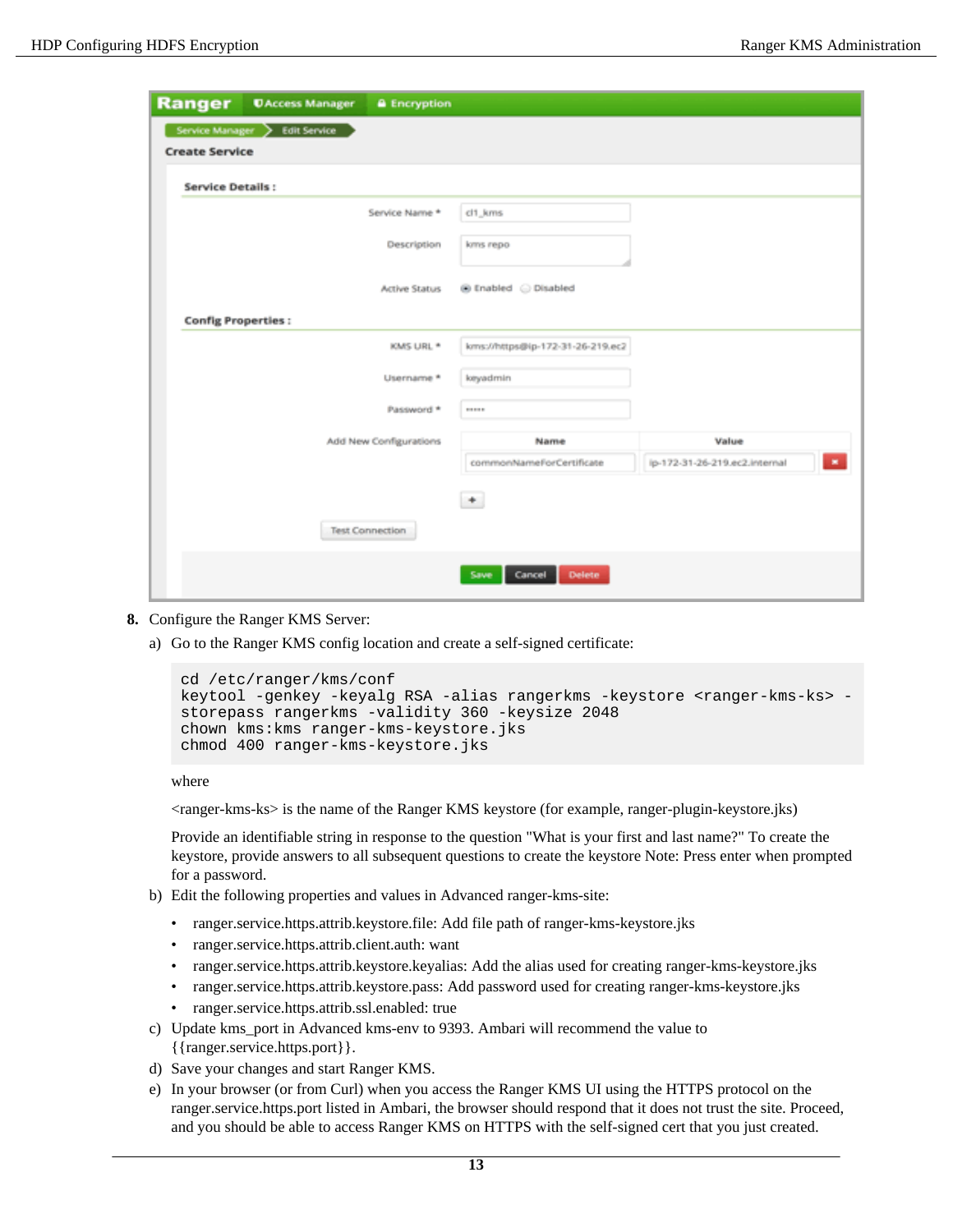f) Export the Ranger KMS certificate:

```
cd /usr/hdp/<version>/ranger-kms/conf
keytool -export -keystore <ranger-kms-ks> -alias rangerkms -file <cert-
filename>
```
where

<ranger-kms-ks> is the name of the Ranger KMS keystore (for example, ranger-kms-keystore.jks)

<cert-filename> is the name of the certificate file (for example, ranger-kms-trust.cer)

g) Import the Ranger KMS certificate into the Ranger admin truststore: keytool -import -file <cert-filename> alias rangerkms -keystore <ranger-admin-ts> -storepass changeit.

where

<cert-filename> is the name of the certificate file (for example, ranger-kms-trust.cer)

<ranger-admin-ts> is the name of the Ranger Admin truststore file (for example, JDK cacerts)



**Note:**

Make sure Ranger Admin's truststore properties (ranger.truststore.file and ranger.truststore.password) are correctly configured in ranger-admin-site.xml.

h) Import the Ranger KMS certificate into the Hadoop client truststore: keytool -import -file <cert-filename> alias rangerkms -keystore <ts-filename> -storepass bigdata.

where

<cert-filename> is the name of the certificate file (for example, ranger-kms-trust.cer)

<ts-filename> is the name of Hadoop client truststore file (for example, /etc/security/clientKeys/all.jks)

- i) Restart Ranger Admin and Ranger KMS.
- j) Login to Policy Manager UI with keyadmin credentials. Under default KMS Repo configuration, replace KMS URL configuration value with the new SSL-enabled KMS URL.

Previous KMS URL =  $kms$ ://http@internal host name:http\_port/kms

New KMS URL = kms://https@internal host name:https\_port/kms

k) Now in the Policy Manager UI>Audit>Plugin tab, you should see an entry for your service name with HTTP Response Code = 200.

# <span id="page-13-0"></span>**Install Multiple Ranger KMS**

Multiple services can be set up for high availability of Ranger KMS. HDFS interacts with the active process. Follow these steps to install Ranger KMS on multiple nodes.

#### **Before you begin**

An instance with more than one node.

- **1.** First install Ranger KMS on a single node (see "Installing the Ranger Key Management Service").
- **2.** Next, add the Ranger KMS service to another node. In the Ambari Web UI for the additional node, go to Ranger KMS service # Summary # Service Actions # Add Ranger KMS server.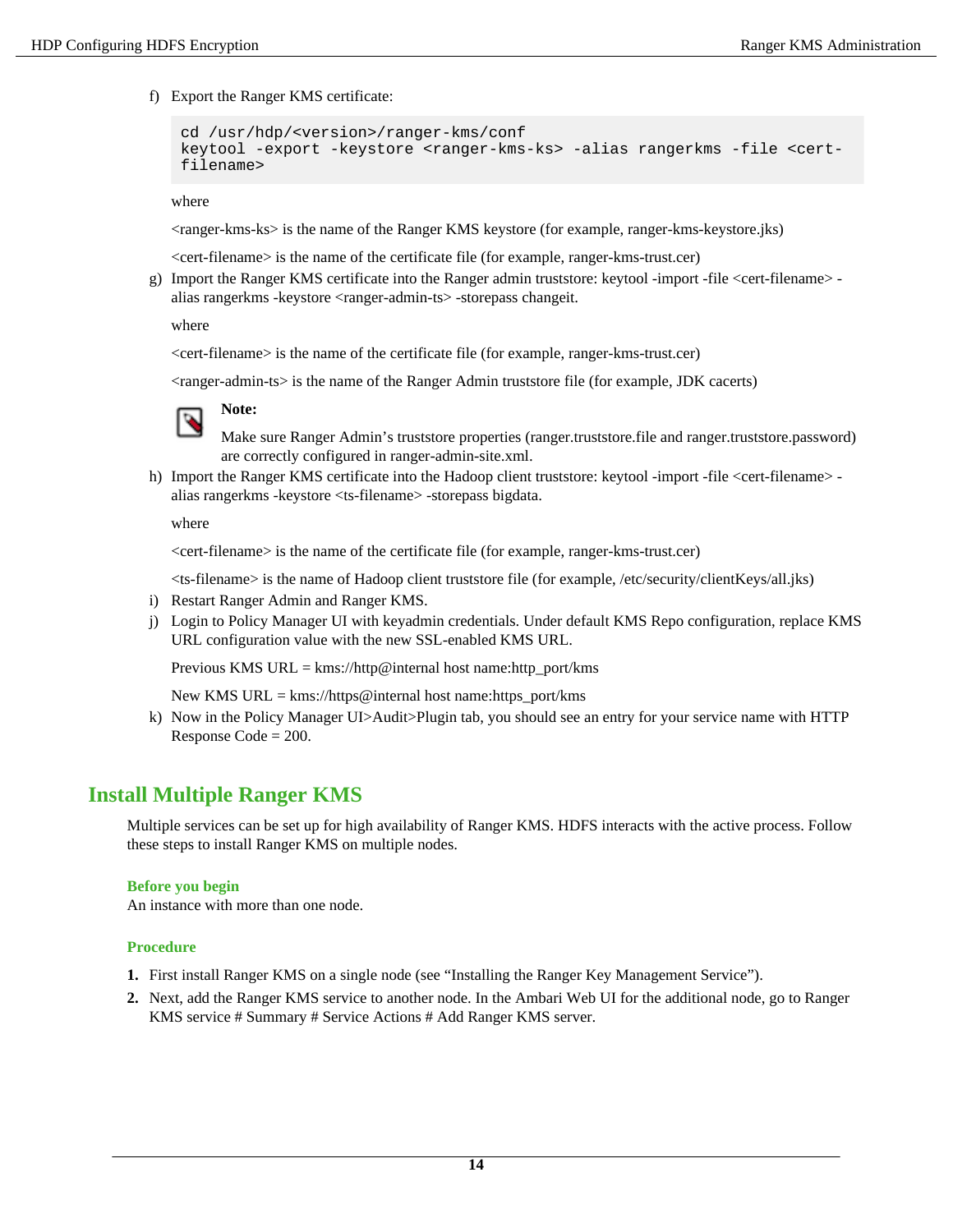| Ambari test <b>Stand Stand</b>        | Dashboard                                                  | Services |  |                                      | Hosts Alerts Admin III              | A admin - |                                                       |
|---------------------------------------|------------------------------------------------------------|----------|--|--------------------------------------|-------------------------------------|-----------|-------------------------------------------------------|
| O HDFS                                | Summary Configs                                            |          |  |                                      |                                     |           | Service Actions                                       |
| O MapReduce2<br><b>O</b> YARN         | Summary                                                    |          |  |                                      | $\blacktriangleright$ Start<br>Stop |           |                                                       |
| <b>O</b> ZooKeeper<br><b>O</b> Ranger | Ranger KMS Server @ Started<br>Ranger KMS Server @ Started |          |  | C Restart All<br>C Run Service Check |                                     |           |                                                       |
| - Ranger KMS                          |                                                            |          |  |                                      |                                     |           | C Turn On Maintenance Mode<br>+ Add Ranger KMS Server |
| Actions .                             |                                                            |          |  |                                      |                                     |           |                                                       |

- **3.** After adding Ranger KMS server, Ambari will show a pop-up message.
- **4.** Press OK. Ambari will modify two HDFS properties, hadoop.security.key.provider.path and dfs.encryption.key.provider.uri.
- **5.** Restart the HDFS service:



**6.** For the Ranger KMS service, go to the Advanced kms-site list and change the following property values:

```
hadoop.kms.cache.enable=false
 hadoop.kms.cache.timeout.ms=0 
 hadoop.kms.current.key.cache.timeout.ms=0 
 hadoop.kms.authentication.signer.secret.provider=zookeeper 
 hadoop.kms.authentication.signer.secret.provider.zookeeper.connection.string={zookeeper-
node1}:2181,{zookeeper-node2}:2181,{zookeeper-node3}:2181... 
 hadoop.kms.authentication.signer.secret.provider.zookeeper.auth.type=none
```
**7.** From **Ambari** > **Ranger KMS** > **Configs** > **Advanced** > **Custom kms-site**, add the following property values:

hadoop.kms.authentication.zk-dt-secret-manager.enable=true

- **8.** Save your configuration changes and restart the Ranger KMS service.
- **9.** Next, check connectivity from Ranger admin for the newly-added Ranger KMS server:
	- a) Go to the Ranger UI: http://<gateway>:6080.
	- b) Login with your keyadmin user ID and password (the defaults are keyadmin, keyadmin; these should be changed as soon as possible after installation). The default repository will be added under Ranger KMS service.
	- c) Under Config properties of the Ranger KMS URL, add the newly added Ranger KMS server FQDN. For example:

Previous Ranger KMS URL = kms://http@<internal host name>:9292/kms

New Ranger KMS URL = kms://http@<RangerKMS-node1>;<RangerKMS-node2>;...:9292/kms

- d) Run a test connection for the service. You should see a 'connected successfully' message.
- e) Choose the Audit > Plugin tab.
- f) Check whether plugins are communicating. The UI should display HTTP Response Code  $= 200$  for the respective plugin.

#### **Related Information**

Installing the Ranger Key Management Service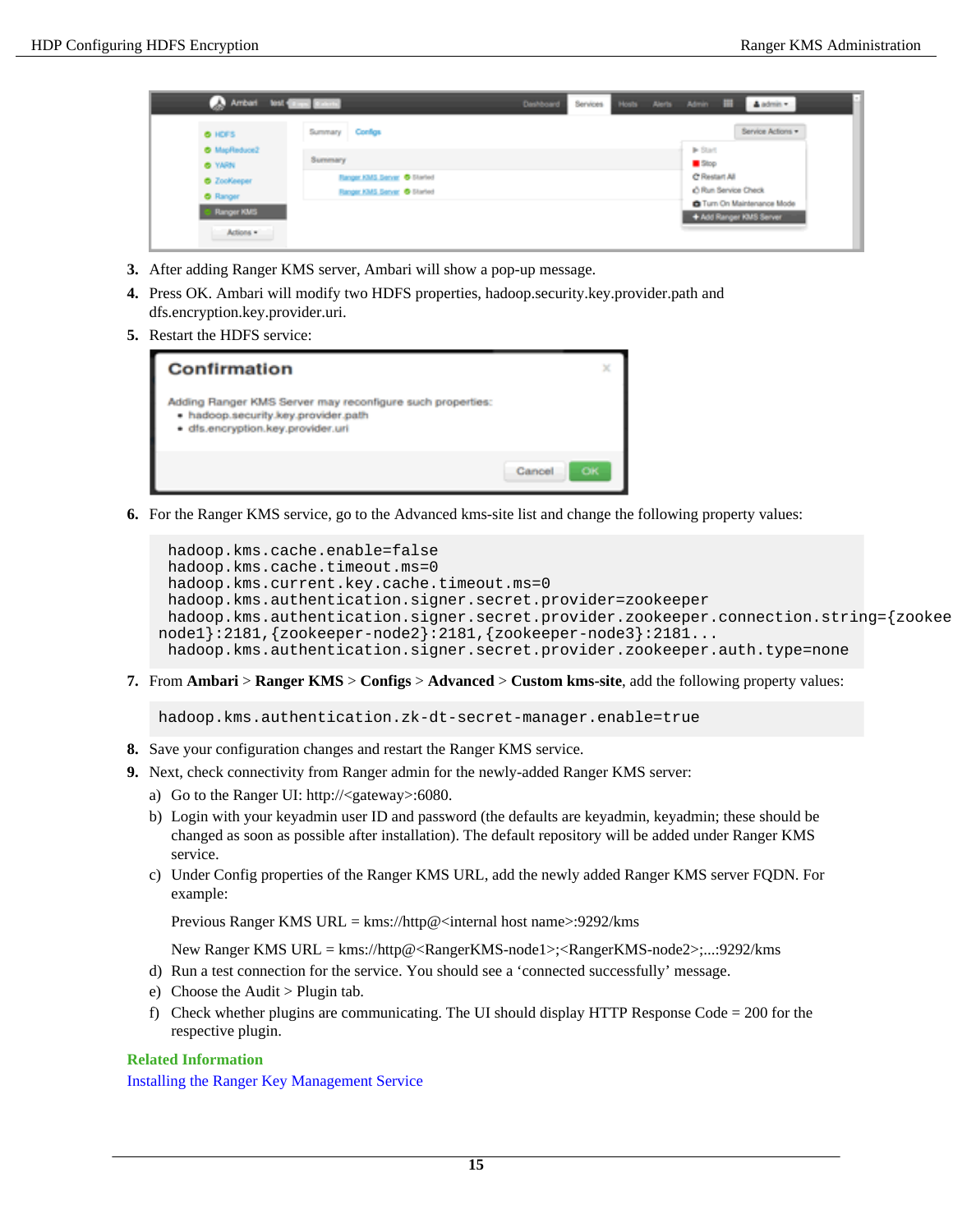# <span id="page-15-0"></span>**Using the Ranger Key Management Service**

Ranger KMS can be accessed at the Ranger admin URL, http://\$hostname:6080. Note, however, that the login user for Ranger KMS is different than that for Ranger. Logging on as the Ranger KMS admin user leads to a different set of screens.

#### **Role Separation**

By default, Ranger admin uses a different admin user (keyadmin) to manage access policies and keys for Ranger KMS.

The person accessing Ranger KMS via the keyadmin user should be a different person than the administrator who works with regular Ranger access policies. This approach separates encryption work (encryption keys and policies) from Hadoop cluster management and access policy management.

## <span id="page-15-1"></span>**Accessing the Ranger KMS Web UI**

How and where to access the Ranger KMS Web UI.

To access Ranger KMS, log in as user keyadmin, password keyadmin.



# **Note:**

Change the password after you log in.

After logging in, you will see the Service Manager screen. To view or edit Ranger KMS repository properties, click on the edit button next to the repository name:

| Ranger                 | <b>UAccess Manager</b> | <b>a</b> Encryption |
|------------------------|------------------------|---------------------|
| Service Manager        |                        |                     |
| <b>Service Manager</b> |                        |                     |
|                        |                        |                     |
| <b>B</b> KMS           |                        | ÷                   |
| cl1_kms                |                        | ■■                  |
|                        |                        |                     |

You will see a list of service details and config properties for the repository: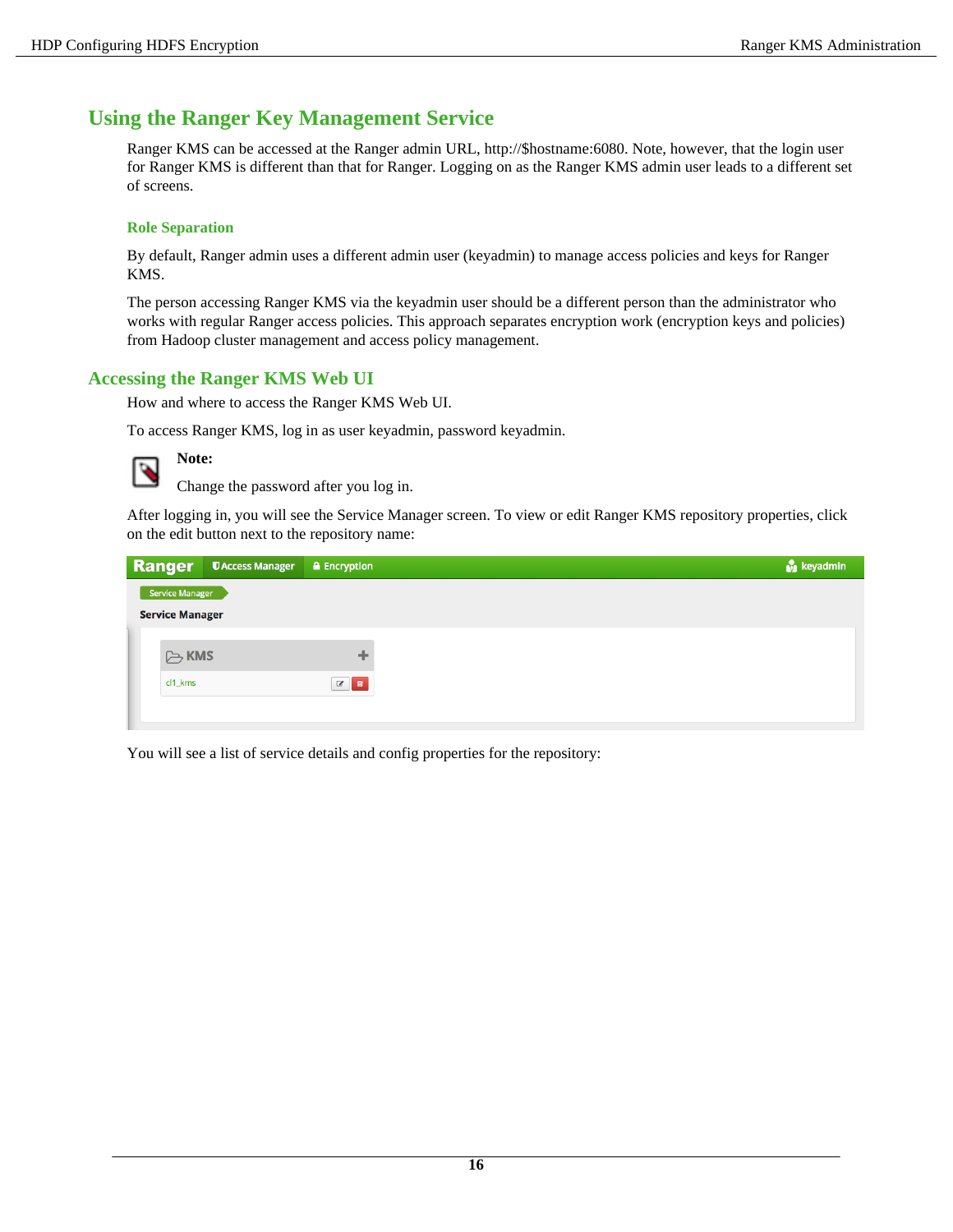| <b>Ranger</b>             | <b><i><u>DAccess Manager</u></i></b> | <b>A</b> Encryption           |                                  |              | keyadmin       |
|---------------------------|--------------------------------------|-------------------------------|----------------------------------|--------------|----------------|
| <b>Service Manager</b>    | <b>Edit Service</b><br>↘             |                               |                                  |              |                |
| <b>Create Service</b>     |                                      |                               |                                  |              |                |
| <b>Service Details:</b>   |                                      |                               |                                  |              |                |
|                           |                                      | Service Name *                | cl1_kms                          |              |                |
|                           |                                      | Description                   | kms repo                         |              |                |
|                           |                                      | <b>Active Status</b>          | $\odot$ Enabled $\odot$ Disabled |              |                |
| <b>Config Properties:</b> |                                      |                               |                                  |              |                |
|                           |                                      | KMS URL *                     | kms://http@vp-os-rh6-my-sec-150  |              |                |
|                           |                                      | Username*                     | keyadmin@EXAMPLE.COM             |              |                |
|                           |                                      | Password *                    |                                  |              |                |
|                           |                                      | <b>Add New Configurations</b> | <b>Name</b>                      | <b>Value</b> |                |
|                           |                                      |                               |                                  |              | $\pmb{\times}$ |
|                           |                                      |                               | ÷                                |              |                |
|                           |                                      | <b>Test Connection</b>        |                                  |              |                |
|                           |                                      |                               | Save<br>Cancel<br>Delete         |              |                |
|                           |                                      |                               |                                  |              |                |

# <span id="page-16-0"></span>**List and Create Keys**

How to list and create keys, when using the Ranger KMS.

## **Procedure**

To list existing keys:

- **1.** Log in to Ranger as user keyadmin, password \$keyadmin.
- **2.** Choose the Encryption tab at the top of the Ranger Web UI screen.
- **3.** Select the Ranger KMS service from the drop-down list.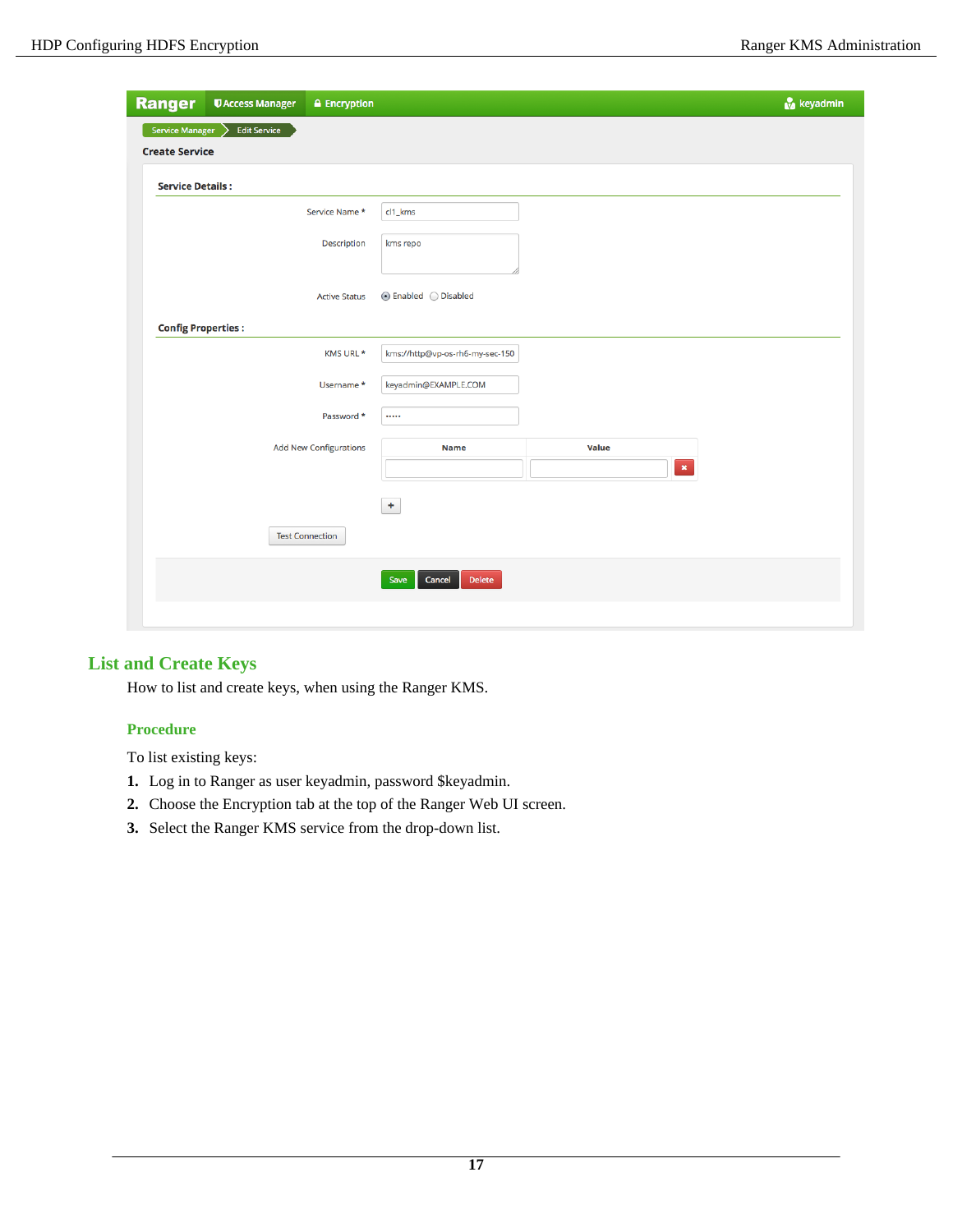| <b>Ranger</b>          | <b><i>UAccess Manager</i></b> | <b>A</b> Encryption |                |                                |        |                        | <b>N</b> keyadmin |
|------------------------|-------------------------------|---------------------|----------------|--------------------------------|--------|------------------------|-------------------|
| <b>KMS</b>             |                               |                     |                |                                |        |                        |                   |
| <b>Key Management</b>  |                               |                     |                |                                |        |                        |                   |
| <b>Select Service:</b> | cl1_kms                       |                     |                |                                |        |                        |                   |
| Q Search for your I    | $cl1$ <sub>_</sub> kms        | $\alpha$            |                |                                |        | $\odot$                | Add New Key       |
| <b>Key Name</b>        |                               | Cipher              | <b>Version</b> | <b>Attributes</b>              | Length | <b>Created Date</b>    | <b>Action</b>     |
| sensitivefolder        | AES/CTR/NoPadding             | $\mathbf{1}$        |                | key.acl.name → SensitiveFolder | 128    | 08/06/2015 01:30:44 PM | $\epsilon$<br>會   |
| test                   | AES/CTR/NoPadding             | $\mathbf{1}$        |                | key.acl.name → test            | 128    | 08/13/2015 01:49:35 PM | 會<br>$\mathbf{z}$ |
| testkeyfromcli         | AES/CTR/NoPadding             | 1                   |                | key.acl.name → testkeyfromcli  | 128    | 07/24/2015 06:04:36 PM | $\epsilon$<br>音   |
| testkeyfromui          | AES/CTR/NoPadding             | $\mathbf{1}$        |                | key.acl.name → testkeyfromui   | 128    | 07/24/2015 06:04:16 PM | 會<br>$\bullet$    |
| testkeygmi             | AES/CTR/NoPadding             | $\mathbf 1$         |                | key.acl.name → testkeyGMI      | 128    | 08/06/2015 02:02:40 PM | 會<br>$\mathbf Z$  |
| tk1                    | AES/CTR/NoPadding             | $\mathbf{1}$        |                | key.acl.name → tk1             | 128    | 08/25/2015 12:22:23 PM | 意<br>$\epsilon$   |

The existing keys are displayed.

To create a new key:

- **4.** Click on "Add New Key".
- **5.** Add a valid key name.
- **6.** Select the cipher name. Ranger supports AES/CTR/NoPadding as the cipher suite.
- **7.** Specify the key length, 128 or 256 bits.
- **8.** Add other attributes as needed, and click **Save**.

| <b>Ranger</b>                                     | <b>U</b> Access Manager |                   | $\triangle$ Encryption |                        |       |              |  |  | keyadmin |
|---------------------------------------------------|-------------------------|-------------------|------------------------|------------------------|-------|--------------|--|--|----------|
| $KMS$ $\left\{\right\}$ cl1_kms $\left\{\right\}$ |                         | <b>Key Create</b> |                        |                        |       |              |  |  |          |
| <b>Key Detail</b>                                 |                         |                   |                        |                        |       |              |  |  |          |
|                                                   | Key Name *              |                   |                        |                        |       |              |  |  |          |
|                                                   | Cipher                  |                   | AES/CTR/NoPadding      |                        |       |              |  |  |          |
|                                                   | Length                  | 128               |                        | $\widehat{\mathbf{G}}$ |       |              |  |  |          |
|                                                   | Description             |                   |                        |                        |       |              |  |  |          |
|                                                   | <b>Attributes</b>       |                   | <b>Name</b>            |                        | Value | $\mathbf{x}$ |  |  |          |
|                                                   |                         | $\pm$             |                        |                        |       |              |  |  |          |
|                                                   |                         | Save              | Cancel                 |                        |       |              |  |  |          |
|                                                   |                         |                   |                        |                        |       |              |  |  |          |

# <span id="page-17-0"></span>**Roll Over an Existing Key**

How to roll over an existing key, when using the Ranger KMS.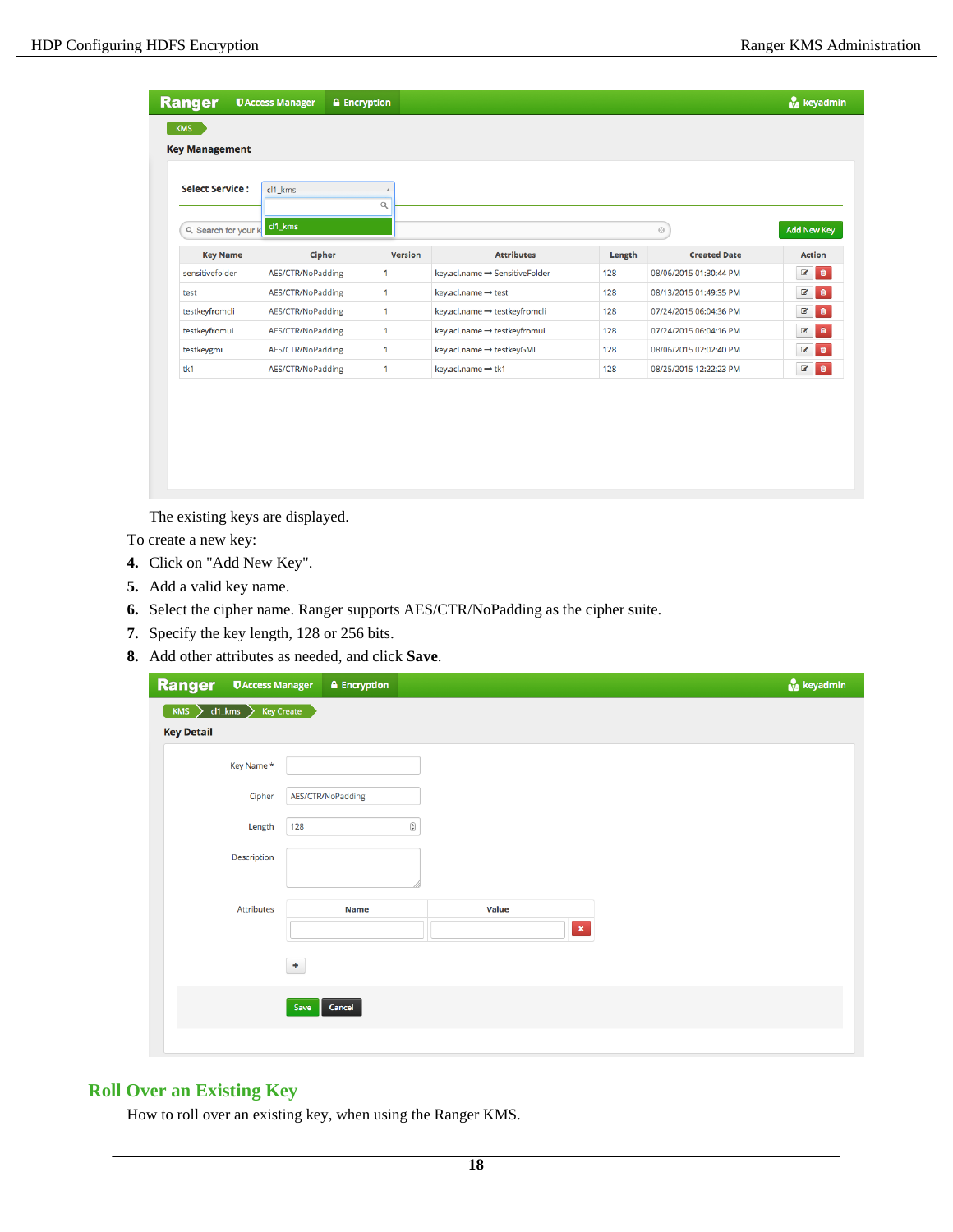#### **About this task**

Rolling over (or "rotating") a key retains the same key name, but the key will have a different version. This operation re-encrypts existing file keys, but does not re-encrypt the actual file. Keys can be rolled over at any time.

After a key is rotated in Ranger KMS, new files will have the file key encrypted by the new master key for the encryption zone.

#### **Procedure**

- **1.** Log in to Ranger as user keyadmin, password \$keyadmin.
- **2.** To rotate a key, click the edit button next to the key name in the list of keys:

| <b>Ranger</b>                              | <b>UAccess Manager</b> | <b>A</b> Encryption |               |                      |               |              | <b>N</b> keyadmin     |
|--------------------------------------------|------------------------|---------------------|---------------|----------------------|---------------|--------------|-----------------------|
| cl1_kms Policies<br><b>Service Manager</b> |                        |                     |               |                      |               |              |                       |
| <b>List of Policies: cl1 kms</b>           |                        |                     |               |                      |               |              |                       |
| Q Search for your policy                   |                        |                     |               |                      | $_{\odot}$    |              | <b>Add New Policy</b> |
|                                            |                        |                     |               |                      |               |              |                       |
| <b>Policy ID</b>                           |                        | <b>Policy Name</b>  | <b>Status</b> | <b>Audit Logging</b> | <b>Groups</b> | <b>Users</b> | <b>Action</b>         |

- **3.** Edit the key information, and then press Save.
- **4.** When asked to confirm the rollover, click "OK":

| Are you sure want to rollover? |  |        |    |
|--------------------------------|--|--------|----|
|                                |  | Cancel | OK |
|                                |  |        |    |

#### <span id="page-18-0"></span>**Delete a Key**

How to delete a key, when using the Ranger KMS.

#### **About this task**



# **Attention:**

Deleting a key associated with an existing encryption zone will result in data loss.

#### **Procedure**

- **1.** Log in to Ranger as user keyadmin, password \$keyadmin.
- **2.** Choose the Encryption tab at the top of the Ranger Web UI screen.
- **3.** Select Ranger KMS service from the drop-down list.
- **4.** Click on the delete symbol next to the key.
- **5.** You will see a confirmation pop-up window; confirm or cancel.

# <span id="page-18-1"></span>**Ranger KMS Properties**

This topic describes configuration properties for the Ranger Key Management Service (KMS).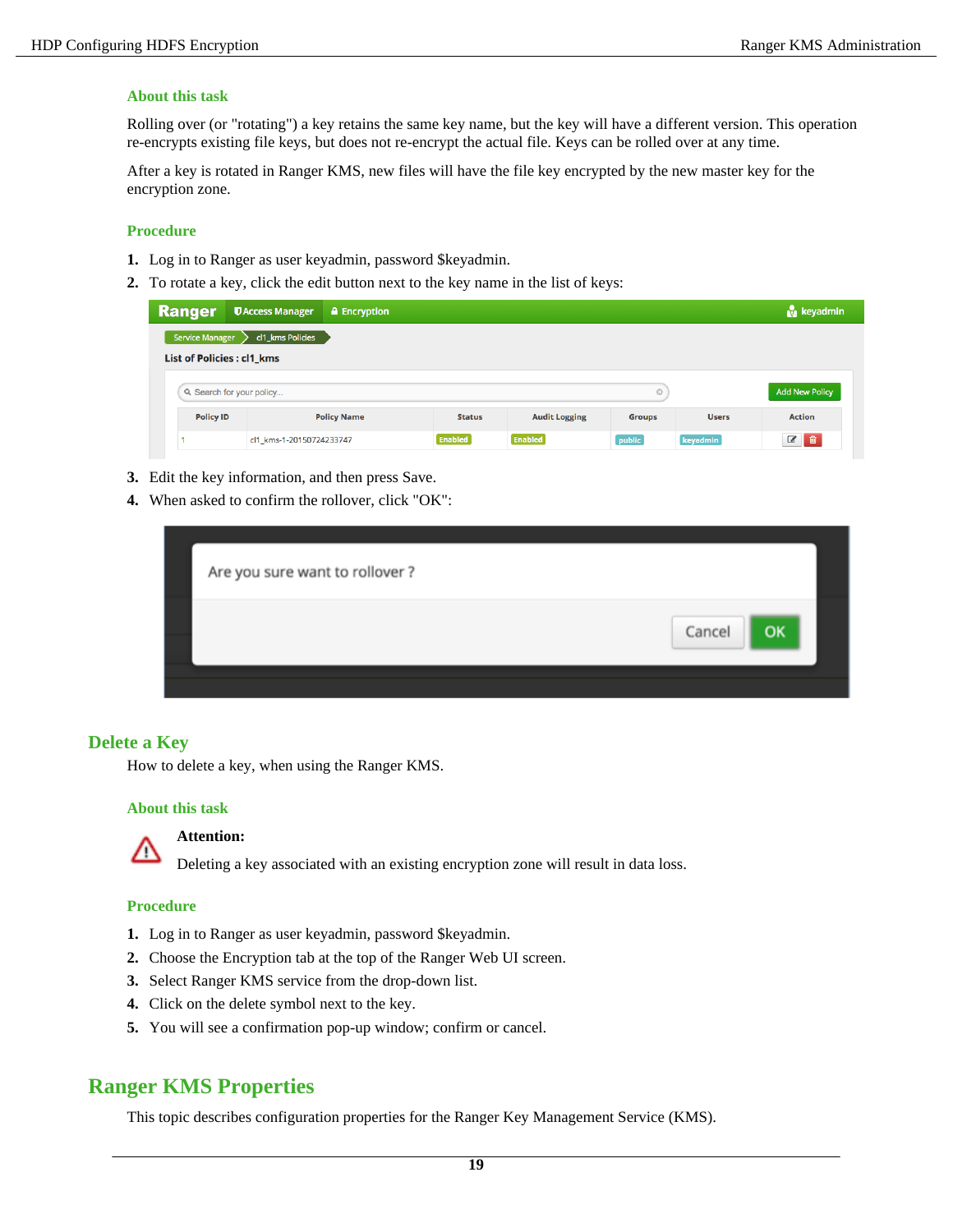## **Table 1: Properties in Advanced dbks-site Menu (dbks-site.xml)**

| <b>Property Name</b>                        | <b>Default Value</b>                                        | <b>Description</b>                                                                                                                                                    |
|---------------------------------------------|-------------------------------------------------------------|-----------------------------------------------------------------------------------------------------------------------------------------------------------------------|
| ranger.ks.masterkey.credential.alias        | ranger.ks.masterkey.password                                | Credential alias used for masterkey.                                                                                                                                  |
| ranger.ks.jpa.jdbc.user                     | rangerkms                                                   | Database username used for operation.                                                                                                                                 |
| ranger.ks.jpa.jdbc.url                      | jdbc:log4jdbc:mysql://localhost:3306/<br>rangerkms          | JDBC connection URL for database.                                                                                                                                     |
| ranger.ks.jpa.jdbc.password                 | (default it's encrypted)                                    | Database user's password.                                                                                                                                             |
| ranger.ks.jpa.jdbc.driver                   | net.sf.log4jdbc.DriverSpy                                   | Driver used for database.                                                                                                                                             |
| ranger.ks.jpa.jdbc.dialect                  | org.eclipse.persistence.platform.<br>database.MySQLPlatform | Dialect used for database.                                                                                                                                            |
| ranger.ks.jpa.jdbc.credential.provider.path | /etc/ranger/kms/rangerkms.jceks                             | Credential provider path.                                                                                                                                             |
| ranger.ks.jpa.jdbc.credential.alias         | ranger.ks.jdbc.password                                     | Credential alias used for password.                                                                                                                                   |
| ranger.ks.jdbc.sqlconnectorjar              | /usr/share/java/mysql-connector-java.jar                    | Driver jar used for database.                                                                                                                                         |
| ranger.db.encrypt.key.password              | (Default; it's encrypted)                                   | Password used for encrypting the Master Key.                                                                                                                          |
| hadoop.kms.blacklist.DECRYPT_EEK            | hdfs                                                        | <b>Blacklist for decrypt EncryptedKey</b><br>CryptoExtension operations. This can have<br>multiple user IDs in a comma separated list.<br>e.g. stormuser, yarn, hdfs. |

## **Table 2: Properties in Advanced kms-env**

| <b>Property Name</b> | <b>Default Value</b> | <b>Description</b>                                                                                    |
|----------------------|----------------------|-------------------------------------------------------------------------------------------------------|
| Kms User             | kms                  | Ranger KMS process will be started using this<br>user.                                                |
| <b>Kms</b> Group     | kms                  | Ranger KMS process will be started using this<br>group.                                               |
| LD library path      |                      | LD library path (basically used when<br>the db flavor is SQLA). Example: /opt/<br>sqlanywhere17/lib64 |
| kms_port             | 9292                 | Port used by Ranger KMS.                                                                              |
| kms_log_dir          | /var/log/ranger/kms  | Directory where the Ranger KMS log will be<br>generated.                                              |

### **Table 3: Properties in Advanced kms-properties (install.properties)**

| <b>Property Name</b> | <b>Default Value</b>                                                                   | <b>Description</b>                                                                                            |
|----------------------|----------------------------------------------------------------------------------------|---------------------------------------------------------------------------------------------------------------|
| db user              | rangerkms                                                                              | Database username used for the operation.                                                                     |
| db_root_user         |                                                                                        | Database root username. Default is blank.<br>Specify the root user.                                           |
| db_root_password     |                                                                                        | Database root user's password. Default is<br>blank. Specify the root user password.                           |
| db_password          |                                                                                        | Database user's password for the operation.<br>Default is blank. Specify the Ranger KMS<br>database password. |
| db_name              | rangerkms                                                                              | Database name for Ranger KMS.                                                                                 |
| db host              | <fodn instance="" is<br="" kms="" of="" ranger="" the="" where="">installed&gt;</fodn> | Hostname where the database is installed.<br>Note: Check the hostname for DB and change<br>it accordingly.    |
| SQL_CONNECTOR_JAR    | /usr/share/java/mysql-connector.jar                                                    | Location of DB client library.                                                                                |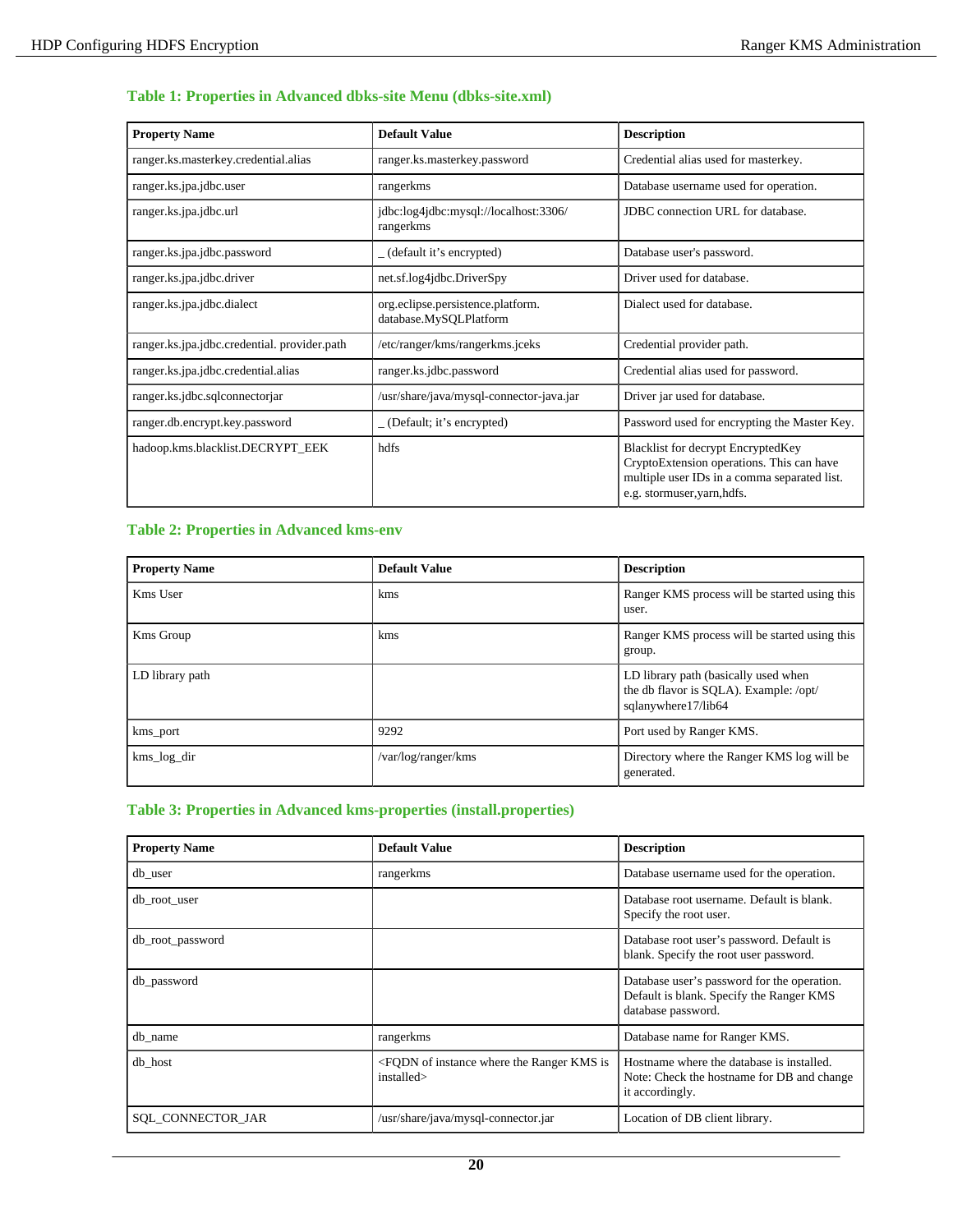| <b>Property Name</b>       | <b>Default Value</b> | <b>Description</b>                                                                                           |
|----------------------------|----------------------|--------------------------------------------------------------------------------------------------------------|
| REPOSITORY_CONFIG_USERNAME | keyadmin             | User used in default repo for Ranger KMS.                                                                    |
| REPOSITORY CONFIG PASSWORD | keyadmin             | Password for user used in default repo for<br>Ranger KMS.                                                    |
| KMS_MASTER_KEY_PASSWD      |                      | Password used for encrypting the Master Key.<br>Default value is blank. Set the master key to<br>any string. |
| DB FLAVOR                  | MYSQL                | Database flavor used for Ranger KMS.<br>Supported values: MYSQL, SQLA, ORACLE,<br>POSTGRES, MSSOL            |

# **Table 4: Properties in Advanced kms-site (kms-site.xml)**

| <b>Property Name</b>                                                                  | <b>Default Value</b>                                                   | <b>Description</b>                                                                                                                                                                                                                                                                                                        |
|---------------------------------------------------------------------------------------|------------------------------------------------------------------------|---------------------------------------------------------------------------------------------------------------------------------------------------------------------------------------------------------------------------------------------------------------------------------------------------------------------------|
| hadoop.security.keystore.<br>JavaKeyStoreProvider.password                            | none                                                                   | If using the JavaKeyStoreProvide, the<br>password for the keystore file.                                                                                                                                                                                                                                                  |
| hadoop.kms.security. authorization.manager                                            | org.apache.ranger.authorization.kms.<br>authorizer.RangerKmsAuthorizer | Ranger KMS security authorizer.                                                                                                                                                                                                                                                                                           |
| hadoop.kms.key.provider.uri                                                           | dbks://http@localhost:9292/kms                                         | URI of the backing KeyProvider for the KMS.                                                                                                                                                                                                                                                                               |
| hadoop.kms.current.key.cache.timeout.ms                                               | 30000                                                                  | Expiry time for the KMS current key cache,<br>in milliseconds. This affects getCurrentKey<br>operations.                                                                                                                                                                                                                  |
| hadoop.kms.cache.timeout.ms                                                           | 600000                                                                 | Expiry time for the KMS key version and key<br>metadata cache, in milliseconds. This affects<br>getKeyVersion and getMetadata.                                                                                                                                                                                            |
| hadoop.kms.cache.enable                                                               | true                                                                   | Whether the KMS will act as a cache for<br>the backing KeyProvider. When the cache<br>is enabled, operations like getKeyVersion,<br>getMetadata, and getCurrentKey will<br>sometimes return cached data without<br>consulting the backing KeyProvider. Cached<br>values are flushed when keys are deleted or<br>modified. |
|                                                                                       |                                                                        | Note: This setting is beneficial if Single KMS<br>and single mode are used. If this is set to<br>true when multiple KMSs are used, or when<br>the key operations are from different modes<br>(Ranger UI, CURL, or hadoop command), it<br>might cause inconsistency.                                                       |
| hadoop.kms.authentication.type                                                        | simple                                                                 | Authentication type for the Ranger KMS. Can<br>be either "simple" or "kerberos".                                                                                                                                                                                                                                          |
| hadoop.kms.authentication.signer.<br>secret.provider.zookeeper.path                   | /hadoop-kms/hadoop-auth-signature-secret                               | The ZooKeeper ZNode path where the Ranger<br>KMS instances will store and retrieve the<br>secret from.                                                                                                                                                                                                                    |
| hadoop.kms.authentication.<br>signer.secret.provider.<br>zookeeper.kerberos.principal | kms/#HOSTNAME#                                                         | The Kerberos service principal used to connect<br>to ZooKeeper                                                                                                                                                                                                                                                            |
| hadoop.kms.authentication.<br>signer.secret.provider.<br>zookeeper.kerberos.keytab    | /etc/hadoop/conf/kms.keytab                                            | The absolute path for the Kerberos keytab with<br>the credentials to connect to ZooKeeper.                                                                                                                                                                                                                                |
| hadoop.kms.authentication.<br>signer.secret.provider.<br>zookeeper.connection.string  | #HOSTNAME#:#PORT#,                                                     | The ZooKeeper connection string, a list of<br>hostnames and port comma separated. For<br>example:                                                                                                                                                                                                                         |
|                                                                                       |                                                                        | <fqdn first="" for="" instance="">:2181,<fqdn for<br="">second instance&gt;:2181</fqdn></fqdn>                                                                                                                                                                                                                            |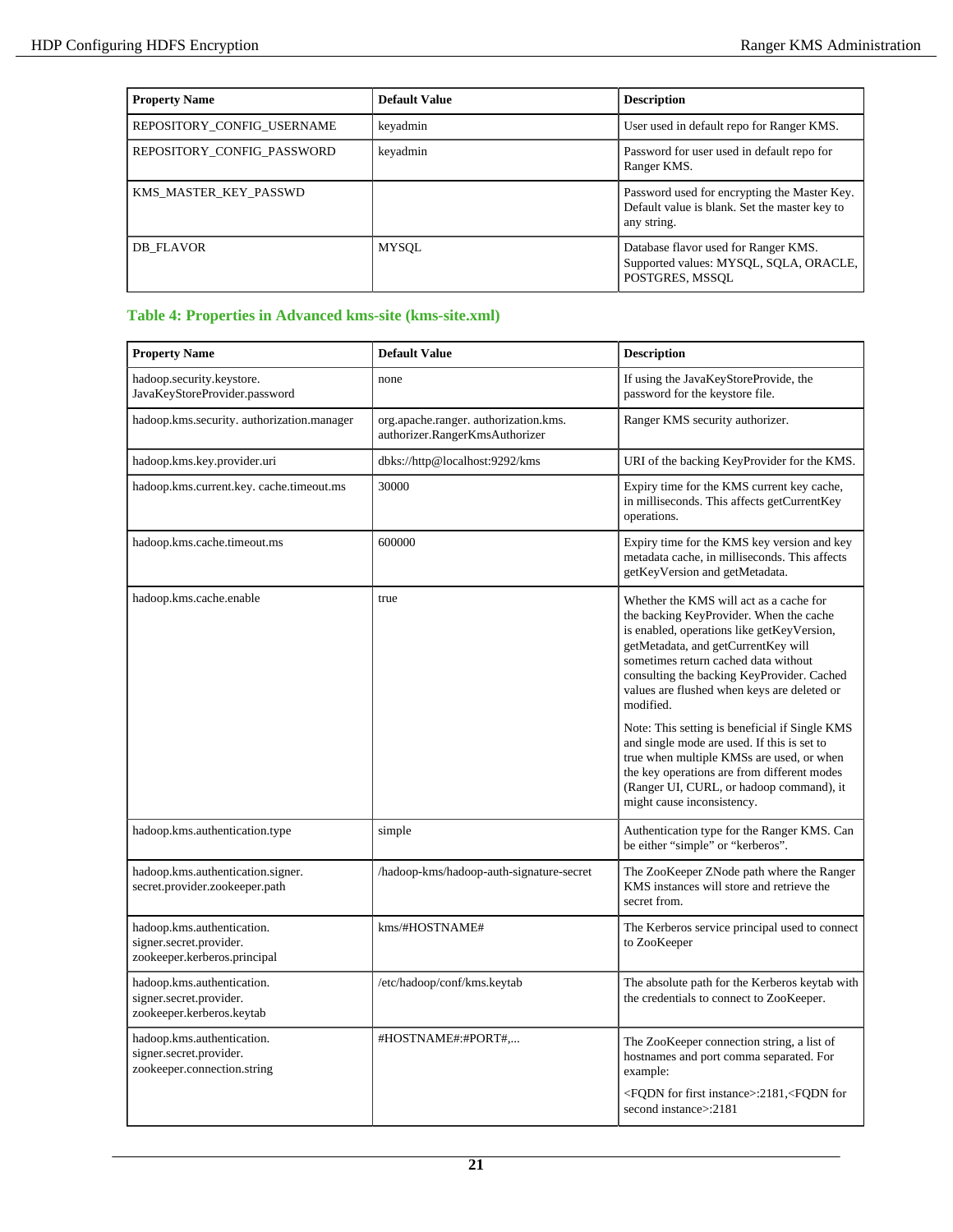| <b>Property Name</b>                                                     | <b>Default Value</b>     | <b>Description</b>                                                                                                                                                                                                                                              |
|--------------------------------------------------------------------------|--------------------------|-----------------------------------------------------------------------------------------------------------------------------------------------------------------------------------------------------------------------------------------------------------------|
| hadoop.kms.authentication.<br>signer.secret.provider.zookeeper.auth.type | kerberos                 | ZooKeeper authentication type: 'none' or<br>'sasl' (Kerberos)                                                                                                                                                                                                   |
|                                                                          |                          | The value "none" means the default<br>authentication will be used (not, "no<br>authentication is used.") Using "none" means:                                                                                                                                    |
|                                                                          |                          | In a non-kerberized unsecure cluster: no<br>security on the Zookeeper connection<br>In a kerberized secure cluster: Kerberos/<br>SASL is used to connect to Zookeeper<br>with the Ranger KMS's "_Client_" Login<br>Context                                      |
|                                                                          |                          | The value "sasl" means that<br>KMS would use an independent<br>"ZKSignerSecretProviderClient" Login<br>Context, but this is not yet supported on HDP.                                                                                                           |
| hadoop.kms.authentication. signer.<br>secret.provider                    | random                   | Indicates how the secret to sign authentication<br>cookies will be stored. Options are<br>'random' (default), 'string', and zookeeper'.<br>If you have multiple Ranger KMS instances,<br>specify 'zookeeper'.                                                   |
| hadoop.kms.authentication. kerberos.principal                            | HTTP/localhost           | The Kerberos principal to use for the HTTP<br>endpoint. The principal must start with<br>'HTTP/' as per the Kerberos HTTP SPNEGO<br>specification.                                                                                                              |
| hadoop.kms.authentication.<br>kerberos.name.rules                        | <b>DEFAULT</b>           | Rules used to resolve Kerberos principal<br>names.                                                                                                                                                                                                              |
| hadoop.kms.authentication. kerberos.keytab                               | \${user.home}/kms.keytab | Path to the keytab with credentials for the<br>configured Kerberos principal.                                                                                                                                                                                   |
| hadoop.kms.audit. aggregation.window.ms                                  | 10000                    | Specified in ms. Duplicate audit log events<br>within this aggregation window are quashed<br>to reduce log traffic. A single message for<br>aggregated events is printed at the end of the<br>window, along with a count of the number of<br>aggregated events. |

# **Table 5: Properties in Advanced ranger-kms-audit (ranger-kms-audit.xml)**

| <b>Property Name</b>                                    | Default Value                               | <b>Description</b>                                                           |
|---------------------------------------------------------|---------------------------------------------|------------------------------------------------------------------------------|
| Audit provider summary enabled                          |                                             | Enable audit provider summary.                                               |
| xasecure.audit.is.enabled                               | true                                        | Enable audit.                                                                |
| xasecure.audit.destination. solr.zookeepers             | none                                        | Specify solr zookeeper string.                                               |
| xasecure.audit.destination.solr.urls                    | $\{\{\text{ranger\_audit\_solv\_urls}\}\}\$ | Specify solr URL.                                                            |
|                                                         |                                             | Note: In Ambari this value is populated from<br>the Ranger Admin by default. |
| xasecure.audit.destination.<br>solr.batch.filespool.dir | /var/log/ranger/kms/audit/solr/spool        | Directory for solr audit spool.                                              |
| Audit to SOLR                                           |                                             | Enable audit to solr.                                                        |
| xasecure.audit.destination.hdfs.dir                     | hdfs://NAMENODE_HOST:8020/ranger/audit      | HDFS directory to write audit.                                               |
|                                                         |                                             | Note: Make sure the service user has required<br>permissions.                |
| xasecure.audit.destination.<br>hdfs.batch.filespool.dir | /var/log/ranger/kms/audit/hdfs/spool        | Directory for HDFS audit spool.                                              |
| <b>Audit to HDFS</b>                                    |                                             | Enable hdfs audit.                                                           |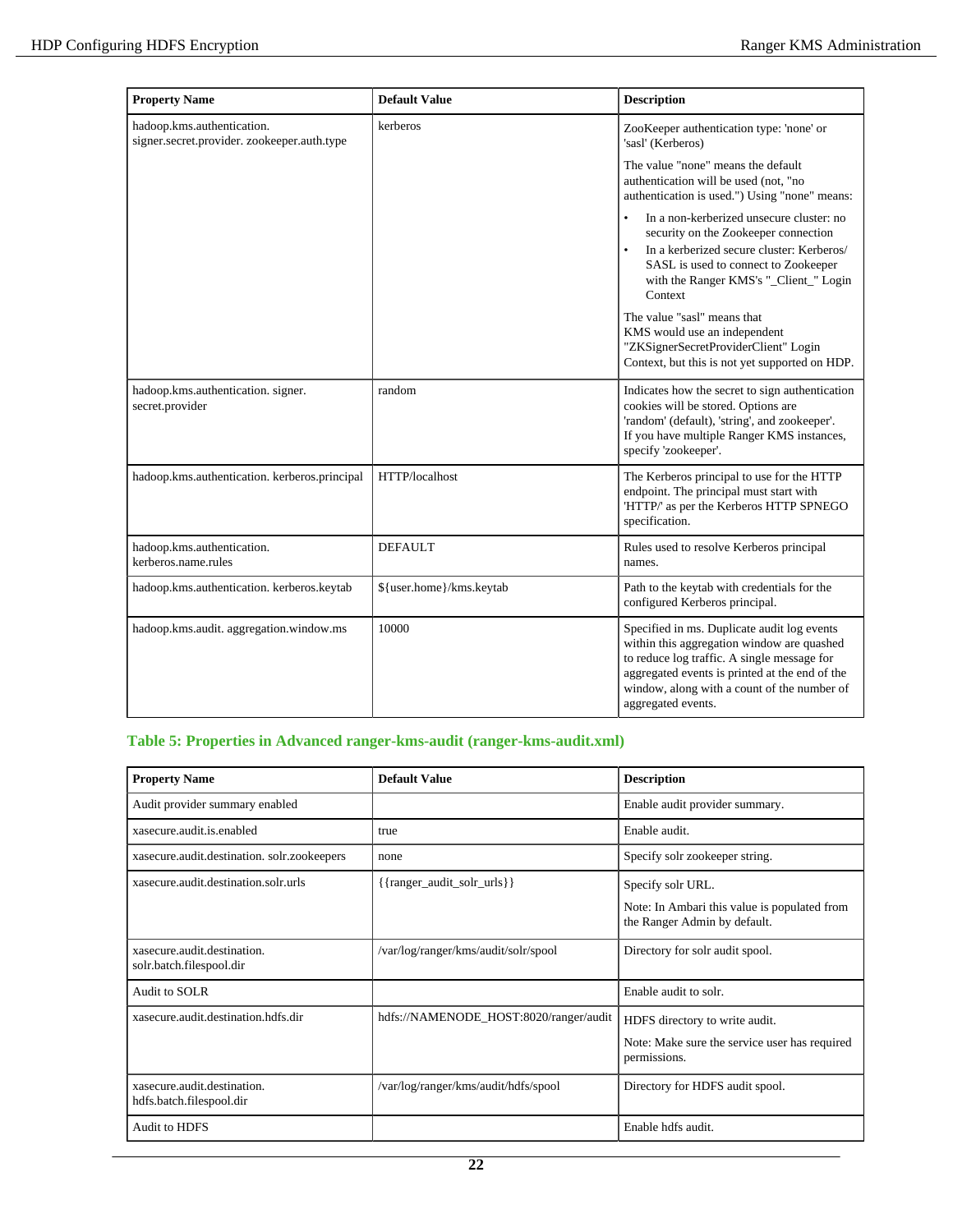| <b>Property Name</b>                                  | Default Value                        | <b>Description</b>                                                                   |
|-------------------------------------------------------|--------------------------------------|--------------------------------------------------------------------------------------|
| xasecure.audit.destination.db.user                    | $\{\{xa\_audit\_db\_user\}\}\$       | xa audit db user                                                                     |
|                                                       |                                      | Note: In Ambari this value is populated from<br>the Ranger Admin by default.         |
| xasecure.audit.destination. db.password               | encrypted (it's in encrypted format) | xa audit db user password                                                            |
|                                                       |                                      | Note: In Ambari this value is populated from<br>the Ranger Admin by default.         |
| xasecure.audit.destination.db.jdbc.url                | $\{\{\text{audit}_jdbc\_url\}\}\$    | Database JDBC URL for xa audit.                                                      |
|                                                       |                                      | Note: In Ambari the value for this is populated<br>from the Ranger Admin by default. |
| xasecure.audit.destination.db.jdbc.driver             | $\{\{\text{idbc\_driver}\}\}\$       | Database JDBC driver.                                                                |
|                                                       |                                      | Note: In Ambari this value is populated from<br>the Ranger Admin by default.         |
| xasecure.audit.destination.<br>db.batch.filespool.dir | /var/log/ranger/kms/audit/db/spool   | Directory for database audit spool.                                                  |
| Audit to DB                                           |                                      | Enable audit to database.                                                            |
| xasecure.audit.credential.provider.file               | jceks://file{{credential_file}}      | Credential provider file.                                                            |

# **Table 6: Properties in Advanced ranger-kms-policymgr-ssl**

| <b>Property Name</b>                                        | <b>Default Value</b>                                              | <b>Description</b>             |  |
|-------------------------------------------------------------|-------------------------------------------------------------------|--------------------------------|--|
| xasecure.policymgr.clientssl.<br>truststore.password        | changeit                                                          | Password for the truststore.   |  |
| xasecure.policymgr.clientssl.truststore                     | /usr/hdp/current/ranger-kms/conf/ranger-<br>plugin-truststore.jks | iks file for truststore        |  |
| xasecure.policymgr.clientssl.<br>keystore.password          | myKeyFilePassword                                                 | Password for keystore.         |  |
| xasecure.policymgr.clientssl.<br>keystore.credential.file   | jceks://file{{credential_file}}                                   | Java keystore credential file. |  |
| xasecure.policymgr.clientssl. keystore                      | /usr/hdp/current/ranger-kms/conf/ranger-<br>plugin-keystore.jks   | Java keystore file.            |  |
| xasecure.policymgr.clientssl.<br>truststore.credential.file | jceks://file{{credential_file}}                                   | Java truststore file.          |  |

## **Table 7: Properties in Advanced ranger-kms-security**

| <b>Property Name</b>                          | <b>Default Value</b>                                        | <b>Description</b>                                                                                                                                  |
|-----------------------------------------------|-------------------------------------------------------------|-----------------------------------------------------------------------------------------------------------------------------------------------------|
| ranger.plugin.kms.service.name                | <default for="" kms="" name="" ranger="" repo=""></default> | Name of the Ranger service containing<br>policies for the KMS instance.<br>Note: In Ambari the default value is<br><clustername>_kms.</clustername> |
| ranger.plugin.kms.policy.source.impl          | org.apache.ranger.admin.client.<br>RangerAdminRESTClient    | Class to reterive policies from the source.                                                                                                         |
| ranger.plugin.kms.policy.rest.url             | $\{\{\text{policymgr_mgr_url}\}\}\$                         | URL for Ranger Admin.                                                                                                                               |
| ranger.plugin.kms.policy.rest.ssl.config.file | /etc/ranger/kms/conf/ranger-policymgr-ssl.xml               | Path to the file containing SSL details for<br>contacting the Ranger Admin.                                                                         |
| ranger.plugin.kms.policy.pollIntervalMs       | 30000                                                       | Time interval to poll for changes in policies.                                                                                                      |
| ranger.plugin.kms.policy.cache.dir            | /etc/ranger/{{repo_name}}/policycache                       | Directory where Ranger policies are cached<br>after successful retrieval from the source.                                                           |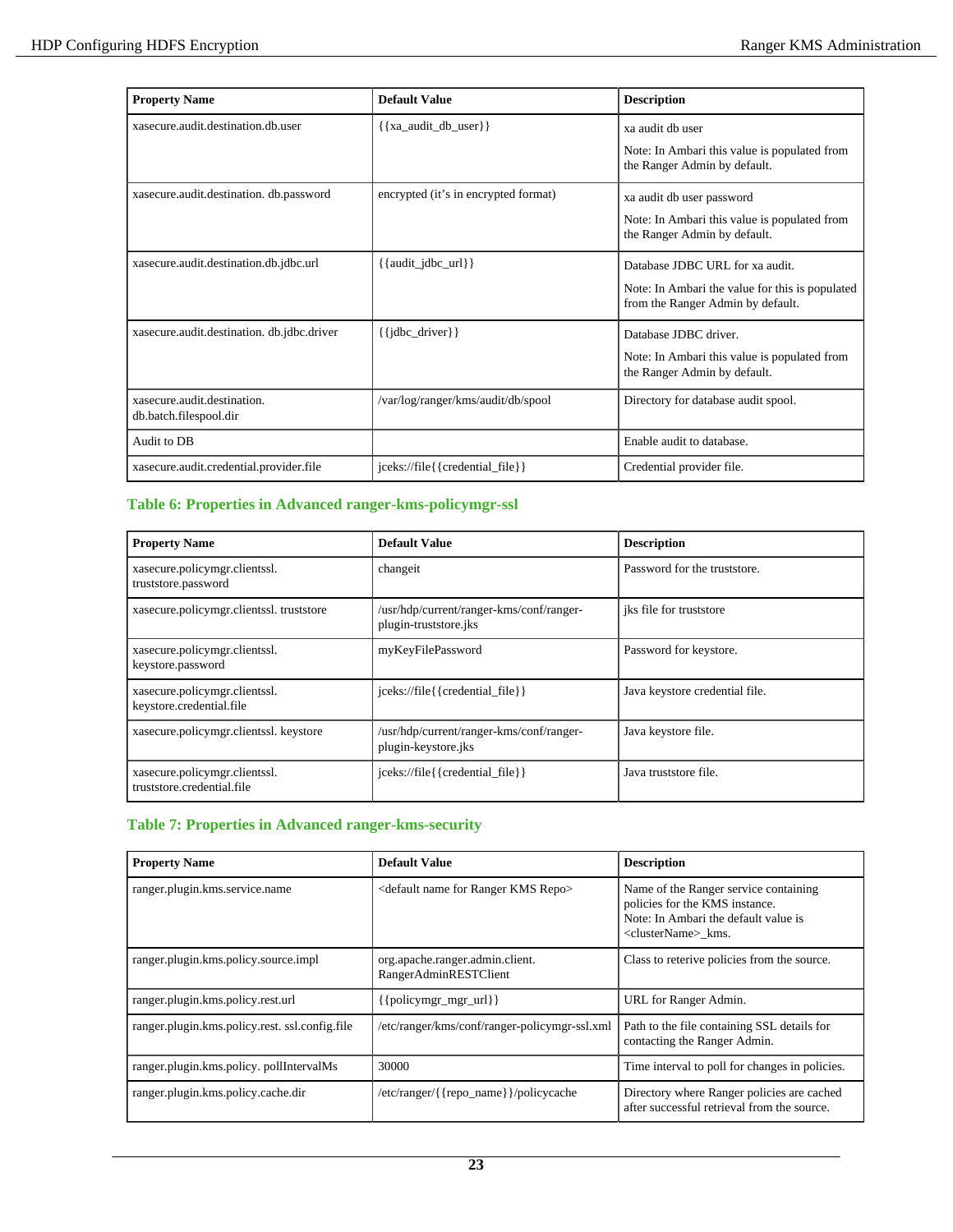# <span id="page-23-0"></span>**Troubleshooting Ranger KMS**

Troubleshooting suggestions for Ranger KMS.

## **Table 8: Troubleshooting Suggestions**

| <b>Issue</b>                           | Action                                                                                                                                                      |
|----------------------------------------|-------------------------------------------------------------------------------------------------------------------------------------------------------------|
| Not able to install Ranger KMS         | Check to see if ranger admin is running, verify DB.                                                                                                         |
| Not able to start Ranger KMS           | Check the Ranger KMS log. If there is a message about illegal key<br>size, make sure unlimited strength JCE is available.                                   |
| Hadoop key commands fail               | Make sure Ranger KMS client properties are updated in hdfs config.                                                                                          |
| Not able to create keys from Ranger UI | Make sure that the keyadmin user (or any custom user) configured in<br>the KMS repository is added to proxy properties in the custom kms-<br>site.xml file. |

# <span id="page-23-1"></span>**HDFS "Data at Rest" Encryption**

Encryption is a form of data security that is required in industries such as healthcare and the payment card industry. Hadoop provides several ways to encrypt stored data.

- The lowest level of encryption is volume encryption, which protects data after physical theft or accidental loss of a disk volume. The entire volume is encrypted; this approach does not support finer-grained encryption of specific files or directories. In addition, volume encryption does not protect against viruses or other attacks that occur while a system is running.
- Application level encryption (encryption within an application running on top of Hadoop) supports a higher level of granularity and prevents "rogue admin" access, but adds a layer of complexity to the application architecture.
- A third approach, HDFS data at rest encryption, encrypts selected files and directories stored ("at rest") in HDFS. This approach uses specially designated HDFS directories known as "encryption zones."

This chapter focuses on the third approach, HDFS data at rest encryption. The chapter is intended as an introductory quick start to HDFS data at rest encryption. Content will be updated regularly.

# <span id="page-23-2"></span>**HDFS Encryption Overview**

HDFS data at rest encryption implements end-to-end encryption of data read from and written to HDFS. End-to-end encryption means that data is encrypted and decrypted only by the client. HDFS does not have access to unencrypted data or keys.

HDFS encryption involves several elements:

- Encryption key: A new level of permission-based access protection, in addition to standard HDFS permissions.
- HDFS encryption zone: A special HDFS directory within which all data is encrypted upon write, and decrypted upon read.
	- Each encryption zone is associated with an encryption key that is specified when the zone is created.
	- Each file within an encryption zone has a unique encryption key, called the "data encryption key" (DEK).
	- HDFS does not have access to DEKs. HDFS DataNodes only see a stream of encrypted bytes. HDFS stores "encrypted data encryption keys" (EDEKs) as part of the file's metadata on the NameNode.
	- Clients decrypt an EDEK and use the associated DEK to encrypt and decrypt data during write and read operations.
- Ranger Key Management Service (Ranger KMS): An open source key management service based on Hadoop's KeyProvider API.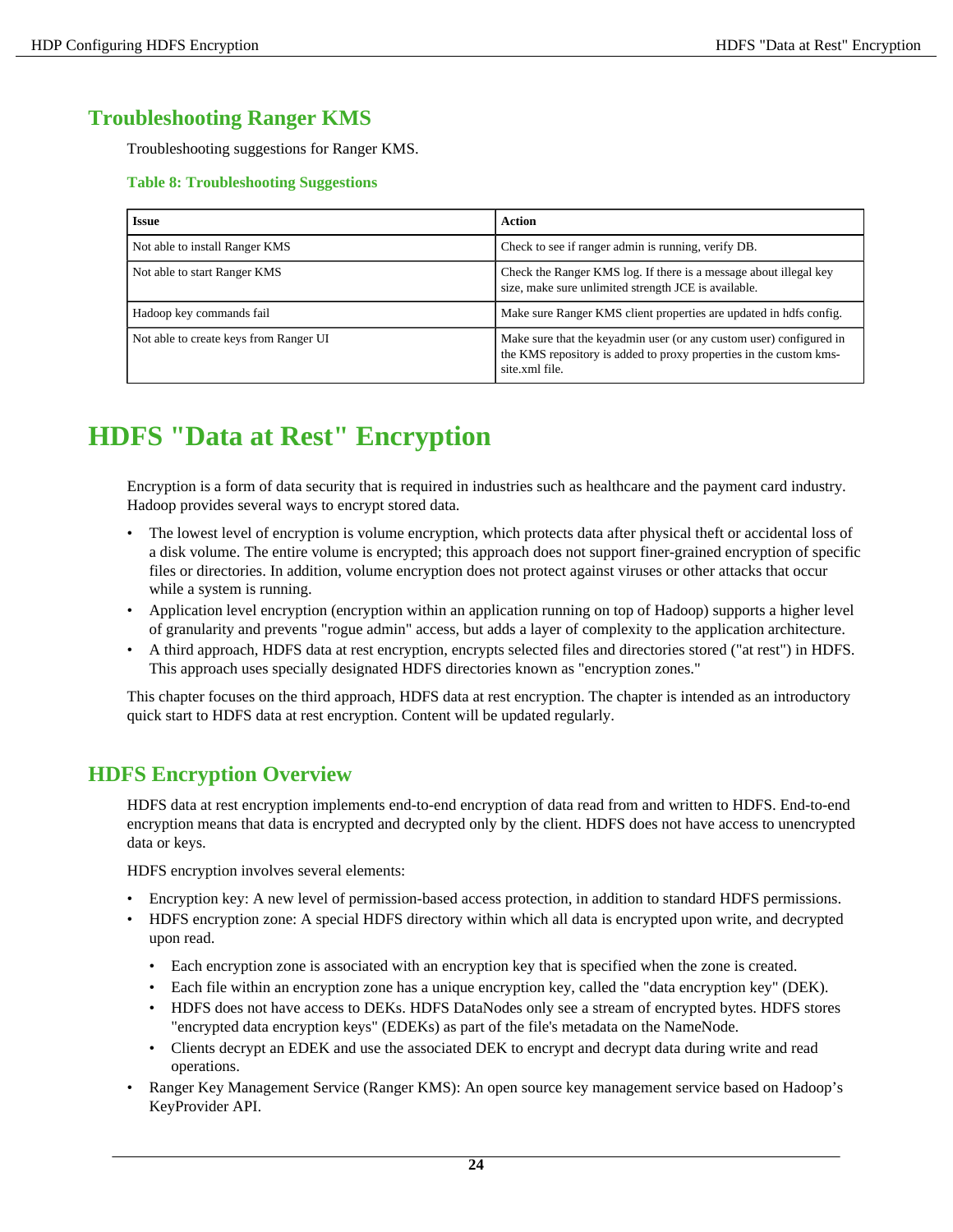For HDFS encryption, the Ranger KMS has three basic responsibilities:

- Provide access to stored encryption zone keys.
- Generate and manage encryption zone keys, and create encrypted data keys to be stored in Hadoop.
- Audit all access events in Ranger KMS.

Note : This chapter is intended for security administrators who are interested in configuring and using HDFS encryption. For more information about Ranger KMS, see "Ranger KMS Administration".

HDFS Encryption Components



#### Role Separation

Access to the key encryption/decryption process is typically restricted to end users. This means that encrypted keys can be safely stored and handled by HDFS, because the HDFS admin user does not have access to them.

This role separation requires two types of HDFS administrator accounts:

- HDFS service user: the system-level account associated with HDFS (hdfs by default).
- HDFS admin user: an account in the hdfs supergroup, which is used by HDFS administrators to configure and manage HDFS.



Note: For clear segregation of duties, we recommend that you restrict use of the hdfs account to system/ interprocess use. Do not provide its password to physical users. A (human) user who administers HDFS should only access HDFS through an admin user account created specifically for that purpose. For more information about creating an HDFS admin user, see "Create an HDFS Admin User".

Other services may require a separate admin account for clusters with HDFS encryption zones. For service-specific information, see "Configuring HDP Services for HDFS Encryption".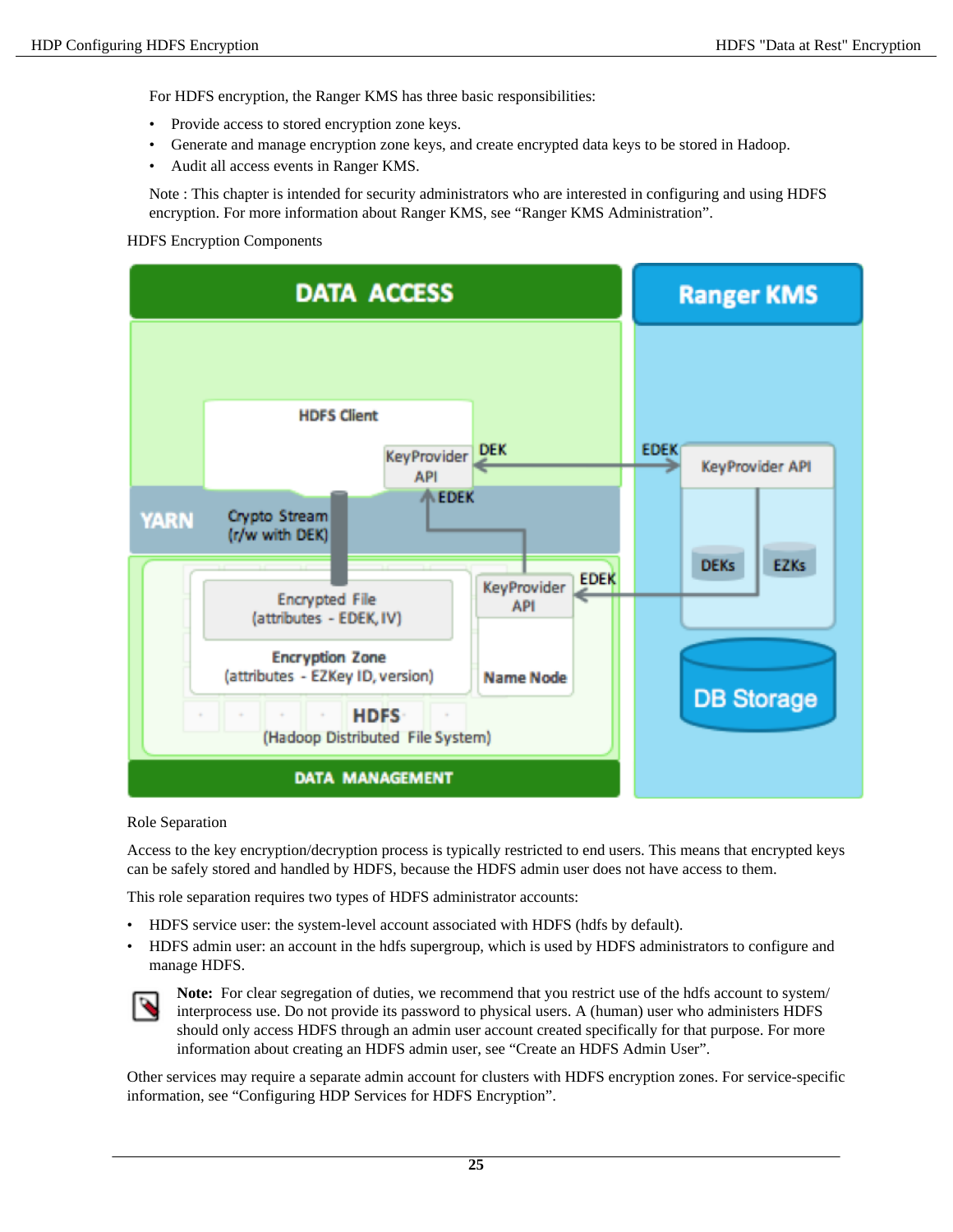#### **Related Information**

[Configuring HDP Services for HDFS Encryption](#page-32-0) [Ranger KMS Administration](#page-2-1) [Create an HDFS Admin User](#page-31-1)

# <span id="page-25-0"></span>**Configuring and Starting the Ranger Key Management Service (Ranger KMS)**

In a typical environment, a security administrator will set up the Ranger Key Management Service. For information about installing and configuring the Ranger KMS, see "Ranger KMS Administration". **Related Information**

[Ranger KMS Administration](#page-2-1)

# <span id="page-25-1"></span>**Configuring and Using HDFS "Data at Rest" Encryption**

After the Ranger KMS has been set up and the NameNode and HDFS clients have been configured, an HDFS administrator can use the hadoop key and hdfs crypto command-line tools to create encryption keys and set up new encryption zones.



**Note:** You should create a separate HDFS Admin user account for HDFS Data at Rest Encryption.

The overall workflow is as follows:

- **1.** Create an HDFS encryption zone key that will be used to encrypt the file-level data encryption key for every file in the encryption zone. This key is stored and managed by Ranger KMS.
- **2.** Create a new HDFS folder. Specify required permissions, owner, and group for the folder.
- **3.** Using the new encryption zone key, designate the folder as an encryption zone.
- **4.** Configure client access. The user associated with the client application needs sufficient permission to access encrypted data. In an encryption zone, the user needs file/directory access (through Posix permissions or Ranger access control), as well as access for certain key operations. To set up ACLs for key-related operations, see "Ranger KMS Administration".

After permissions are set, Java API clients and HDFS applications with sufficient HDFS and Ranger KMS access privileges can write and read to/from files in the encryption zone.

**Related Information**

[Ranger KMS Administration](#page-2-1)

# <span id="page-25-2"></span>**Preparing the Environment**

HDP supports hardware acceleration with Advanced Encryption Standard New Instructions (AES-NI). Compared with the software implementation of AES, hardware acceleration offers an order of magnitude faster encryption/ decryption.

#### **CPU Support for AES NI optimization**

To use AES-NI optimization you need CPU and library support, described in the following subsections.

AES-NI optimization requires an extended CPU instruction set for AES hardware acceleration.

There are several ways to check for this; for example:

\$ cat /proc/cpuinfo | grep aes

Look for output with flags and 'aes'.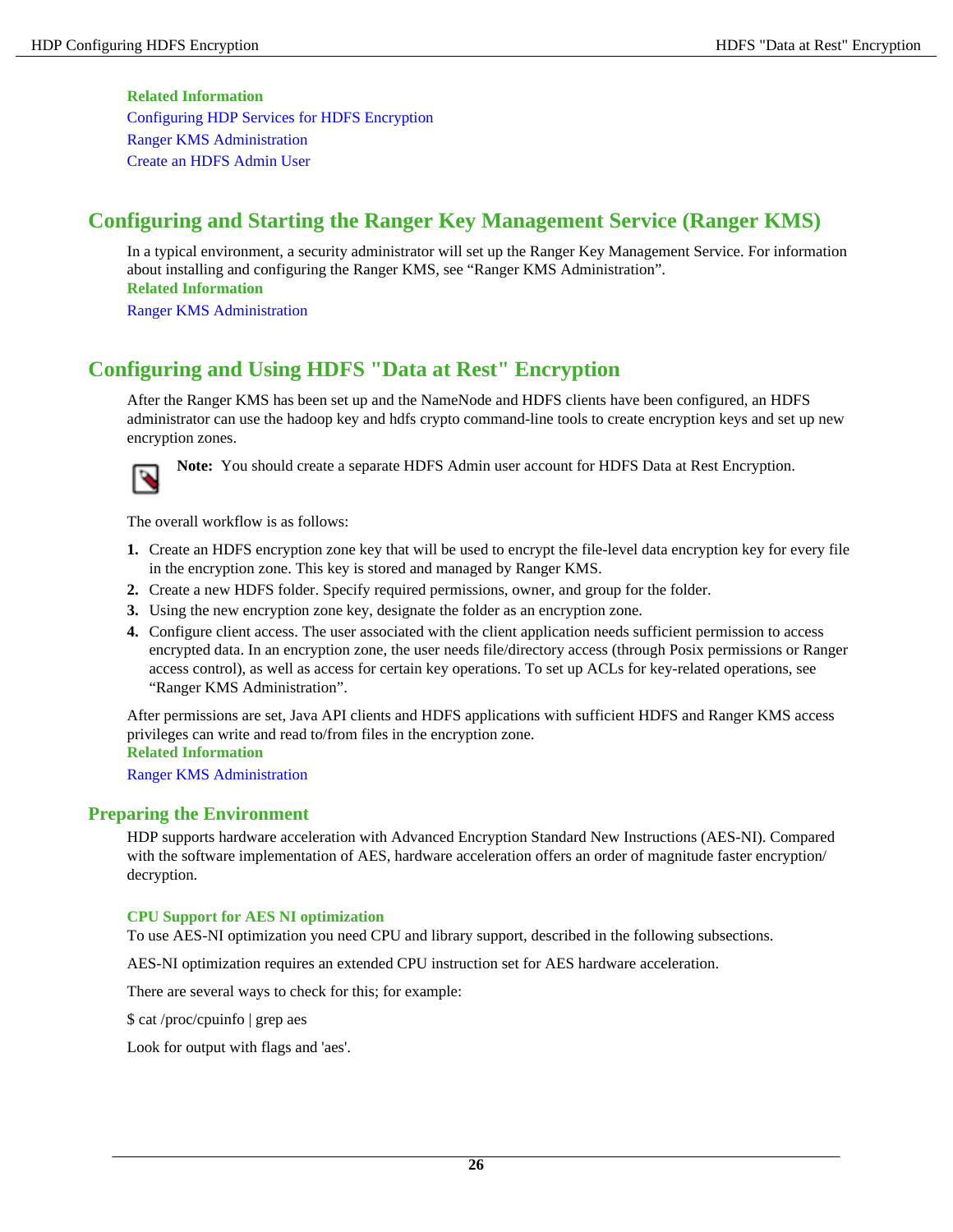#### **Library Support for AES NI optimization**

You will need a version of the libcrypto.so library that supports hardware acceleration, such as OpenSSL 1.0.1e. (Many OS versions have an older version of the library that does not support AES-NI.)

A version of the libcrypto.so library with AES-NI support must be installed on HDFS cluster nodes and MapReduce client hosts -- that is, any host from which you issue HDFS or MapReduce requests. The following instructions describe how to install and configure the libcrypto.so library.

RHEL/CentOS 6.5 or later

On HDP cluster nodes, the installed version of libcrypto.so supports AES-NI, but you will need to make sure that the symbolic link exists:

\$ sudo ln -s /usr/lib64/libcrypto.so.1.0.1e /usr/lib64/libcrypto.so

On MapReduce client hosts, install the openssl-devel package:

\$ sudo yum install openssl-devel

#### **Verifying AES NI Support**

To verify that a client host is ready to use the AES-NI instruction set optimization for HDFS encryption, use the following command:

hadoop checknative

You should see a response similar to the following:

```
15/08/12 13:48:39 INFO bzip2.Bzip2Factory: Successfully loaded & initialized
 native-bzip2 library system-native
14/12/12 13:48:39 INFO zlib.ZlibFactory: Successfully loaded & initialized
 native-zlib library
Native library checking:
hadoop: true /usr/lib/hadoop/lib/native/libhadoop.so.1.0.0
zlib: true /lib64/libz.so.1
snappy: true /usr/lib64/libsnappy.so.1
lz4: true revision:99<br>bzip2: true /lib64/libb
         true /lib64/libbz2.so.1
openssl: true /usr/lib64/libcrypto.so
```
If you see true in the openssl row, Hadoop has detected the right version of libcrypto.so and optimization will work.

If you see false in this row, you do not have the correct version.

#### <span id="page-26-0"></span>**Create an Encryption Key**

Create a "master" encryption key for the new encryption zone. Each key will be specific to an encryption zone. You can create a new encryption key via Ranger KMS (recommended) or the CLI.

#### **About this task**

Ranger supports AES/CTR/NoPadding as the cipher suite. (The associated property is listed under HDFS -> Configs in the Advanced hdfs-site list.)

Key size can be 128 or 256 bits.

Recommendation: create a new superuser for key management. In the following examples, superuser encr creates the key. This separates the data access role from the encryption role, strengthening security.

- To create an Encryption Key using Ranger KMS (Recommended):
	- a) Log in to Ranger as user keyadmin, password \$keyadmin.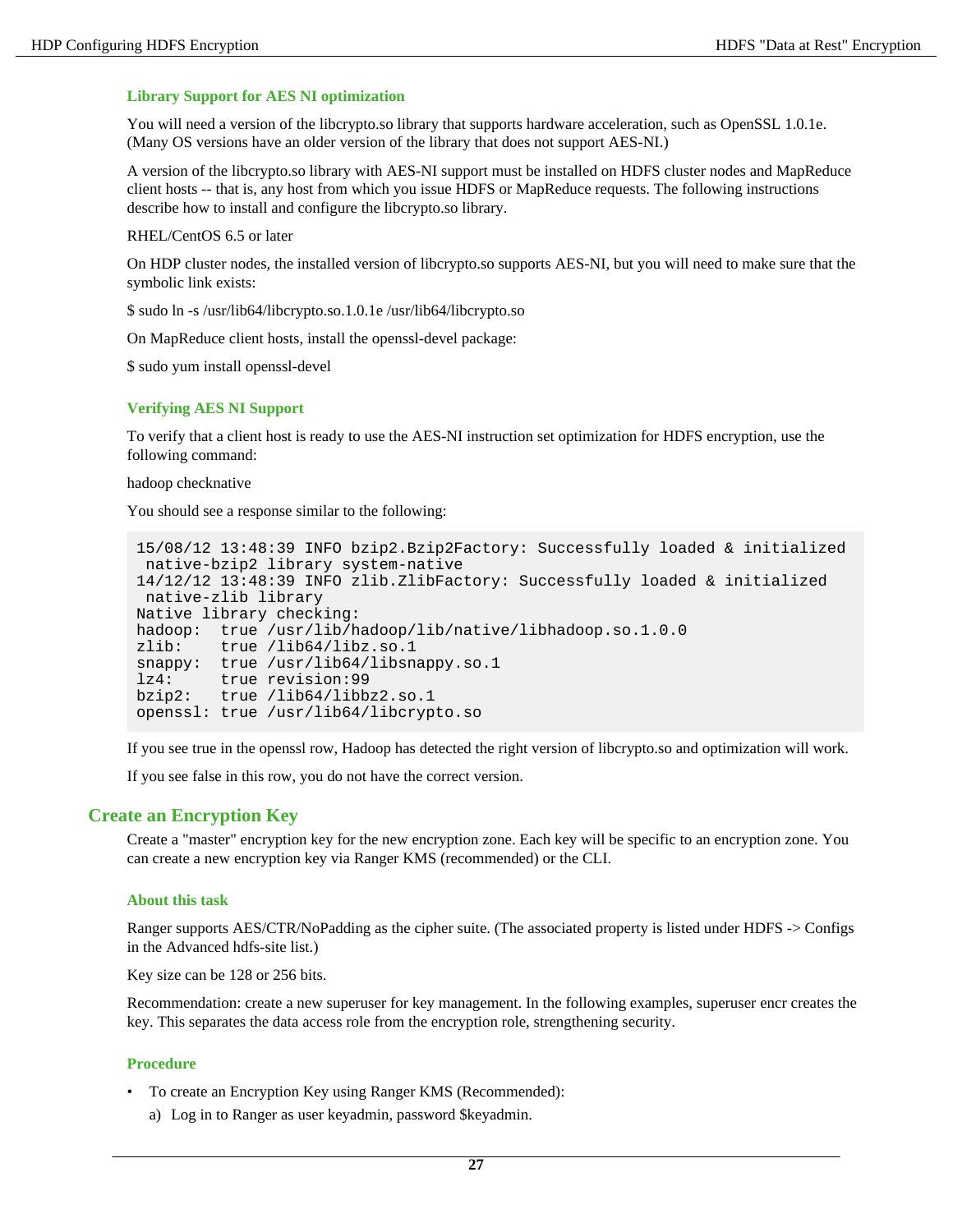- b) In the Ranger Web UI screen, choose the Encryption tab at the top of the screen.
- c) Select the KMS service from the drop-down list.

| <b>Ranger</b>          | <b>UAccess Manager</b>   | <b>A</b> Encryption |                                |        |                        | <b>M</b> keyadmin                          |
|------------------------|--------------------------|---------------------|--------------------------------|--------|------------------------|--------------------------------------------|
| <b>KMS</b>             |                          |                     |                                |        |                        |                                            |
| <b>Key Management</b>  |                          |                     |                                |        |                        |                                            |
| <b>Select Service:</b> | cl1 kms                  |                     |                                |        |                        |                                            |
|                        |                          | Q                   |                                |        |                        |                                            |
| Q Search for your k    | cl1_kms                  |                     |                                |        | $\odot$                | Add New Key                                |
| <b>Key Name</b>        | <b>Cipher</b>            | <b>Version</b>      | <b>Attributes</b>              | Length | <b>Created Date</b>    | <b>Action</b>                              |
| sensitivefolder        | AES/CTR/NoPadding        | 1                   | key.acl.name → SensitiveFolder | 128    | 08/06/2015 01:30:44 PM | $\bullet$<br>$\alpha$                      |
| test                   | AES/CTR/NoPadding        | 1                   | key.acl.name → test            | 128    | 08/13/2015 01:49:35 PM | $\bullet$<br>$\epsilon$                    |
| testkeyfromcli         | AES/CTR/NoPadding        | 1                   | key.acl.name → testkeyfromcli  | 128    | 07/24/2015 06:04:36 PM | $\bullet$<br>$\epsilon$                    |
| testkeyfromui          | <b>AES/CTR/NoPadding</b> | 1                   | key.acl.name → testkeyfromui   | 128    | 07/24/2015 06:04:16 PM | $\bullet$<br>$\mathbf{z}$                  |
| testkeygmi             | AES/CTR/NoPadding        | 1                   | key.acl.name → testkeyGMI      | 128    | 08/06/2015 02:02:40 PM | $\mathbf{B}$<br>$\textcolor{red}{\bullet}$ |
| tk1                    | AES/CTR/NoPadding        | 1                   | key.acl.name → tk1             | 128    | 08/25/2015 12:22:23 PM | $\bullet$<br>$\bullet$                     |
|                        |                          |                     |                                |        |                        |                                            |
|                        |                          |                     |                                |        |                        |                                            |
|                        |                          |                     |                                |        |                        |                                            |
|                        |                          |                     |                                |        |                        |                                            |

- d) Click on "Add New Key":
- e) Add a valid key name.
- f) Select the cipher name. Ranger supports AES/CTR/NoPadding as the cipher suite.
- g) Specify the key length, 128 or 256 bits.
- h) Add other attributes as needed, and then save the key.

| Ranger            | <b>U</b> Access Manager        |       | <b>A</b> Encryption |                                                              |       |              |  | keyadmin |
|-------------------|--------------------------------|-------|---------------------|--------------------------------------------------------------|-------|--------------|--|----------|
|                   | $KMS > cl1_{Kms} > Key Create$ |       |                     |                                                              |       |              |  |          |
| <b>Key Detail</b> |                                |       |                     |                                                              |       |              |  |          |
|                   | Key Name*                      |       |                     |                                                              |       |              |  |          |
|                   | Cipher                         |       | AES/CTR/NoPadding   |                                                              |       |              |  |          |
|                   | Length                         | 128   |                     | $\left(\begin{matrix} \bullet\\ \bullet \end{matrix}\right)$ |       |              |  |          |
|                   | Description                    |       |                     |                                                              |       |              |  |          |
|                   | <b>Attributes</b>              |       | <b>Name</b>         |                                                              | Value |              |  |          |
|                   |                                |       |                     |                                                              |       | $\mathbf{x}$ |  |          |
|                   |                                | $\pm$ |                     |                                                              |       |              |  |          |
|                   |                                | Save  | Cancel              |                                                              |       |              |  |          |
|                   |                                |       |                     |                                                              |       |              |  |          |

- To create an Encryption Key using the CLI:
	- a) The full syntax of the hadoop key create command is as follows:

```
[create <keyname> [-cipher <cipher>] 
[-size <size>] 
[-description <description>]
```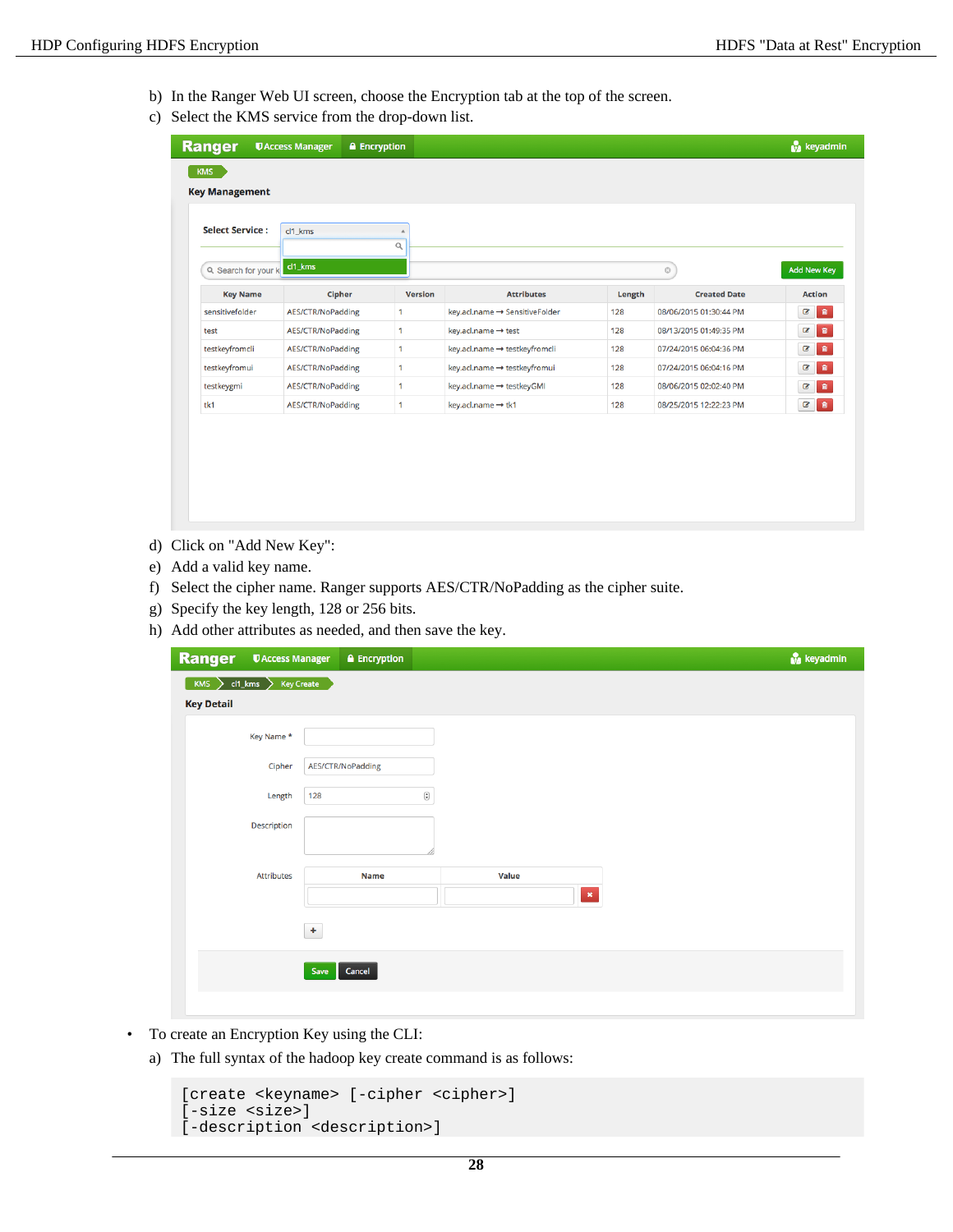```
[-attr <attribute=value>] 
[-provider <provider>] 
[-help]]
  # su - encr
```
# hadoop key create <key\_name> [-size <number-of-bits>]

The default key size is 128 bits. The optional -size parameter supports 256-bit keys, and requires the Java Cryptography Extension (JCE) Unlimited Strength Jurisdiction Policy File on all hosts in the cluster. For installation information, see "Installing the JCE".

 # su - encr # hadoop key create key1

To verify creation of the key, list the metadata associated with the current user: # hadoop key list -metadata

#### **Related Information**

[Using the Ranger Key Management Service](#page-15-0) Install the JCE for Kerberos

#### <span id="page-28-0"></span>**Create an Encryption Zone**

How to create an encryption zone when configuring HDFS encryption.

#### **About this task**

Each encryption zone must be defined using an empty directory and an existing encryption key. An encryption zone cannot be created on top of a directory that already contains data.

Recommendation: use one unique key for each encryption zone.

Use the crypto createZone command to create a new encryption zone. The syntax is:

-createZone -keyName <keyName> -path <path>

where:

- -keyName: specifies the name of the key to use for the encryption zone.
- -path specifies the path of the encryption zone to be created. It must be an empty directory.

#### **Procedure**

- **1.** As HDFS administrator, create a new empty directory. # hdfs dfs -mkdir /zone\_encr
- **2.** Using the encryption key, make the directory an encryption zone. # hdfs crypto -createZone -keyName key1 -path /zone\_encr When finished, the NameNode will recognize the folder as an HDFS encryption zone.
- **3.** To verify creation of the new encryption zone, run the crypto -listZones command as an HDFS administrator: listZones.



# **Note:**

The following property (in the hdfs-default.xml file) causes listZone requests to be batched. This improves NameNode performance. The property specifies the maximum number of zones that will be returned in a batch.

dfs.namenode.list.encryption.zones.num.responses

The default is 100.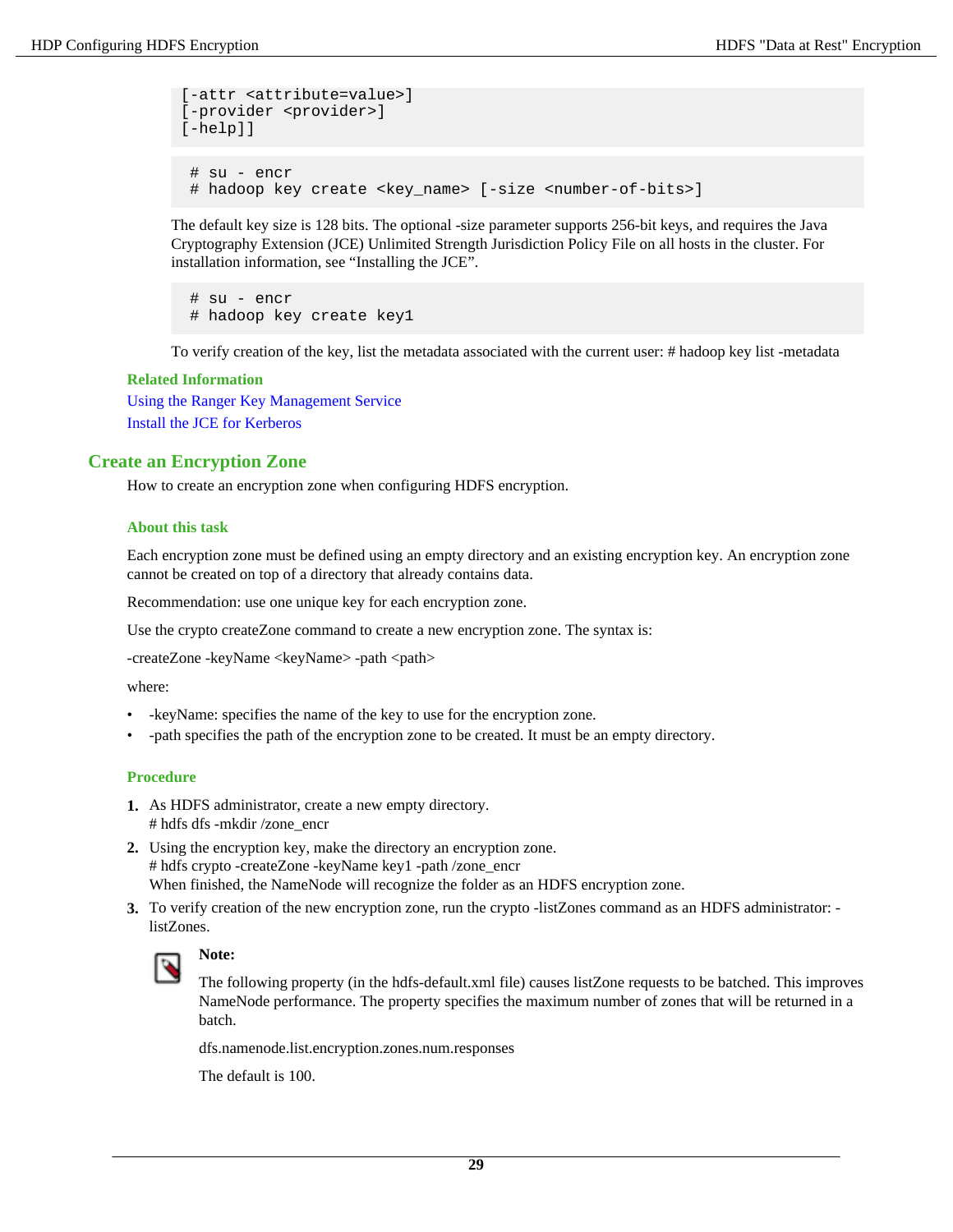You should see the encryption zone and its key. For example:

```
$ hdfs crypto -listZones 
/zone-encr key1
```
#### **What to do next**

(Optional) To remove an encryption zone, delete the root directory of the zone. For example: hdfs dfs -rm -R / zone\_encr.

### <span id="page-29-0"></span>**Copying Files to or from an Encryption Zone**

Information on how to copy existing files to or from an encryption zone, use a tool like distcp.

Note: for separation of administrative roles, do not use the hdfs user to create encryption zones. Instead, designate another administrative account for creating encryption keys and zones. See "Appendix: Creating an HDFS Admin User" for more information.

The files will be encrypted using a file-level key generated by the Ranger Key Management Service.

#### **DistCp Considerations**

DistCp is commonly used to replicate data between clusters for backup and disaster recovery purposes. This operation is typically performed by the cluster administrator, via an HDFS superuser account.

To retain this workflow when using HDFS encryption, a new virtual path prefix has been introduced, /.reserved/raw/. This virtual path gives super users direct access to the underlying encrypted block data in the file system, allowing super users to distcp data without requiring access to encryption keys. This also avoids the overhead of decrypting and re-encrypting data. The source and destination data will be byte-for-byte identical, which would not be true if the data were re-encrypted with a new EDEK.

#### **Attention:**

When using /.reserved/raw/ to distep encrypted data, make sure you preserve extended attributes with the -px flag. This is necessary because encrypted attributes such as the EDEK are exposed through extended attributes; they must be preserved to be able to decrypt the file. For example:

sudo -u encr hadoop distcp -px hdfs:/cluster1-namenode:50070/.reserved/raw/apps/enczone hdfs:/cluster2 namenode:50070/.reserved/raw/apps/enczone

This means that if the distcp operation is initiated at or above the encryption zone root, it will automatically create a new encryption zone at the destination (if one does not already exist).

Recommendation: To avoid potential mishaps, first create identical encryption zones on the destination cluster.

#### **Copying between encrypted and unencrypted locations**

By default, distcp compares file system checksums to verify that data was successfully copied to the destination.

When copying between an unencrypted and encrypted location, file system checksums will not match because the underlying block data is different. In this case, specify the -skipcrccheck and -update flags to avoid verifying checksums.

#### **Related Information**

[Create an HDFS Admin User](#page-31-1)

#### <span id="page-29-1"></span>**Reading and Writing Files from or to an Encryption Zone**

Clients and HDFS applications with sufficient HDFS and Ranger KMS permissions can read and write files from/to an encryption zone.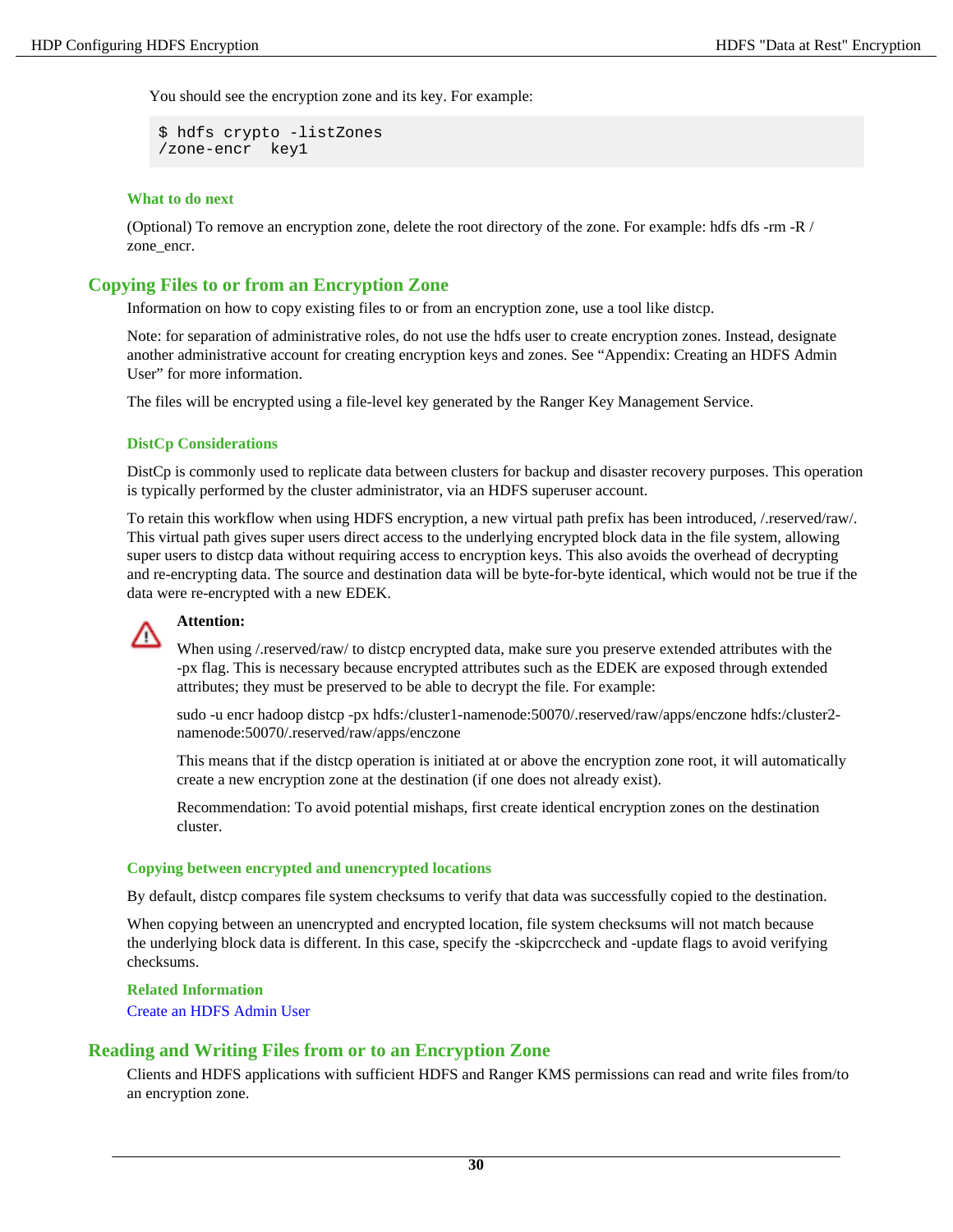#### **Overview of the client write process**

- **1.** The client writes to the encryption zone.
- **2.** The NameNode checks to make sure that the client has sufficient write access permissions. If so, the NameNode asks Ranger KMS to create a file-level key, encrypted with the encryption zone master key.
- **3.** The Namenode stores the file-level encrypted data encryption key (EDEK) generated by Ranger KMS as part of the file's metadata, and returns the EDEK to the client.
- **4.** The client asks Ranger KMS to decode the EDEK (to DEK), and uses the DEK to write encrypted data. Ranger KMS checks for permissions for the user before decrypting EDEK and producing the DEK for the client.

#### **Overview of the client read process**

- **1.** The client issues a read request for a file in an encryption zone.
- **2.** The NameNode checks to make sure that the client has sufficient read access permissions. If so, the NameNode returns the file's EDEK and the encryption zone key version that was used to encrypt the EDEK.
- **3.** The client asks Ranger KMS to decrypt the EDEK. Ranger KMS checks for permissions to decrypt EDEK for the end user.
- **4.** Ranger KMS decrypts and returns the (unencrypted) data encryption key (DEK).
- **5.** The client uses the DEK to decrypt and read the file.

The preceding steps take place through internal interactions between the DFSClient, the NameNode, and Ranger KMS.

#### **Examples**

In the following example, the /zone\_encr directory is an encrypted zone in HDFS.

To verify this, use the crypto -listZones command (as an HDFS administrator). This command lists the root path and the zone key for the encryption zone. For example:

```
# hdfs crypto -listZones
/zone_encr key1
```
Additionally, the /zone\_encr directory has been set up for read/write access by the hive user:

```
# hdfs dfs -ls /
drwxr-x---- hive hive 0 2015-01-11 23:12 /zone encr
```
The hive user can, therefore, write data to the directory.

The following examples use the copyFromLocal command to move a local file into HDFS.

```
[hive@blue ~]# hdfs dfs -copyFromLocal web.log /zone_encr
[hive@blue ~]# hdfs dfs -ls /zone_encr
Found 1 items
-rw-r--r-- 1 hive hive 1310 2015-01-11 23:28 /zone_encr/web.log
```
The hive user can read data from the directory, and can verify that the file loaded into HDFS is readable in its unencrypted form.

[hive@blue ~]# hdfs dfs -copyToLocal /zone\_encr/web.log read.log [hive@blue ~]# diff web.log read.log

Users without access to KMS keys will be able to see file names (via the -ls command), but they will not be able to write data or read from the encrypted zone. For example, the hdfs user lacks sufficient permissions, and cannot access the data in /zone\_encr:

[hdfs@blue ~]# hdfs dfs -copyFromLocal install.log /zone\_encr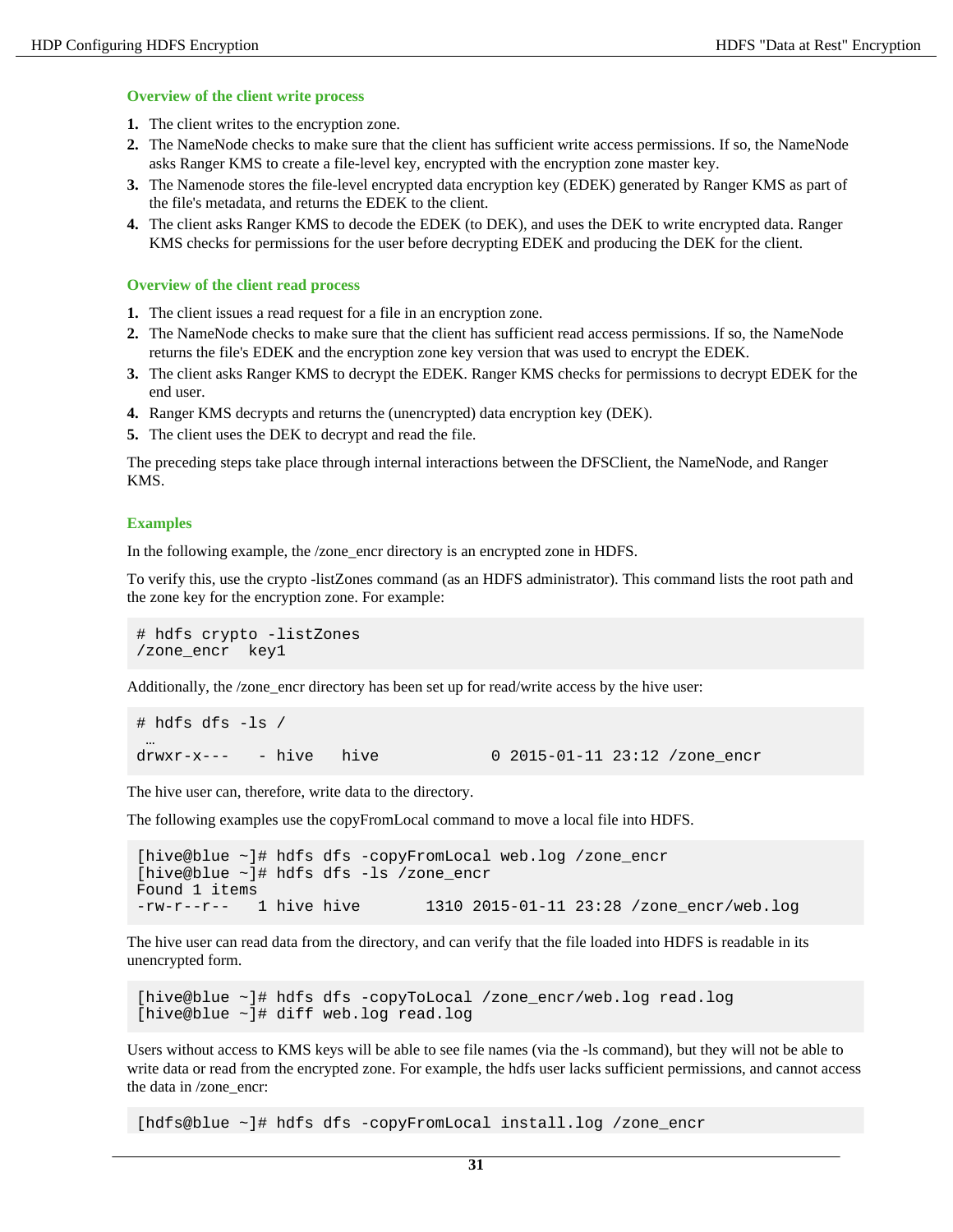```
copyFromLocal: Permission denied: user=hdfs, access=EXECUTE, inode="/
zone_encr":hive:hive:drwxr-x---
```

```
[hdfs@blue ~]# hdfs dfs -copyToLocal /zone_encr/web.log read.log
copyToLocal: Permission denied: user=hdfs, access=EXECUTE, inode="/
zone encr":hive:hive:drwxr-x---
```
# <span id="page-31-0"></span>**Deleting Files from an Encryption Zone with Trash Enabled**

Information on deleting files from an encryption zone with trash enabled.

The trash location for encrypted HDFS files is different than the default trash location for unencrypted files (/user/ \$USER/.Trash/Current/OriginalPathToDeletedFile).

When trash is enabled and an encrypted file is deleted, the file is moved to the .Trash subdirectory under the root of the encryption zone as /EncryptionZoneRoot/.Trash/\$USER/Current/OriginalPathToDeletedFile. The file remains encrypted without additional decryption/re-encryption overhead during the move to trash. The move operation preserves the name of the user who executes the deletion, and the full path of the deleted file.

#### **Example**

For example, if user hdp-admin deletes file /zone\_name/file1 using the following command:

hdfs dfs -rm /zone\_name/file1

file1 will remain encrypted, and it will be moved to the following location within the encryption zone:

/zone\_name/.Trash/hdp-admin/Current/zone\_name/file1

A trash checkpoint will be created for the .Trash subdirectory in each encryption zone. Checkpoints will be deleted/ created according to the value of fs.trash.checkpoint.interval (number of minutes between trash checkpoints). A checkpoint for this example would be:

/zone\_name/.Trash/hdp-admin/<CheckPointTimeStamp>/zone\_name/file1

**Related Information** [HDFS-8831](https://issues.apache.org/jira/browse/HDFS-8831)

## <span id="page-31-1"></span>**Create an HDFS Admin User**

How to create an HDFS admin user.

#### **About this task**

To capitalize on the capabilities of HDFS data at rest encryption, you will need two separate types of HDFS administrative accounts:

- HDFS administrative user: an account in the hdfs supergroup that is used to manage encryption keys and encryption zones. Examples in this chapter use an administrative user account named encr.
- HDFS service user: the system-level account traditionally associated with HDFS. By default this is user hdfs in HDP. This account owns the HDFS DataNode and NameNode processes.



# **Note:**

This is a system-only account. Physical users should not be given access to this account.

Complete the following steps to create a new HDFS administrative user.

Note: These steps use sample values for group (operator) and user account (opt1).

- **1.** Create a new group called operator.
- **2.** Add a new user (for example, opt1) to the group.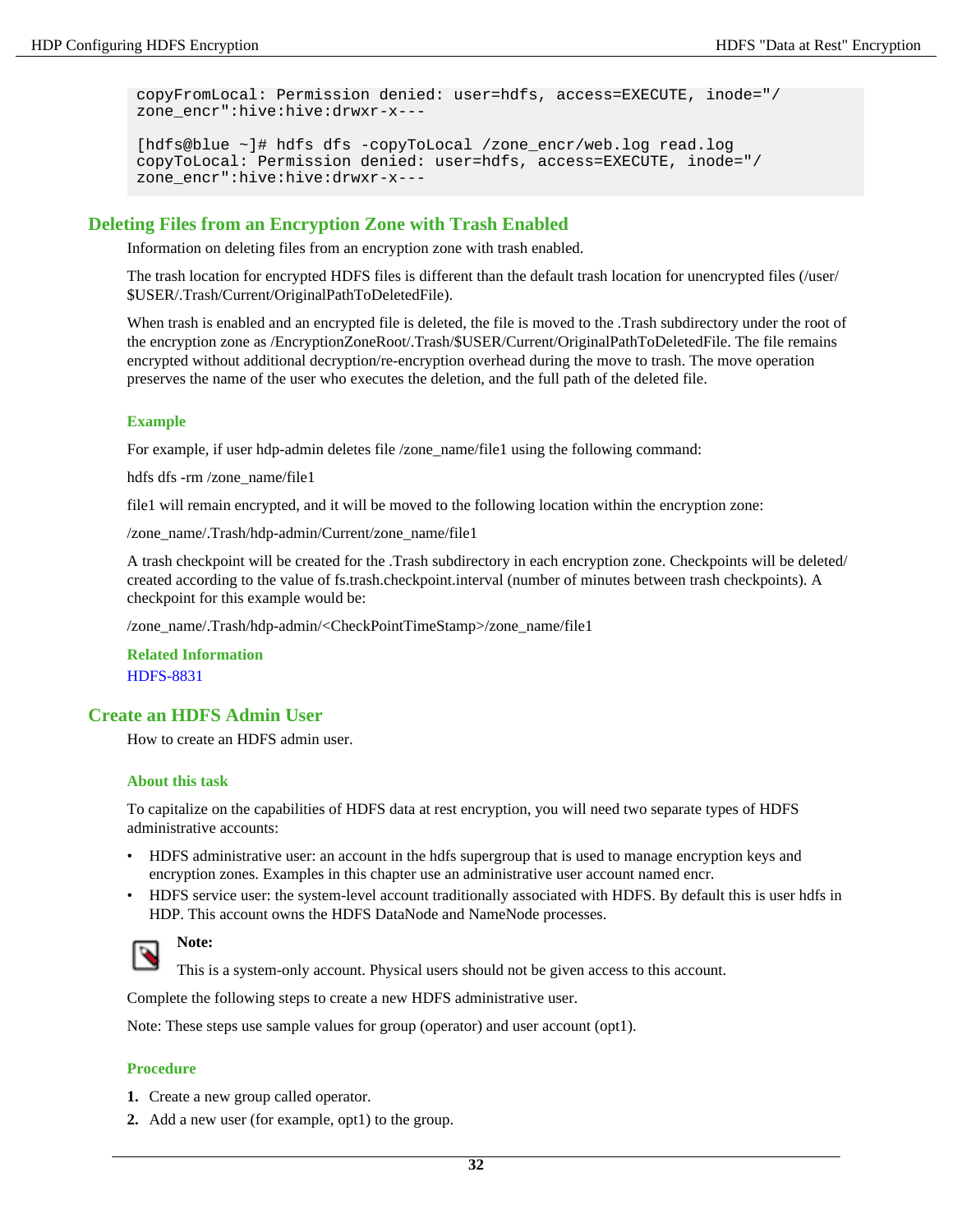- **3.** Add principal opt1@EXAMPLE.COM and create a keytab.
- **4.** Login as opt1, and do a kinit operation.
- **5.** In Ambari, replace the current value of dfs.permissions.superusergroup with the group name "operator".



You can assign only one administrator group for the dfs.permissions.superusergroup parameter.

**6.** In Ambari, add hdfs,operator to dfs.cluster.administrators:

| Advanced hdfs-site<br>▼    |                |                             |  |
|----------------------------|----------------|-----------------------------|--|
| dfs.cluster.administrators | hdfs, operator | $\bullet$ $\bullet$ $\circ$ |  |

- **7.** Add opt1 to the KMS blacklist. Set the corresponding property in Ambari: hadoop.kms.blacklist.DECRYPT\_EEK=opt1.
- **8.** Restart HDFS.

#### **What to do next**

Validation

Make sure the opt1 account has HDFS administrative access:

hdfs dfsadmin -report

Make sure the opt1 account cannot access encrypted files. For example, if  $\frac{\text{data}}{\text{test}}$ : txt is in an encryption zone, the following command should return an error:

hdfs dfs -cat /data/test/file.txt

Additional Administrative User Accounts

If you plan to use HDFS data at rest encryption with YARN, we recommend that you create a separate administrative user account for YARN administration.

If you plan to use HDFS data at rest encryption with Oozie, refer to the "Oozie" section of this chapter.

#### **Related Information**

[Configuring Oozie for HDFS Encryption](#page-36-1)

# <span id="page-32-0"></span>**Configuring HDP Services for HDFS Encryption**

Information on configuring HDP services for HDFS Encryption.

HDFS data at rest encryption is supported on the following HDP components:



# **Note:**

You should create a separate Admin user account for HDFS Data at Rest Encryption for each of the following supported components.

- HBase
- Hive
- Hive on Tez
- **MapReduce**
- Oozie
- Spark
- Sqoop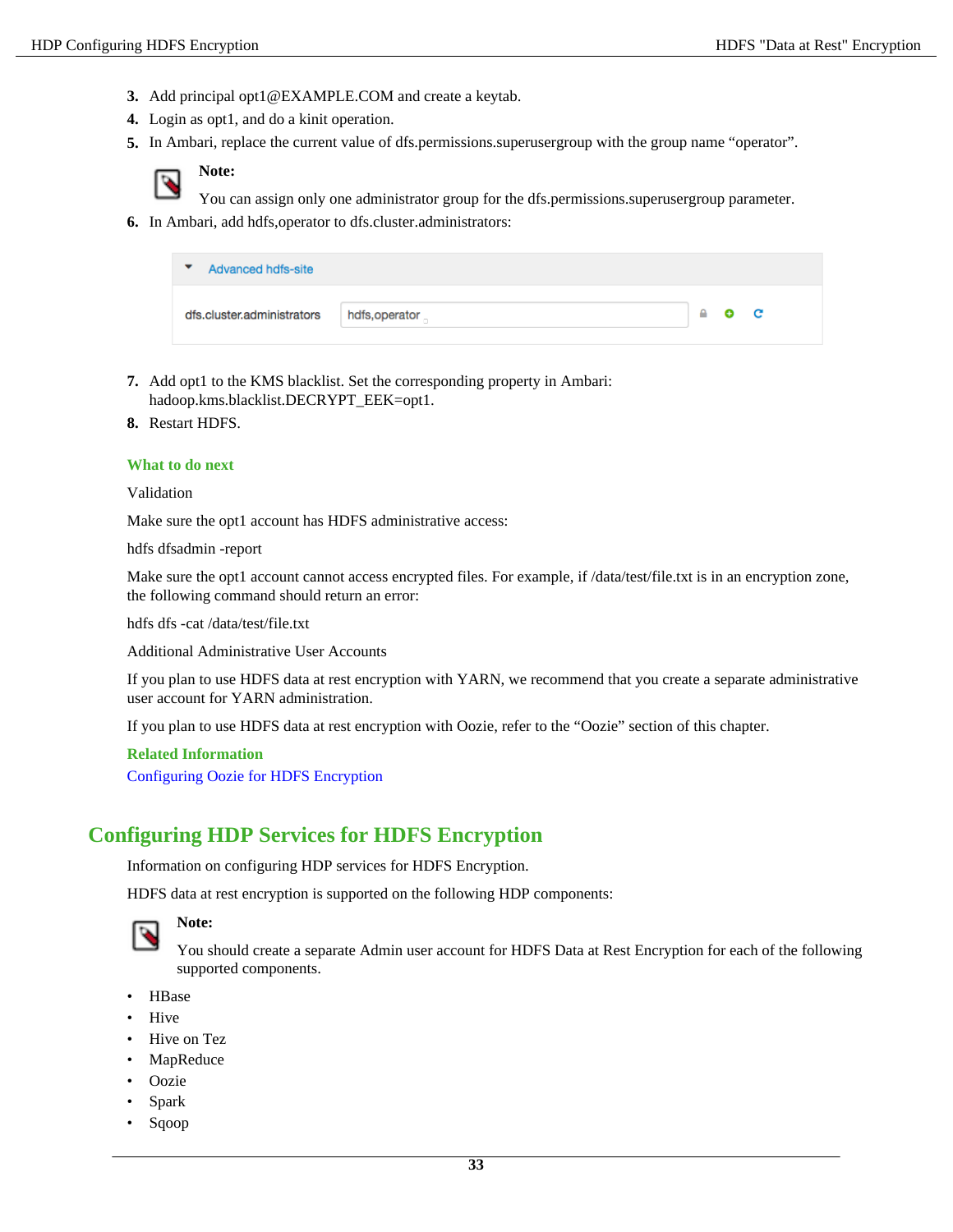- Storm
- WebHDFS
- YARN

HDFS data at rest encryption is not supported on the following components:

- Accumulo
- **Falcon**
- HDP Search

The remainder of this section describes scenarios and access considerations for accessing HDFS-encrypted files from supporting HDP components.



**Note:**

When HDFS encryption is configured, Spark is able to access data without any further configuration steps or code changes. HDFS encryption is transparent for Spark users.

# <span id="page-33-0"></span>**Configure HBase for HDFS Encryption**

How to configure HBase for HDFS encryption.

#### **About this task**

HBase stores all of its data under its root directory in HDFS, configured with hbase.rootdir. The only other directory that the HBase service will read or write is hbase.bulkload.staging.dir.

On HDP clusters, hbase.rootdir is typically configured as /apps/hbase/data, and hbase.bulkload.staging.dir is configured as /apps/hbase/staging. HBase data, including the root directory and staging directory, can reside in an encryption zone on HDFS.

The HBase service user needs to be granted access to the encryption key in the Ranger KMS, because it performs tasks that require access to HBase data (unlike Hive or HDFS).

By design, HDFS-encrypted files cannot be bulk-loaded from one encryption zone into another encryption zone, or from an encryption zone into an unencrypted directory. Encrypted files can only be copied. An attempt to load data from one encryption zone into another will result in a copy operation. Within an encryption zone, files can be copied, moved, bulk-loaded, and renamed.

Recommendations

- Make the parent directory for the HBase root directory and bulk load staging directory an encryption zone, instead of just the HBase root directory. This is because HBase bulk load operations need to move files from the staging directory into the root directory.
- In typical deployments, /apps/hbase can be made an encryption zone.
- Do not create encryption zones as subdirectories under /apps/hbase, because HBase may need to rename files across those subdirectories.
- The landing zone for unencrypted data should always be within the destination encryption zone.

- On a cluster without HBase currently installed:
	- a) Create the /apps/hbase directory, and make it an encryption zone.
	- b) Configure hbase.rootdir=/apps/hbase/data.
	- c) Configure hbase.bulkload.staging.dir=/apps/hbase/staging.
- On a cluster with HBase already installed, perform the following steps:
	- a) Stop the HBase service.
	- b) Rename the /apps/hbase directory to /apps/hbase-tmp.
	- c) Create an empty /apps/hbase directory, and make it an encryption zone.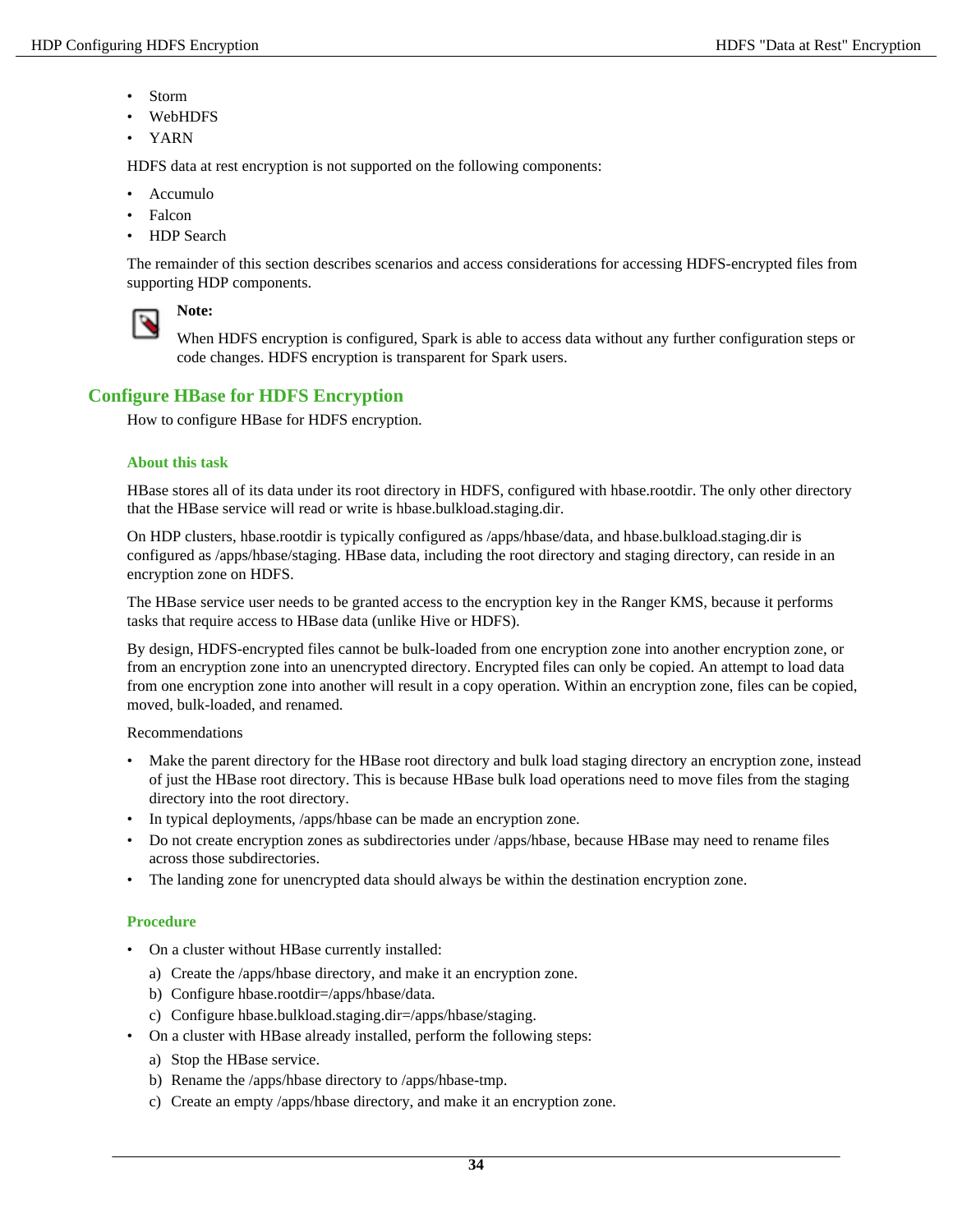- d) DistCp -skipcrccheck -update all data from /apps/hbase-tmp to /apps/hbase, preserving user-group permissions and extended attributes.
- e) Start the HBase service and verify that it is working as expected.
- f) Remove the /apps/hbase-tmp directory.

#### **What to do next**

Changes in Behavior after HDFS Encryption is Enabled

The HBase bulk load process is a MapReduce job that typically runs under the user who owns the source data. HBase data files created as a result of the job are then bulk loaded in to HBase RegionServers. During this process, HBase RegionServers move the bulk-loaded files from the user's directory and move (rename) the files into the HBase root directory (/apps/hbase/data). When data at rest encryption is used, HDFS cannot do a rename across encryption zones with different keys.

Workaround: run the MapReduce job as the hbase user, and specify an output directory that resides in the same encryption zone as the HBase root directory.

## <span id="page-34-0"></span>**Configuring Hive for HDFS Encryption**

Hive data is stored in the directories /warehouse/tablespace/external and /warehouse/tablespace/managed. Create the encryption zone at /warehouse/tablespace to enable encryption of data in both the specified directories.

#### **Configure Hive Tables for HDFS Encryption**

Before enabling encryption zones, decide whether to store your Hive tables across one zone or multiple encryption zones.

#### **Procedure**

For a Single Encryption Zone

- **1.** To configure a single encryption zone for your entire Hive warehouse:
	- a) Rename /warehouse/tablespace to /warehouse/tablespace-old.
	- b) Create an encryption zone at /warehouse/tablespace.
	- c) distcp all of the data from /warehouse/tablespace-old to /warehouse/tablespace.
- **2.** To configure the Hive scratch directory (hive.exec.scratchdir) so that it resides inside the encryption zone:
	- a) Set the directory to /warehouse/tablespace/tmp.
	- b) Make sure that the permissions for /warehouse/tablespace/tmp are set to 1777.

#### **What to do next**

For multiple Encryption Zones

To access encrypted databases and tables with different encryption keys, configure multiple encryption zones.

For example, to configure two encrypted tables, ez1.db and ez2.db, in two different encryption zones:

- **1.** Create two new encryption zones, /warehouse/tablespace/managed/ez1.db and /warehouse/tablespace/managed/ ez2.db.
- **2.** Load data into Hive tables ez1.db and ez2.db as usual, using LOAD statements.

**Related Information**

[Loading Data into an Encrypted Table](#page-34-1)

#### <span id="page-34-1"></span>**Loading Data into an Encrypted Table**

By design, HDFS-encrypted files cannot be moved or loaded from one encryption zone into another encryption zone, or from an encryption zone into an unencrypted directory. Encrypted files can only be copied.

Within an encryption zone, files can be copied, moved, loaded, and renamed.

Recommendations: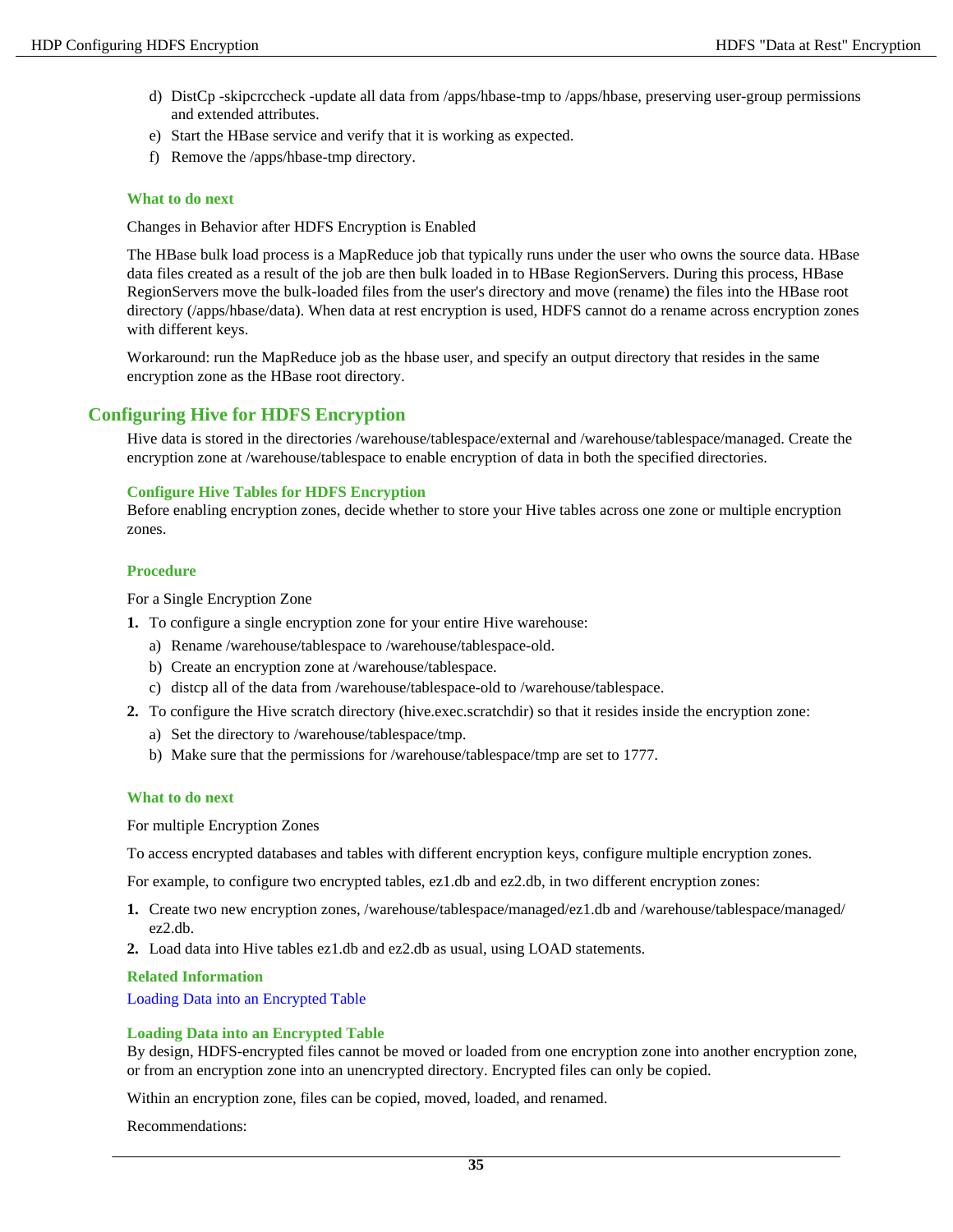- When loading unencrypted data into encrypted tables (e.g., LOAD DATA INPATH), we recommend placing the source data (to be encrypted) into a landing zone within the destination encryption zone.
- An attempt to load data from one encryption zone into another will result in a copy operation. Distcp will be used to speed up the process if the size of the files being copied is higher than the value specified by the hive.exec.copyfile.maxsize property. The default limit is 32 MB.

Here are two approaches for loading unencrypted data into an encrypted table:

• To load unencrypted data into an encrypted table, use the LOAD DATA ... statement.

If the source data does not reside inside the encryption zone, the LOAD statement will result in a copy. If your data is already inside HDFS, though, you can use distcp to speed up the copying process.

• If the data is already inside a Hive table, create a new table with a LOCATION inside an encryption zone, as follows:

CREATE TABLE encrypted\_table [STORED AS] LOCATION ... AS SELECT \* FROM <unencrypted\_table>

**Note:**

The location specified in the CREATE TABLE statement must be within an encryption zone. If you create a table that points LOCATION to an unencrypted directory, your data will not be encrypted. You must copy your data to an encryption zone, and then point LOCATION to that encryption zone.

If your source data is already encrypted, use the CREATE TABLE statement. Point LOCATION to the encrypted source directory where your data resides:

CREATE TABLE encrypted\_table [STORED AS] LOCATION ... AS SELECT \* FROM <encrypted\_source\_directory>

This is the fastest way to create encrypted tables.

#### **Encrypting Other Hive Directories**

Reference information on encrypting other Hive directories.

- LOCALSCRATCHDIR : The MapJoin optimization in Hive writes HDFS tables to a local directory and then uploads them to distributed cache. To enable encryption, either disable MapJoin (set hive.auto.convert.join to false) or encrypt the local Hive Scratch directory (hive.exec.local.scratchdir). Performance note: disabling MapJoin will result in slower join performance.
- DOWNLOADED\_RESOURCES\_DIR : Jars that are added to a user session and stored in HDFS are downloaded to hive.downloaded.resources.dir. If you want these Jar files to be encrypted, configure hive.downloaded.resources.dir to be part of an encryption zone. This directory needs to be accessible to the HiveServer2.
- NodeManager Local Directory List: Hive stores Jars and MapJoin files in the distributed cache, so if you'd like to use MapJoin or encrypt Jars and other resource files, the YARN configuration property NodeManager Local Directory List (yarn.nodemanager.local-dirs) must be configured to a set of encrypted local directories on all nodes.

Alternatively, to disable MapJoin, set hive.auto.convert.join to false.

#### **Additional Changes in Behavior with HDFS-Encrypted Tables**

Additional behavioral changes with HDFS-encrypted tables.

- Users reading data from read-only encrypted tables must have access to a temp directory that is encrypted with at least as strong encryption as the table.
- By default, temp data related to HDFS encryption is written to a staging directory identified by the hiveexec.stagingdir property created in the hive-site.xml file associated with the table folder.
- As of HDP-2.6.0, Hive INSERT OVERWRITE queries require a Ranger URI policy to allow write operations, even if the user has write privilege granted through HDFS policy. To fix the failing Hive INSERT OVERWRITE queries:
	- **1.** Create a new policy under the Hive repository.
	- **2.** In the dropdown where you see Database, select **URI**.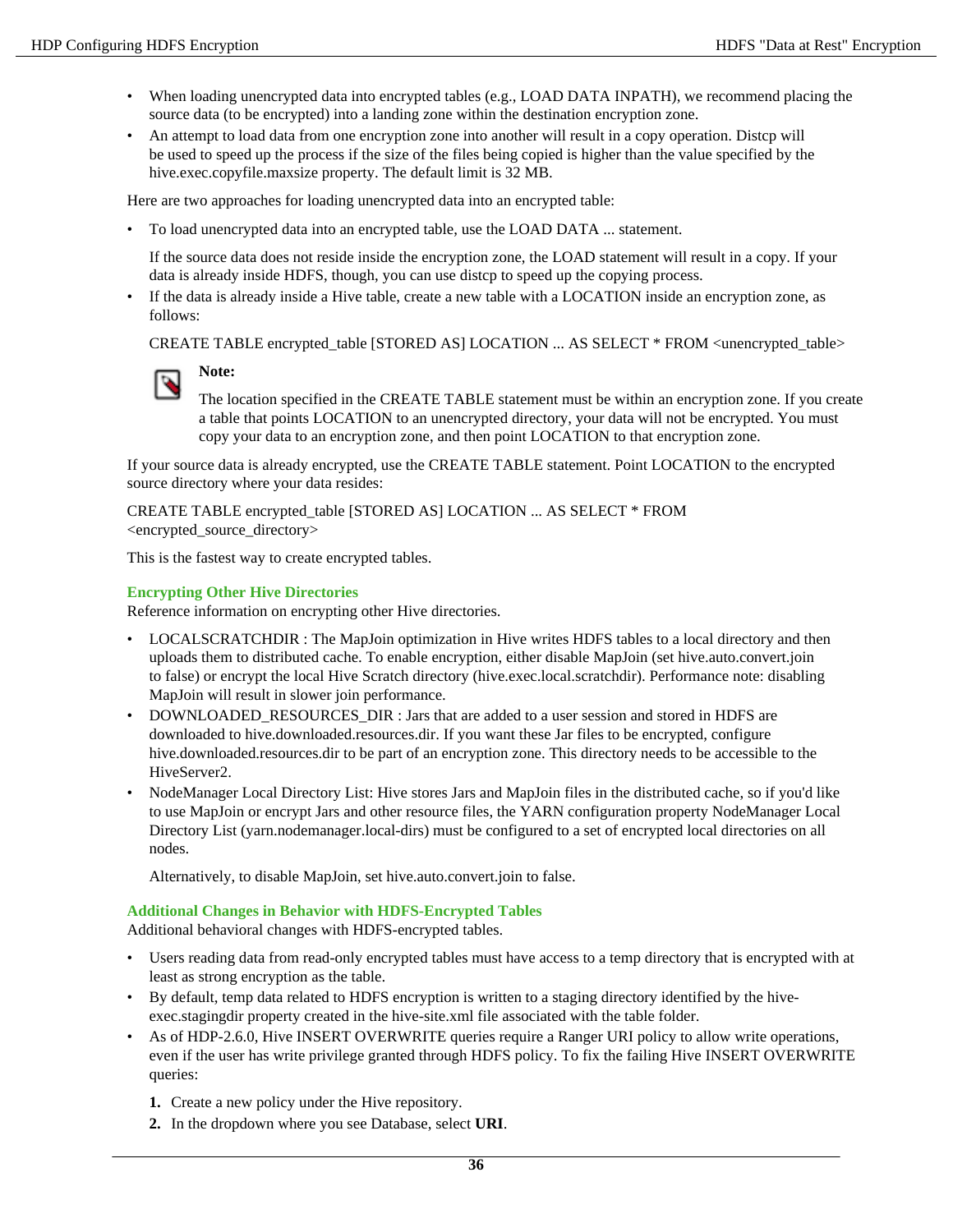- **3.** Update the path (Example: /tmp/\*).
- **4.** Add the users and group and save.
- **5.** Retry the insert query.
- When using encryption with Trash enabled, table deletion operates differently than the default trash mechanism. For more information see "Deleting Files from an Encryption Zone with Trash Enabled".

#### **Related Information**

[Deleting Files from an Encryption Zone with Trash Enabled](#page-31-0)

## <span id="page-36-0"></span>**Configure YARN for HDFS Encryption**

How to configure YARN for HDFS encryption.

#### **About this task**

Recommendation: Make /apps/history a single encryption zone. History files are moved between the intermediate and done directories, and HDFS encryption will not allow you to move encrypted files across encryption zones.

#### **Procedure**

- **1.** On a cluster with MapReduce over YARN installed, create the /apps/history directory and make it an encryption zone.
- **2.** If /apps/history already exists and is not empty:
	- a) Create an empty /apps/history-tmp directory.
	- b) Make /apps/history-tmp an encryption zone.
	- c) Copy (distcp) all data from /apps/history into /apps/history-tmp.
	- d) Remove /apps/history.
	- e) Rename /apps/history-tmp to /apps/history.

## <span id="page-36-1"></span>**Configuring Oozie for HDFS Encryption**

How to configure Oozie for HDFS encryption.

Recommendations

A new Oozie administrator role (oozie-admin) has been created in HDP 2.3.

This role enables role separation between the Oozie daemon and administrative tasks. Both the oozie-admin role and the oozie role must be specified in the adminusers.txt file. This file is installed in HDP 2.3 with both roles specified. Both are also defined in Ambari 2.1 as well. Modification is only required if administrators choose to change the default administrative roles for Oozie.

If oozie-admin is used as the Oozie administrator user in your cluster, then the role is automatically managed by ambari.

If you plan to create an Oozie admin user other than oozie-admin, add the chosen username to adminusers.txt under the \$OOZIE\_HOME/conf directory.

Here is a sample adminusers.txt file:

```
#
# Licensed to the Apache Software Foundation (ASF) under one
# or more contributor license agreements. See the NOTICE file
# distributed with this work for additional information
# regarding copyright ownership. The ASF licenses this file
# to you under the Apache License, Version 2.0 (the
# "License"); you may not use this file except in compliance
# with the License. You may obtain a copy of the License at
#
# http://www.apache.org/licenses/LICENSE-2.0
#
```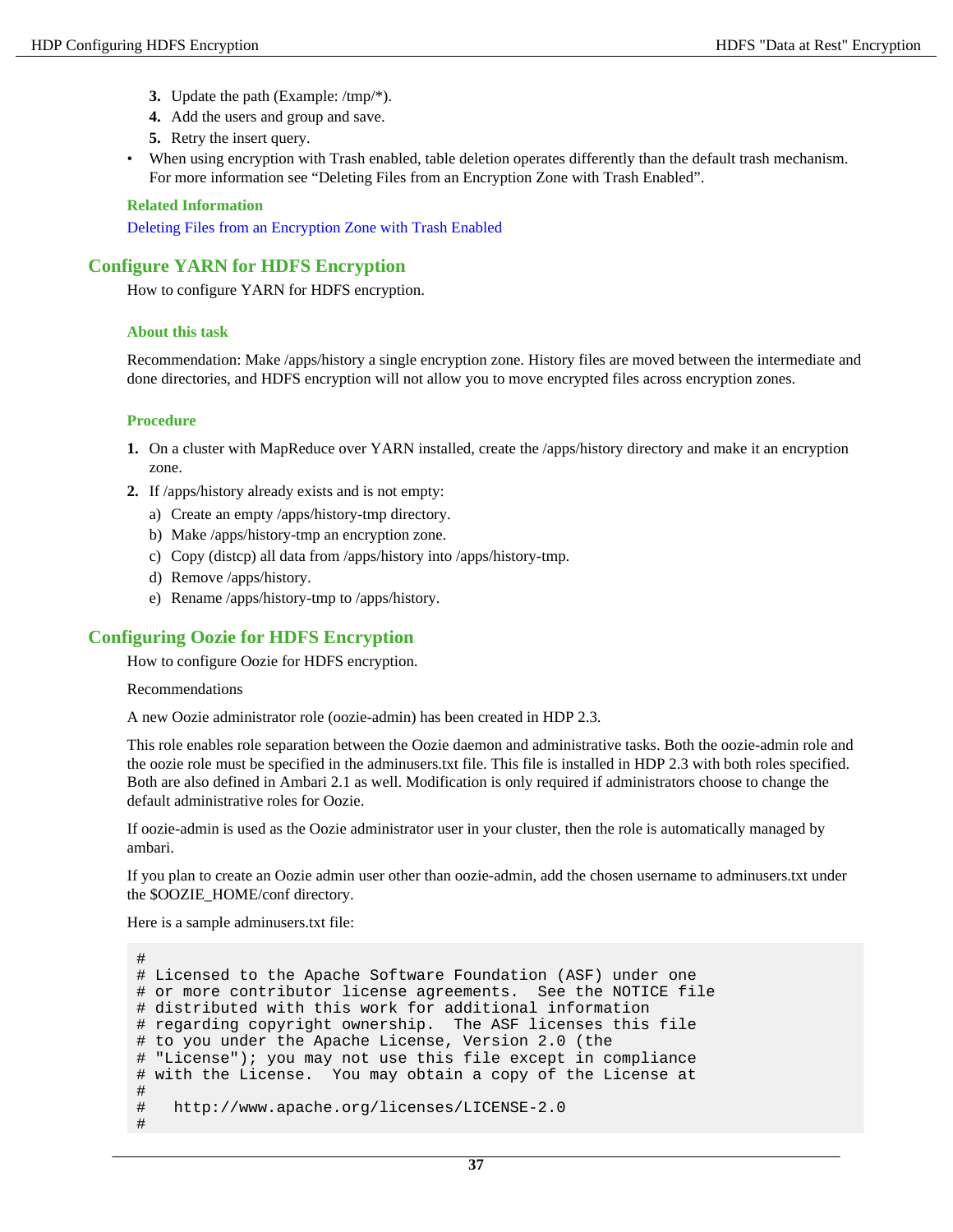# Unless required by applicable law or agreed to in writing, software # distributed under the License is distributed on an "AS IS" BASIS, # WITHOUT WARRANTIES OR CONDITIONS OF ANY KIND, either express or implied. # See the License for the specific language governing permissions and # limitations under the License. # # Users should be set using following rules: # # One user name per line Empty lines and lines starting with '#' are ignored oozie oozie-admin

# <span id="page-37-0"></span>**Configuring Sqoop for HDFS Encryption**

Reference information on configuring HBase for Sqoop encryption.

Following are considerations for using Sqoop to import or export HDFS-encrypted data.

Recommendations

• For Hive:

Make sure that you are using Sqoop with the --target-dir parameter set to a directory that is inside the Hive encryption zone. Specify the -D option after sqoop import.

For example:

```
sqoop import \ 
 -D sqoop.test.import.rootDir=<root-directory> \ 
 --target-dir <directory-inside-encryption-zone> \ 
 <additional-arguments>
```
For append or incremental import:

Make sure that the sqoop.test.import.rootDir property points to the encryption zone specified in the --target-dir argument.

• For HCatalog:

No special configuration is required.

#### <span id="page-37-1"></span>**Configure WebHDFS for HDFS Encryption**

How to configure HBase for WebHDFS encryption.

#### **About this task**

Recommendations

WebHDFS is supported for writing and reading files to and from encryption zones.

#### **Procedure**

To access encrypted files via WebHDFS, complete the following steps:

**1.** To enable WebHDFS in hdfs-site.xml, set the dfs.webhdfs.enabled property to true:

```
<property>
    <name>dfs.webhdfs.enabled</name>
    <value>true</value>
</property>
```
**2.** Make sure that you have separate HDFS administrative and service users, as described in "Create an HDFS Admin User".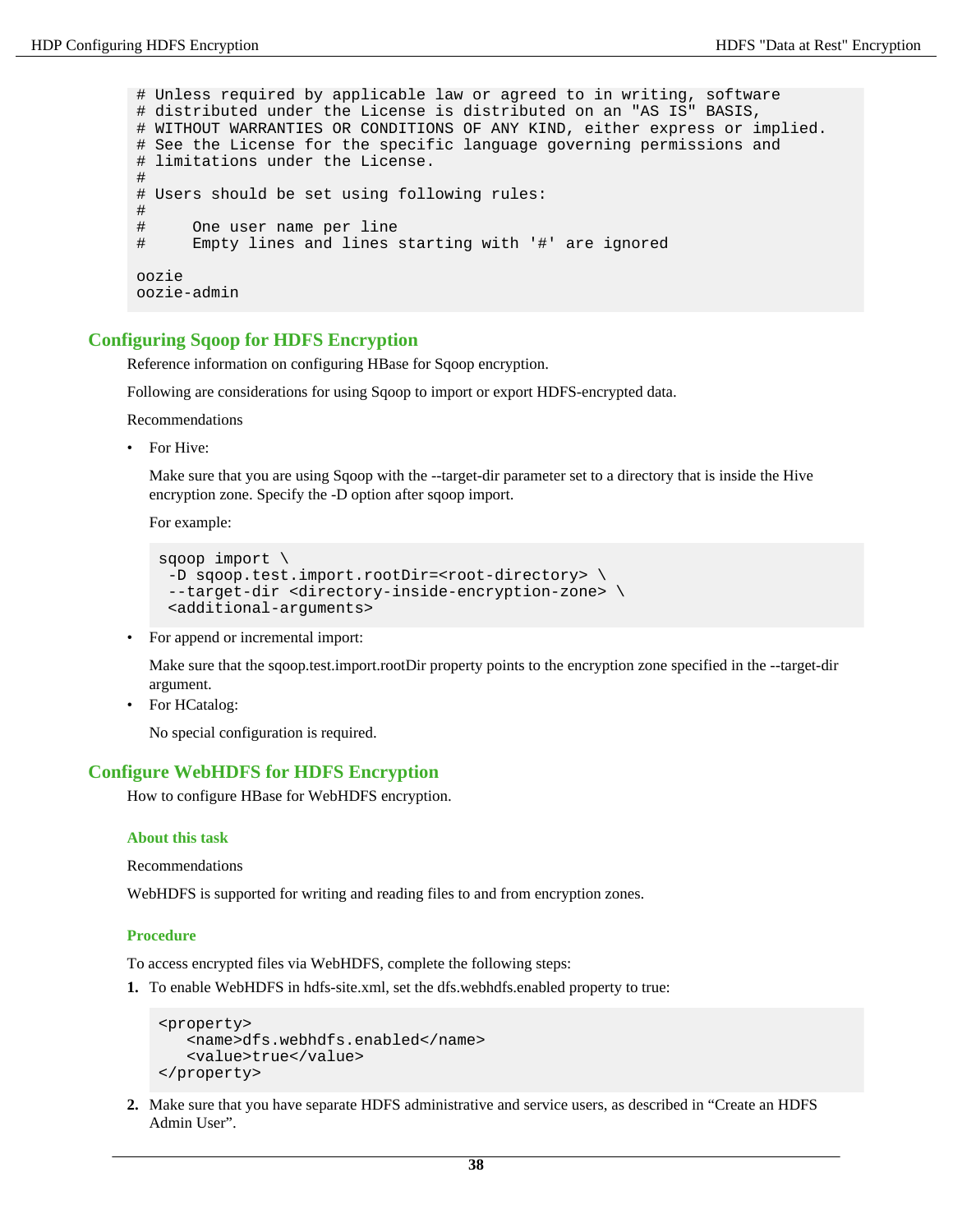**3.** Remove the HDFS service user from the blacklist:

KMS supports a blacklist and a whitelist for key access (through kms-acls.xml). By default the hdfs service user is included in the blacklist for decrypt\_eek operations. To support WebHDFS, the HDFS service user must not be on the key access blacklist.

- a) To edit the blacklist using Ambari, go to Ranger KMS -> Configs, and search for "blacklist" or open the Advanced dbks-site list.
- b) Remove hdfs from the hadoop.kms.blacklist.DECRYPT\_EEK property:

| <b>O</b> HDFS                      | Service Actions<br>Configs<br><b>Summary</b>                                                                                         |
|------------------------------------|--------------------------------------------------------------------------------------------------------------------------------------|
| MapReduce2                         |                                                                                                                                      |
| <b>O</b> YARN                      | <b>Manage Config Groups</b><br>Group<br>blacklist<br>o<br>Ranger KMS Default (4)<br>$\blacktriangledown$<br>$\overline{\phantom{a}}$ |
| $\Box$ Tez                         | V3<br>V2<br>VI<br><b>V4</b><br>admin<br>admin<br>admin<br>admin                                                                      |
| <b>O</b> Hive                      | about a month ago<br>about a month ago<br>about a month ago<br>about a month ago                                                     |
| $\boldsymbol{a}$<br><b>O</b> HBase | $HDP-2.3$<br>$HDP-2.3$<br>$HDP-2.3$<br><b>HDP-2.3</b><br>$\checkmark$                                                                |
| $\Box$ Pig                         | $\blacktriangleright$ admin authored on Fri, Jul 24, 2015 18:00<br>V <sub>4</sub><br><b>Save</b><br><b>Discard</b>                   |
| <b>O</b> Oozie                     |                                                                                                                                      |
| <b>2</b> ZooKeeper                 | <b>Advanced dbks-site</b><br>▼                                                                                                       |
| Storm                              |                                                                                                                                      |
| <b>A</b> Ambari Metrics 2          | ۰<br>C<br>hadoop.kms.blacklist.<br>hdfs<br><b>DECRYPT EEK</b>                                                                        |
| <b>O</b> Kafka                     |                                                                                                                                      |
| $\Box$ Kerberos                    |                                                                                                                                      |
| <b>8</b> Knox                      |                                                                                                                                      |
| Ranger                             |                                                                                                                                      |
| <b>Ranger KMS</b>                  |                                                                                                                                      |
| Actions -                          |                                                                                                                                      |

- c) Restart Ranger KMS.
- **4.** The HDFS service user must have GENERATE\_EEK and DECRYPT\_EEK permissions. To add the permissions using the Ranger Web UI, select the Access Manager tab-> Resource Based Policies (the default Access Manager view). Select the key store, select the policy, and click the edit icon. In the Permissions column click the edit icon and check the boxes for GenerateEEK and DecryptEEK. Then click Save.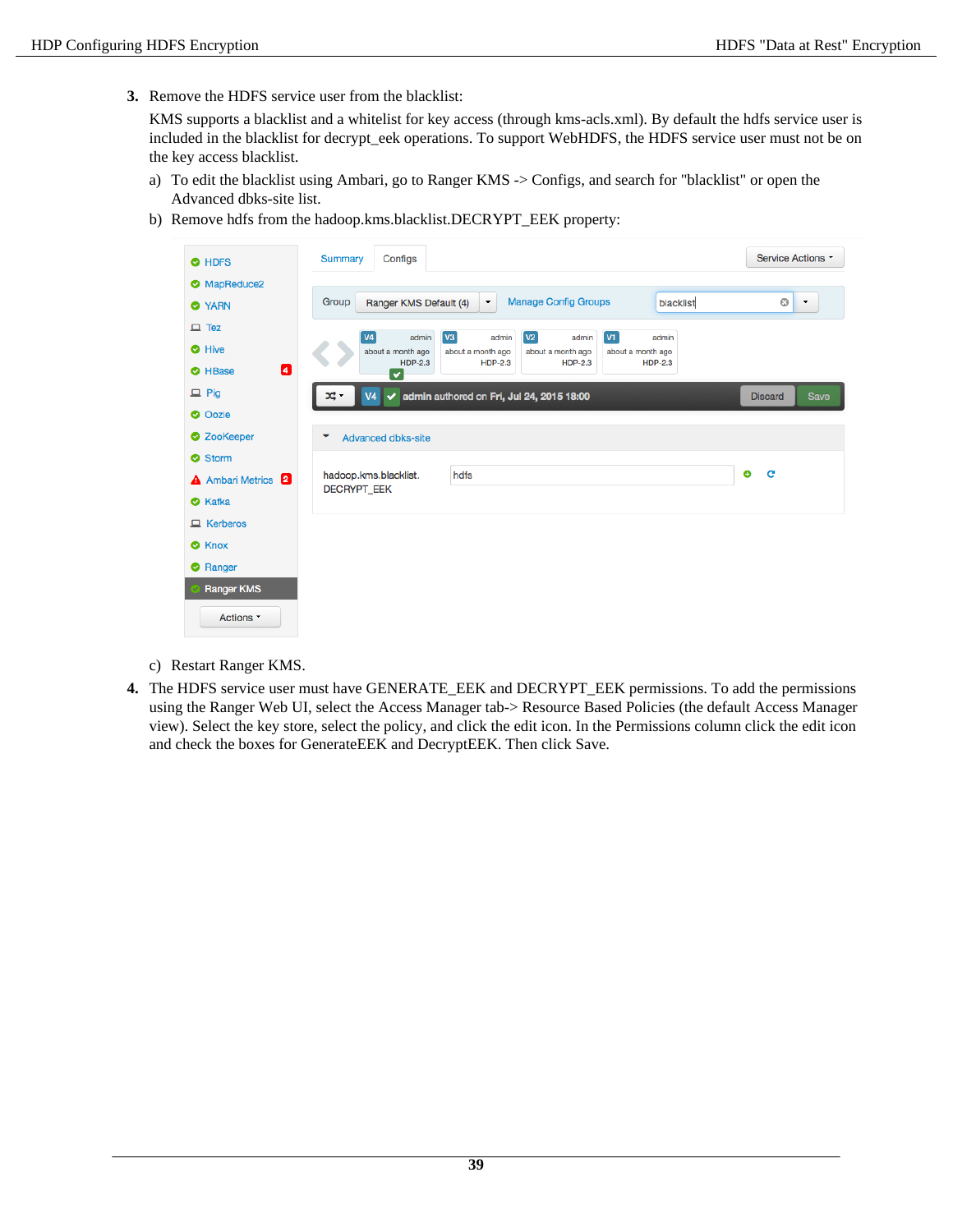| <b>Ranger</b>                                  | <b><i>UAccess Manager</i></b><br><b>A</b> Encryption |                    |                                           | keyadmin                               |
|------------------------------------------------|------------------------------------------------------|--------------------|-------------------------------------------|----------------------------------------|
| <b>Service Manager</b><br><b>Create Policy</b> | cl1_kms Policies<br><b>Create Policy</b>             |                    |                                           |                                        |
| <b>Policy Details:</b>                         |                                                      |                    |                                           |                                        |
| Policy Name *                                  | hdfs-svc                                             | enabled            |                                           |                                        |
| Key Name *                                     | $\times$ $\star$                                     |                    |                                           |                                        |
| Description                                    |                                                      |                    |                                           |                                        |
| <b>Audit Logging</b>                           | YES O                                                |                    |                                           |                                        |
| <b>User and Group Permissions:</b>             |                                                      |                    |                                           |                                        |
| Permissions                                    | <b>Select Group</b>                                  | <b>Select User</b> | <b>Permissions</b>                        | <b>Delegate</b><br>Admin               |
|                                                | $\times$ hdfs                                        | $\times$ hdfs      | Decrypt EEK Generate EEK<br>$\mathcal{S}$ | $\pmb{\times}$<br>$\qquad \qquad \Box$ |
|                                                | $\ddag$                                              |                    |                                           |                                        |
|                                                | Add<br>Cancel                                        |                    |                                           |                                        |

**5.** Because the HDFS service user will have access to all keys, the HDFS service user should not be the administrative user. Specify a different administrative user in hdfs-site.xml for the administrative user.

**Related Information** [Create an HDFS Admin User](#page-31-1) [Ranger KMS Administration](#page-2-1)

# <span id="page-39-0"></span>**Running DataNodes as Non-Root**

How to run DataNodes as non-Root.

Historically, part of the security configuration for HDFS involved starting the DataNode as the root user, and binding to privileged ports for the server endpoints. This was done to address a security issue whereby if a MapReduce task was running and the DataNode stopped running, it would be possible for the MapReduce task to bind to the DataNode port and potentially do something malicious. The solution to this scenario was to run the DataNode as the root user and use privileged ports. Only the root user can access privileged ports.

You can now use Simple Authentication and Security Layer (SASL) to securely run DataNodes as a non-root user. SASL is used to provide secure communication at the protocol level.



# **Note:**

Make sure to execute a migration from using root to start DataNodes to using SASL to start DataNodes in a very specific sequence across the entire cluster. Otherwise, there could be a risk of application downtime.

In order to migrate an existing cluster that used root authentication to start using SASL instead, first ensure that HDP 2.2 or later has been deployed to all cluster nodes as well as any external applications that need to connect to the cluster. Only the HDFS client in versions HDP 2.2 and later can connect to a DataNode that uses SASL for authentication of data transfer protocol, so it is vital that all callers have the correct version before migrating. After HDP 2.2 or later has been deployed everywhere, update the configuration of any external applications to enable SASL. If an HDFS client is enabled for SASL, it can connect successfully to a DataNode running with either root authentication or SASL authentication. Changing configuration for all clients guarantees that subsequent configuration changes on DataNodes will not disrupt the applications. Finally, each individual DataNode can be